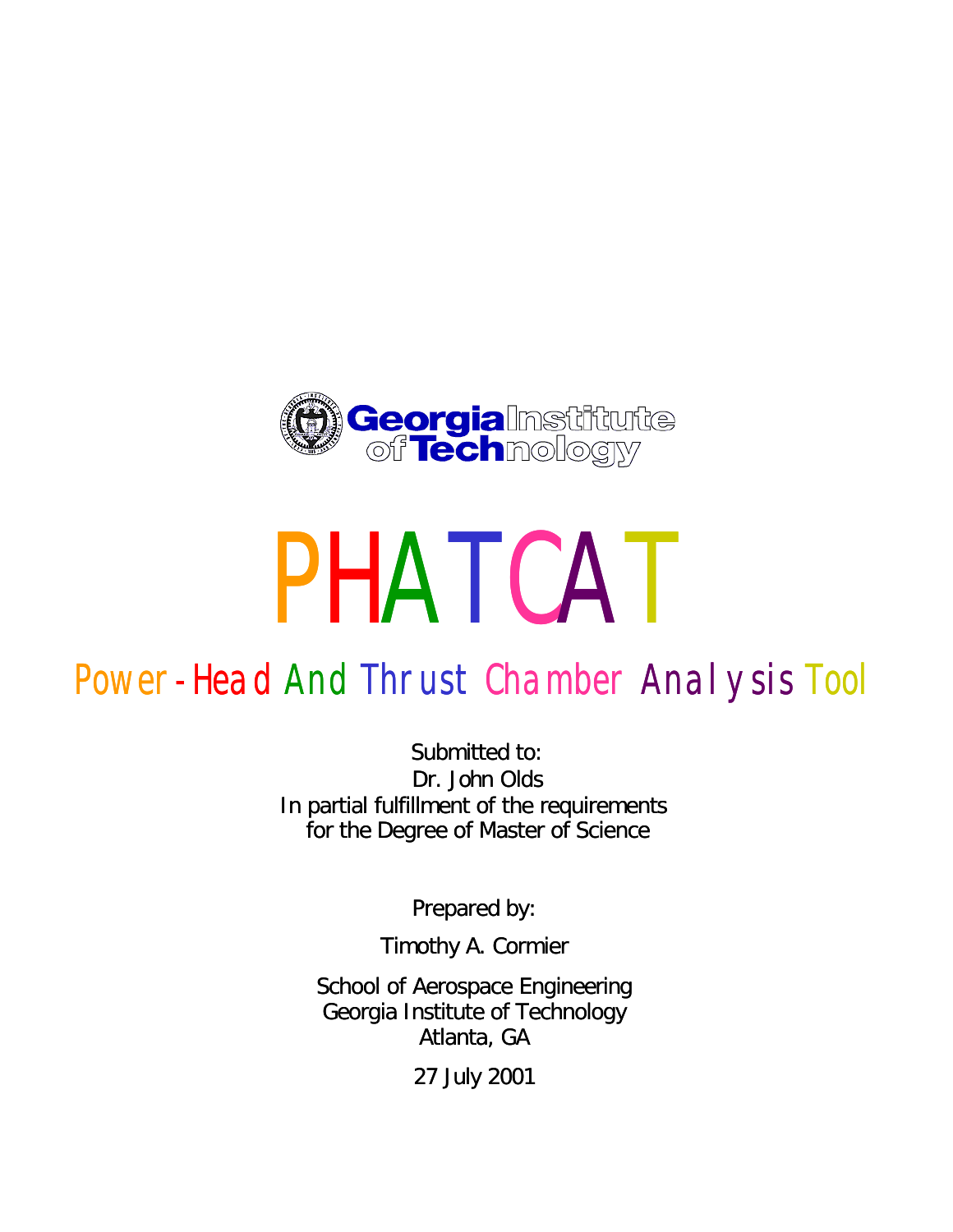#### **TABLE OF CONTENTS**

| 1.0                                                                                |  |
|------------------------------------------------------------------------------------|--|
| 2.0                                                                                |  |
| 3.0                                                                                |  |
| 3.1                                                                                |  |
| NIST Thermophysical Properties of Hydrocarbon Mixtures Database 12<br>3.1.1        |  |
| 3.1.2                                                                              |  |
| 3.2                                                                                |  |
| 3.2.1                                                                              |  |
| 3.2.1.1<br>3.2.1.2<br>3.2.1.3<br>3.2.1.4<br>3.2.1.5<br>3.2.1.6<br>3.2.1.7<br>3.2.2 |  |
| 3.2.2.1<br>3.3                                                                     |  |
| 3.3.1                                                                              |  |
| 3.3.2                                                                              |  |
|                                                                                    |  |
| 3.5                                                                                |  |
| 3.5.1                                                                              |  |
| 3.5.2                                                                              |  |
| 3.5.3                                                                              |  |
| 3.6                                                                                |  |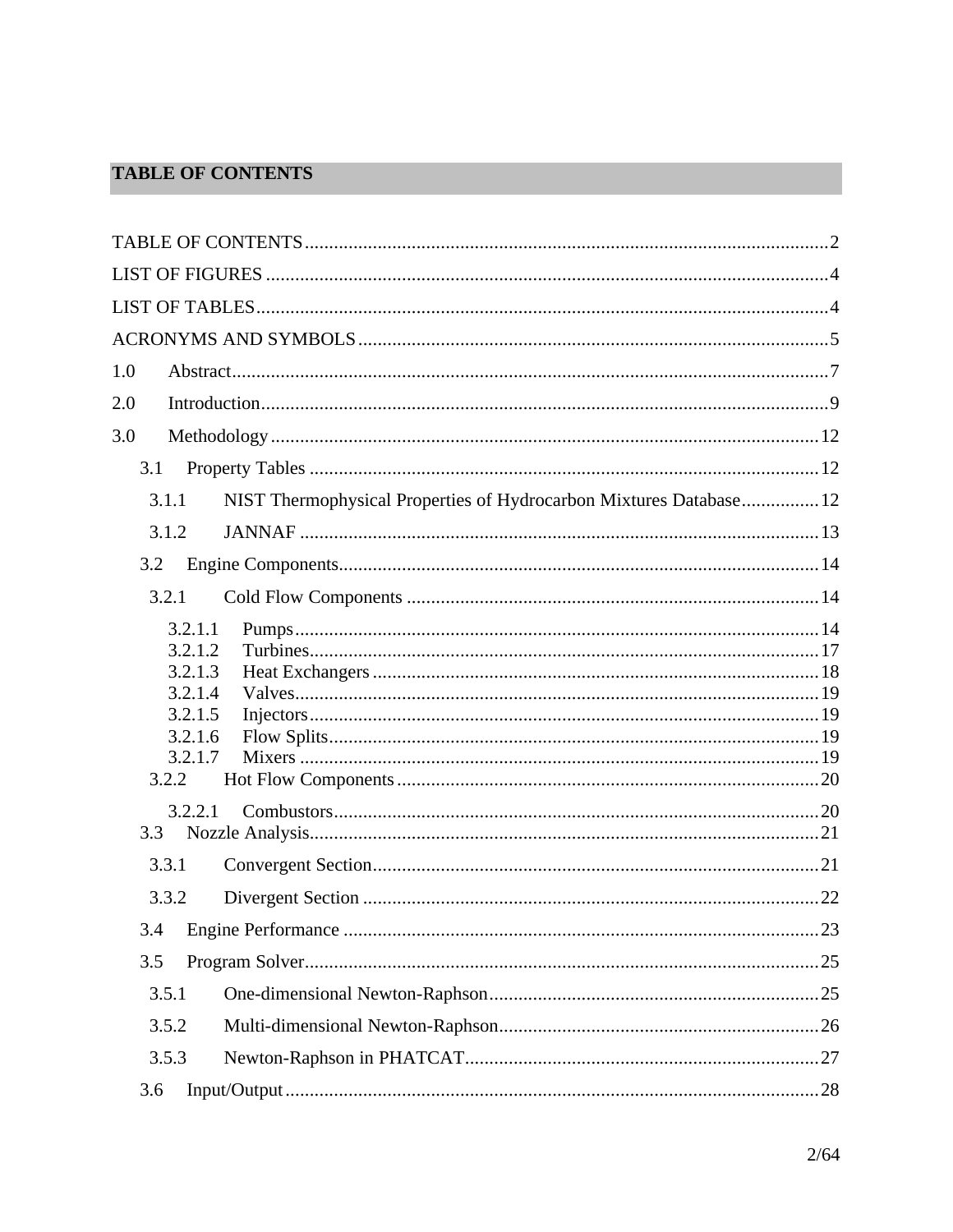|      | 3.6.1 |                    |  |
|------|-------|--------------------|--|
|      | 3.6.2 | 3.6.1.1<br>3.6.1.2 |  |
| 4.0  |       | 3.6.2.1<br>3.6.2.2 |  |
|      | 4.1   |                    |  |
|      | 4.2   |                    |  |
| 5.0  |       |                    |  |
| 6.0  |       |                    |  |
|      | 6.1   |                    |  |
| 7.0  |       |                    |  |
| 8.0  |       |                    |  |
| 9.0  |       |                    |  |
| 10.0 |       |                    |  |
| 11.0 |       |                    |  |
|      |       |                    |  |
|      |       |                    |  |
|      |       |                    |  |
|      |       |                    |  |
| 12.0 |       |                    |  |
|      |       |                    |  |
|      |       |                    |  |
|      |       |                    |  |
|      |       |                    |  |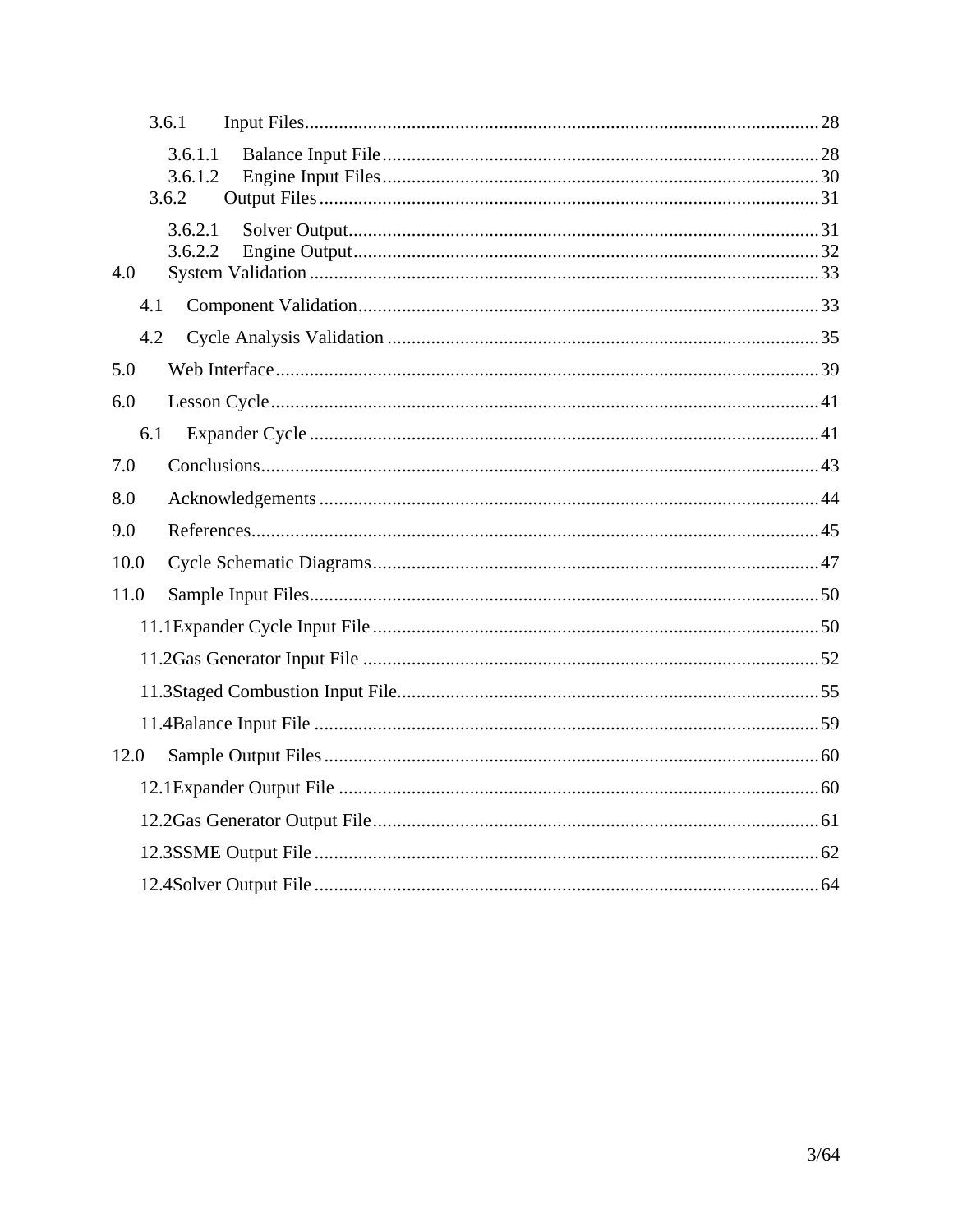#### **LIST OF FIGURES**

#### **LIST OF TABLES**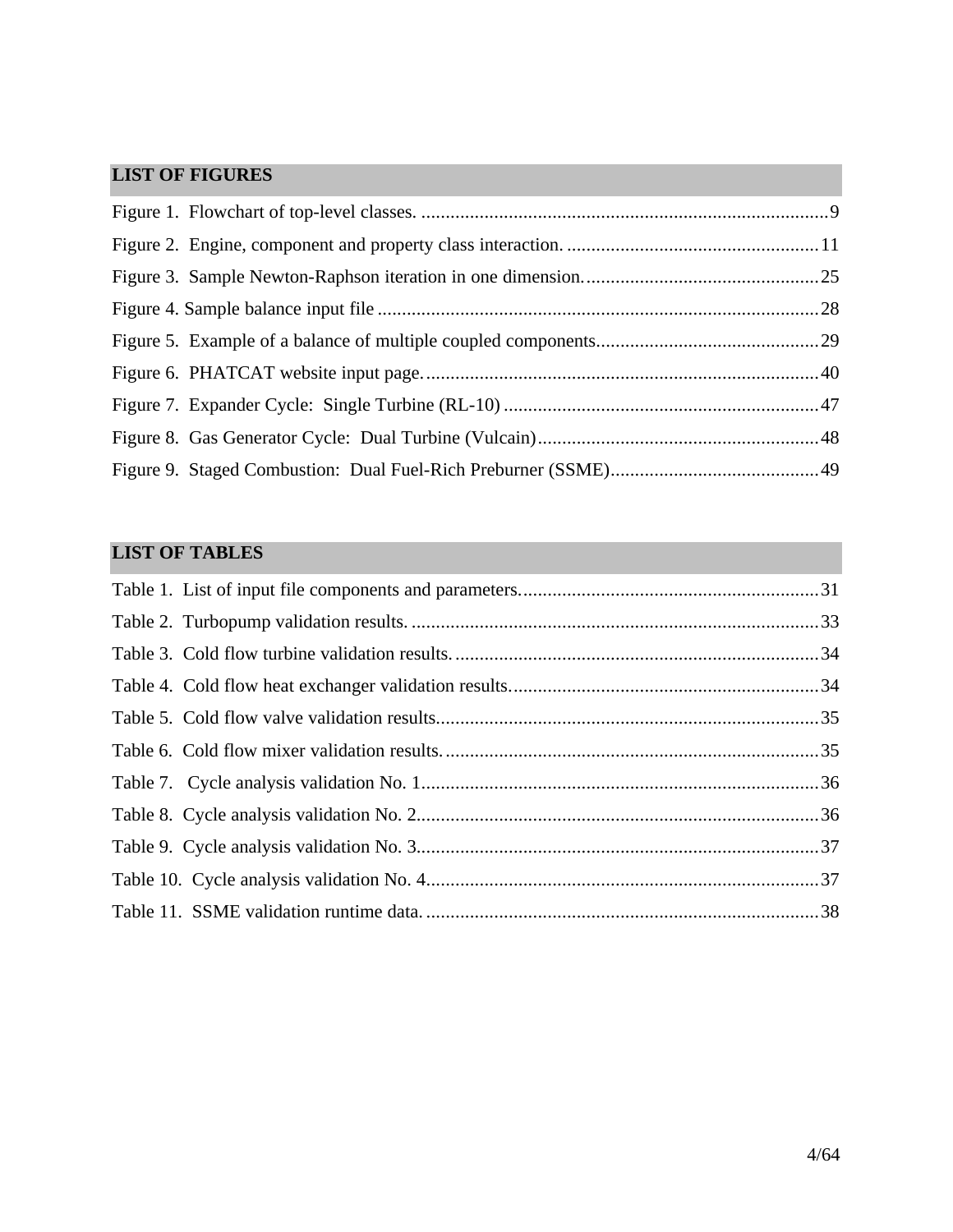#### **ACRONYMS AND SYMBOLS**

| $c^*$             | characteristic velocity                                |
|-------------------|--------------------------------------------------------|
| $C_F$             | <b>Thrust Coefficient</b>                              |
| $C_p$             | constant pressure specific heat [Btu/(lbm-R)]          |
| $C_V$             | constant volume specific heat [Btu/(lbm-R)]            |
| DP                | Absolute Pressure Drop [psia]                          |
| $\Delta P/P$      | <b>Relative Pressure Drop</b>                          |
| $\mathbf h$       | specific enthalpy [Btu/lbm]                            |
| <b>HPFP</b>       | High-Pressure Fuel Pump                                |
| <b>HPOP</b>       | High-Pressure Oxygen Pump                              |
| $I_{sp}$          | Specific Impulse [sec.]                                |
| $I_{sp,sl}$       | Sea-level Specific Impulse                             |
| $I_{sp,vac}$      | Vacuum Specific Impulse [sec.]                         |
| <b>JANNAF</b>     | Joint Army Navy NASA Air Force                         |
| <b>LPFP</b>       | Low-Pressure Fuel Pump                                 |
| <b>LPOP</b>       | Low-Pressure Oxygen Pump                               |
| $m_{dot}$         | Mass flow rate                                         |
| <b>MR</b>         | <b>Mixture Ratio</b>                                   |
| <b>NBS</b>        | <b>National Bureau of Standards</b>                    |
| <b>NIST</b>       | National Institute of Standards                        |
| p                 | Static pressure [psia]                                 |
| P                 | Total pressure [psia]                                  |
| <b>PHATCAT</b>    | Power-Head And Thrust Chamber Analysis Tool            |
| $P_{\text{real}}$ | <b>Actual Power [HP]</b>                               |
| $Q_{dot}$         | heat rate [Btu/s]                                      |
| S                 | specific entropy [Btu/(lbm-R)]                         |
| <b>SCCREAM</b>    | Simulated Combined Cycle Rocket Engine Analysis Module |
| <b>SCORES</b>     | SpaceCraft Object-oriented Engine Simulation           |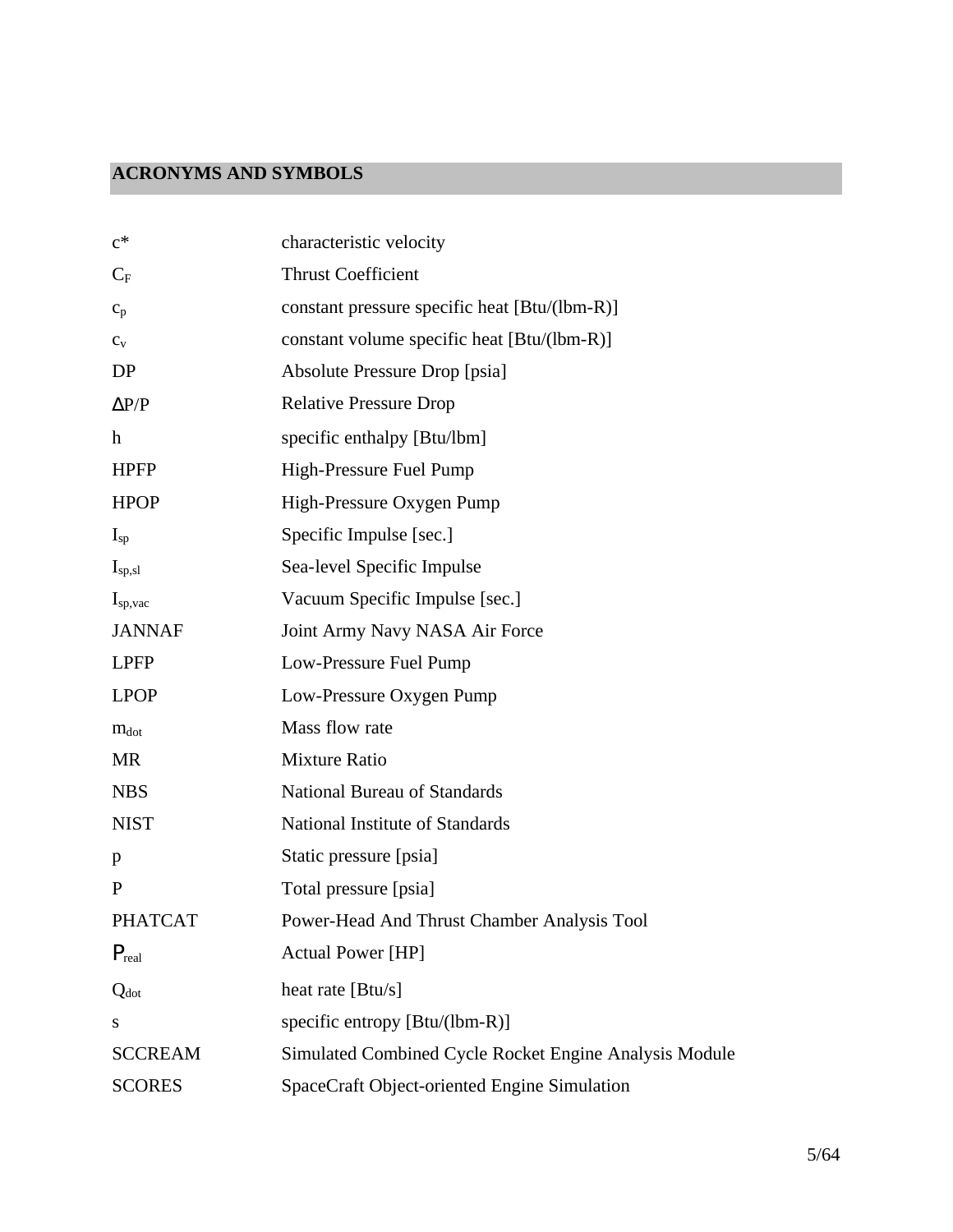| <b>SSDL</b>            | Space Systems Design Lab  |
|------------------------|---------------------------|
| <b>SSME</b>            | Space Shuttle Main Engine |
| t                      | Static temperature [R]    |
| Τ                      | Thrust [lbf]              |
| T                      | total temperature [R]     |
| $T_{in}$               | Inlet Temperature [R]     |
| $\rm T_{out}$          | Exit Temperature [R]      |
| $T_{sl}$               | Sea-level Thrust [lbf]    |
| $T_{\rm vac}$          | Vacuum Thrust [lbf]       |
| Wideal                 | Isentropic Work [Btu/lbm] |
| Wreal                  | Actual Work [Btu/lbm]     |
| $\eta_{\mathrm{pump}}$ | Pump Efficiency           |
| $\eta_{\rm turb}$      | Turbine Efficiency        |
| ρ                      | Density [ $lbm/ft^3$ ]    |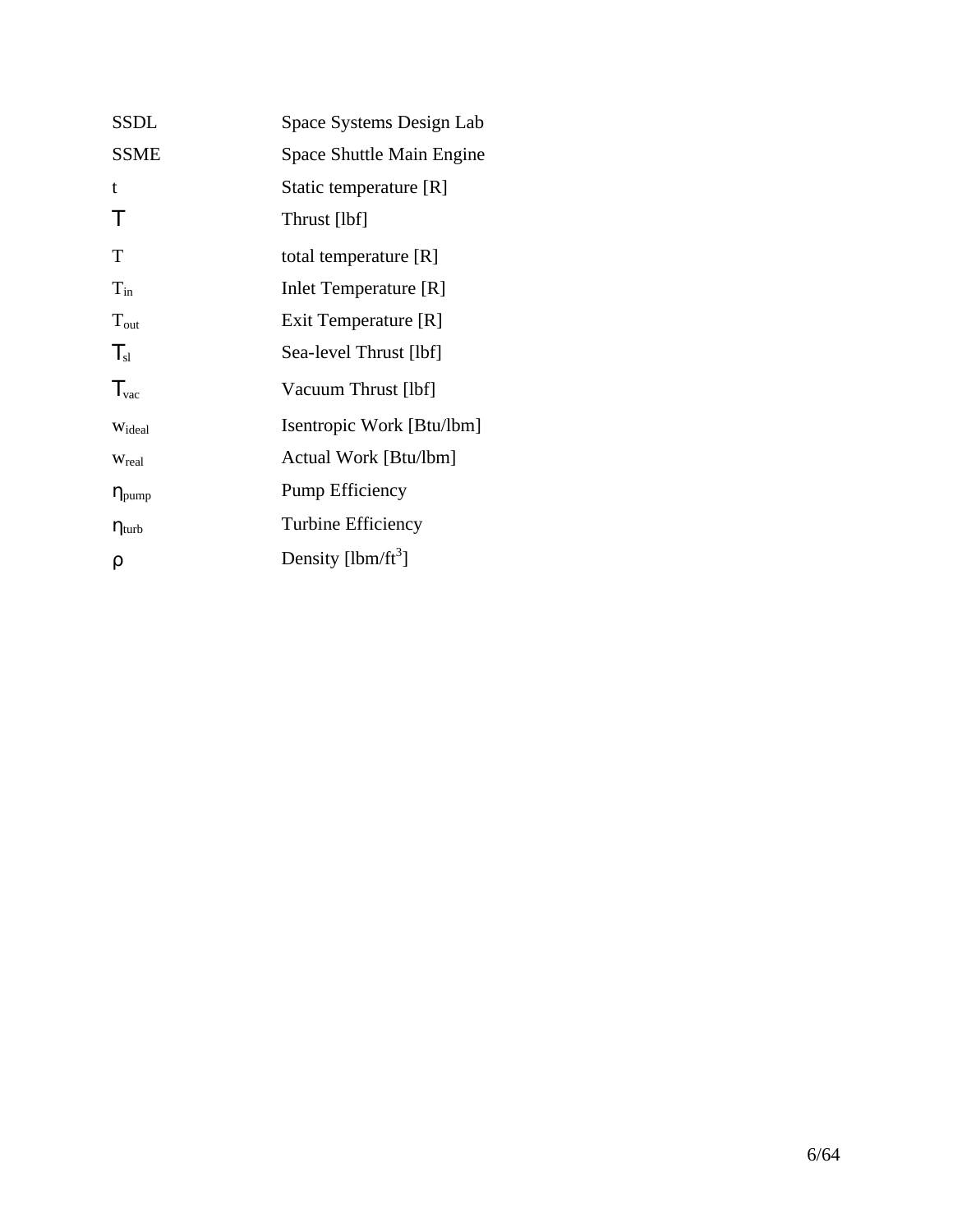#### *1.0 Abstract*

This document is intended to outline the reasoning, methodology, structure and results of a property-based liquid rocket engine analysis tool. As system-level space vehicle analysis requires that more detailed analyses be performed at the discipline level, it is necessary to create computer programs that are capable of producing the necessary inputs. These tools should provide the system-level designer with the necessary inputs to his or her analysis in a timely fashion while maintaining the accuracy and precision of the subsystem level analysis.

Current propulsion analysis capabilities within the Space Systems Design Lab (SSDL) include several in-house tools. SpaceCraft Object-oriented Rocket Engine Simulation (SCORES) was developed by David Way in 1996 to allow the vehicle designer to simulate a "rubberized" liquid rocket propellant engine [1]. For most applications, a "rubberized" engine model is sufficient enough to provide the vehicle analysis all of the necessary information. The code is also very easy to use and provides results almost instantly. However, there are several limitations to this code. First, the code does not account for regenerative heat loss through the nozzle walls. As such, the nozzle performance is not directly affected by cycle selection without the use of statistical data based on historical engines. More importantly, without heat regeneration, it is impossible to model the power head of the engine. This may put the user in a situation where the cycle requirements are infeasible considering the amount of energy present in the system. "Rubberized" engine models do not capture these limitations.

On the other hand, an industry standard power balance tool is available for rocket engine analysis. Rocket Engine Transient Simulation (ROCETS) provides a high level of fidelity to the propulsion designer. However, there are two major drawbacks to using ROCETS. First, ROCETS is written in the FORTRAN programming language. FORTRAN does not afford the programmer the benefits of object-oriented programming languages. As such, typical engine analyses require the code to be compiled multiple times, which may be very time consuming. While component modules are usually kept as functions in a standard library, many calculations are performed in the main code itself. This makes it difficult to quickly change engine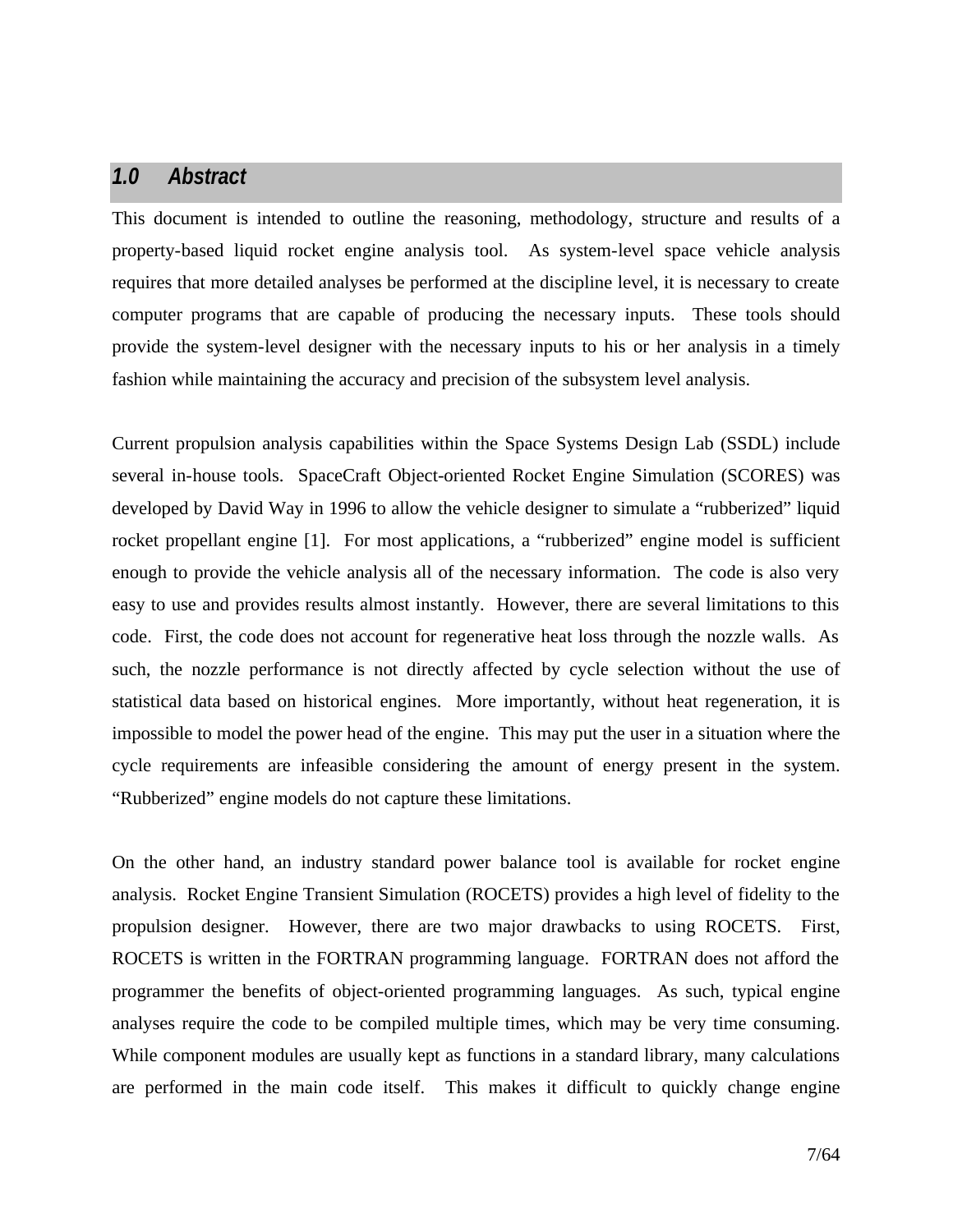configurations. Secondly, the code is proprietary in its most robust form, therefore not readily available to the rocket engine enthusiast or student.

PHATCAT (*P*ower-*H*ead *A*nd *T*hrust *C*hamber *A*nalysis *T*ool) is intended to provide the space vehicle designer a means of generating performance data relevant to the vehicle design process while capturing the physical limitations of different engine cycles. To do this PHATCAT uses a property-based component approach to feed system design. All calculations concerning the individual power-head components are made using basic textbook thermodynamic analysis and fluid property data, therefore the code can be made available to the public. Turbine analysis requires a model of the heat exchange between the thrust chamber of the rocket engine and the regenerative cooling flow. This nozzle analysis is performed using an incremental thermally perfect gas assumption with a numerical integration algorithm to calculate the overall change in flow properties. The regenerative cooling flow is analyzed using an industry standard empirical correlation based on thermodynamic properties. The code is structured to use input files wherever possible so that unwanted compile time can be kept to a minimum. The code is also written in the object-oriented C++ language allowing quick interchange between new components.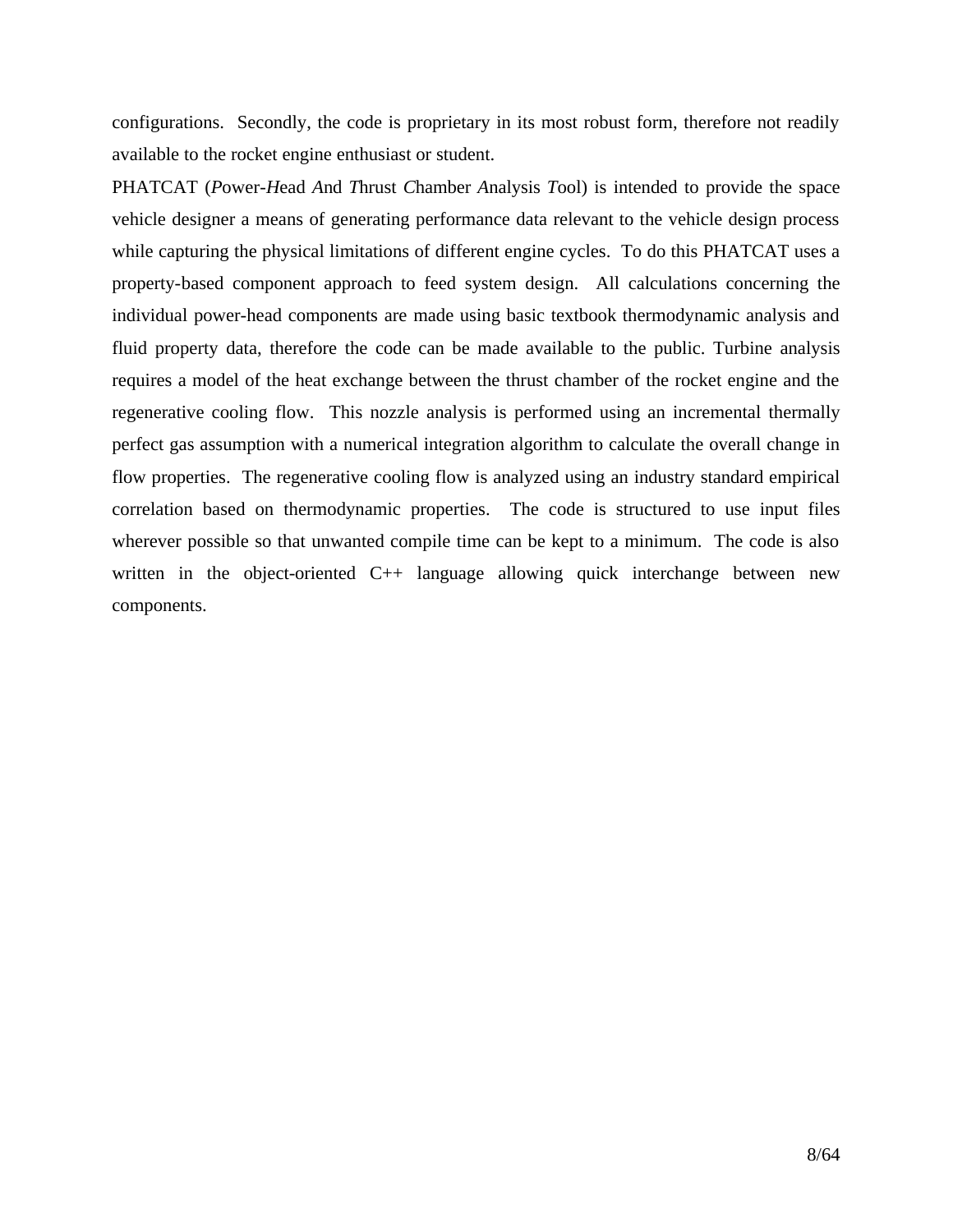#### *2.0 Introduction*

Classes called by the top-level program, 'PHATAT.C', generate the main input output files and analyze the engine using 'engines.C'. The engine configuration class is constructed from multiple instances of the component classes arranged to simulate the flow path of a rocket engine. In addition to analyzing the engine, 'engines.C' is also used to generate derivative information for the Newton-Raphson root-finder. The class 'newtonraphson.C' is used to set the derivative and function information in a form usable to the solver algorithm. Once all this information is set the engine is iterated upon and solved in 'PHATCAT.C'. A top-level flow diagram of the tool is shown in Figure 1.



**Figure 1. Flowchart of top-level classes.**

Several cycles are pre-configured for use in PHATCAT. PHATCAT currently holds the capability to analyze a single turbine expander (RL-10), a gas-generator (Vulcain), and a fuelrich dual-preburner staged combustion cycle (SSME). Additional engine cycles can be configured in the engine class on an ad-hoc basis. The user will need to know the flow path for the engine before configuring the model. Once the user has developed a schematic of the desired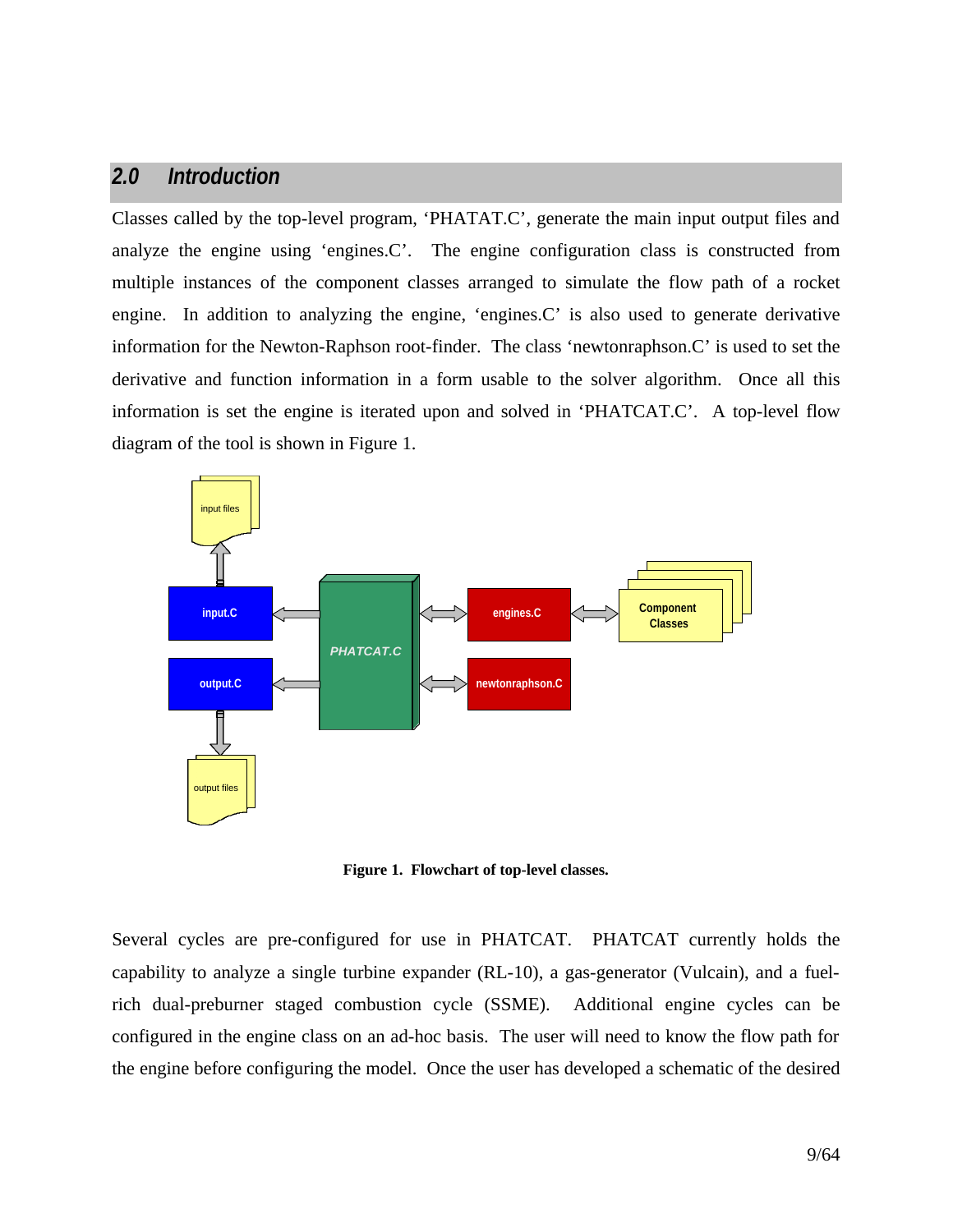engine system, the engine can be constructed using the generic component classes. The addition of new cycles requires that the program be recompiled.

PHATCAT uses a Newton-Raphson root finder to solve the engine for required values. This process is also called "balancing the engine." Any engine cycle in PHATCAT may be run unbalanced to evaluate components at a specific point. However, for most purposes the engine should be run to match turbomachinery powers, match thrust, match  $I_{\rm SD}$ , match combustion pressures or any combination thereof. The additional balances and their use will be described later in the document. PHATCAT currently allows up to 30 balances to be run simultaneously.

The component classes include the capability to analyze cold-flow components, hot-flow components, the engine nozzle, and performance metrics. Cold-flow components will be defined as those that use fluids that have not been used in a combustion process. Hot-flow components are any components that are used downstream from a combustor or preburner. This differentiation is necessary due to the use of two property databases. Cold flow components acquire property data from tables generated by the NIST Thermophysical Properties of Hydrocarbon Mixtures Database: Version 3.0. A linear interpolation code is used to evaluate the requested point. Hot flow components use curve fits based on the JANNAF Thermochemical Tables. A simple one-dimensional Newton-Raphson root-finder is used on the curve-fits where necessary to obtain independent variable values from an independent-dependent variable combination. Both databases contain hydrogen, oxygen, and kerosene (RP-1) data. The block diagram in Figure 2 depicts the interaction between the engine class and the component classes, and the interaction between the component classes and the property database.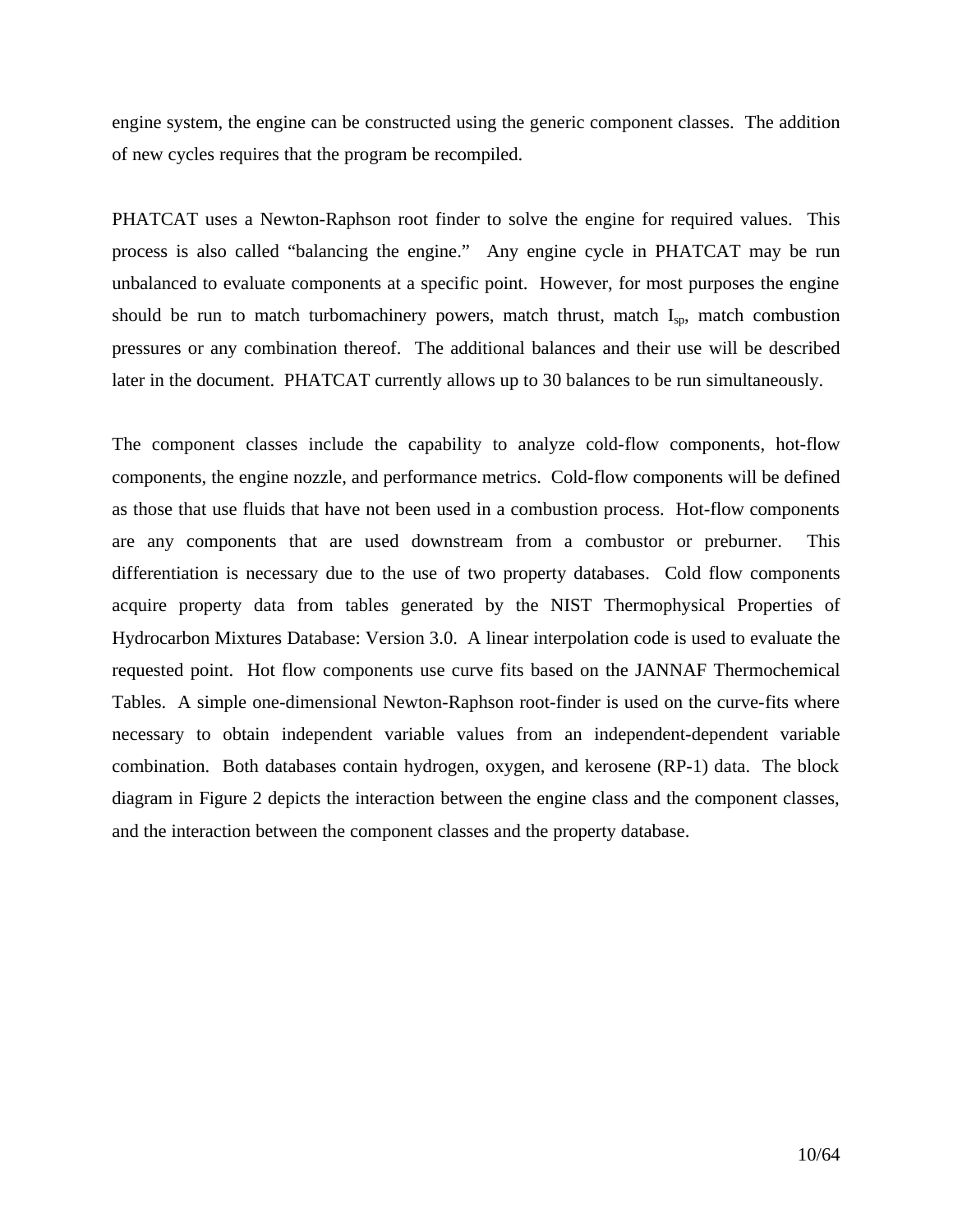

**Figure 2. Engine, component and property class interaction.**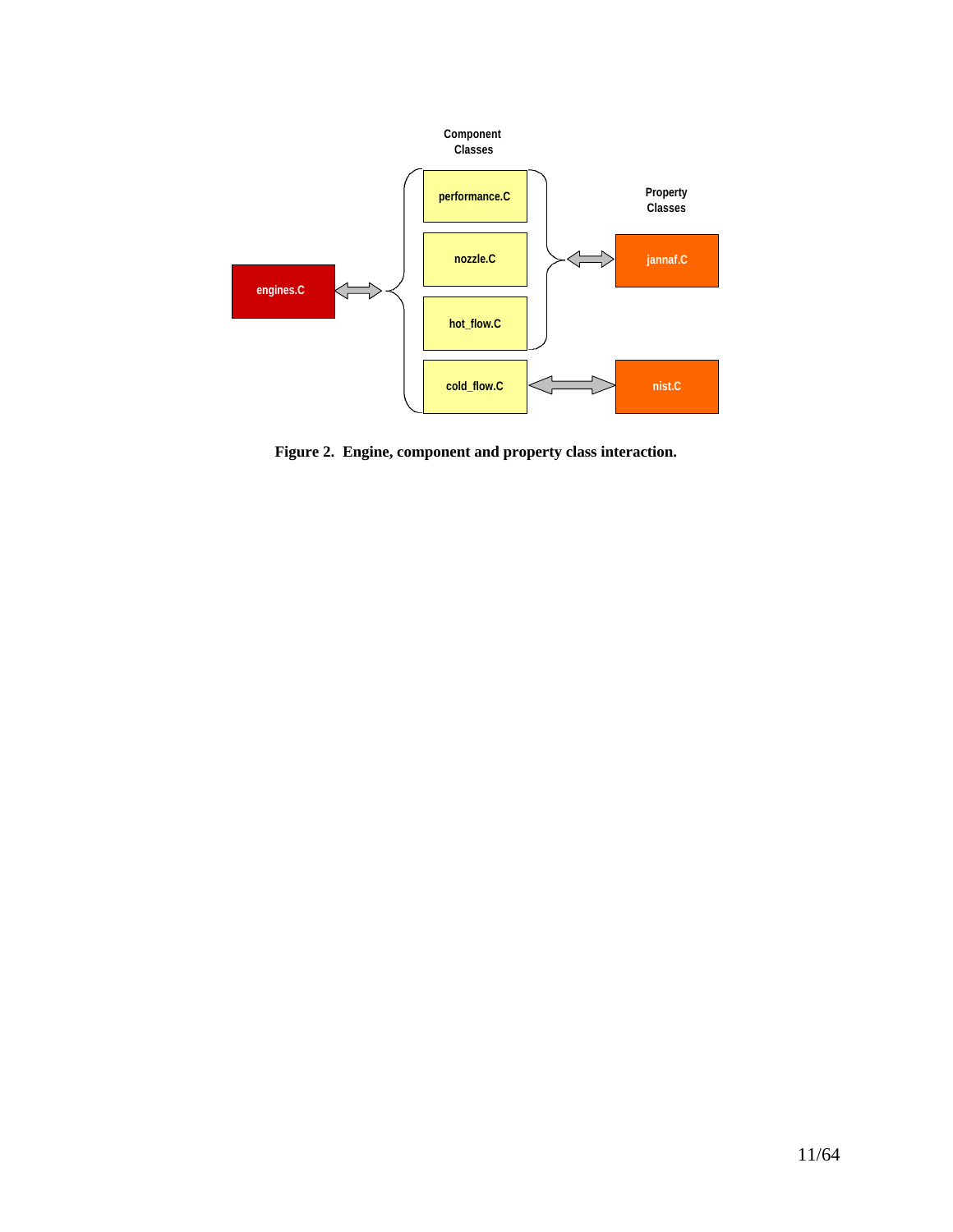#### *3.0 Methodology*

The characteristics of each of the classes used in the development of a liquid rocket engine model will be described in the following sections. The methods implemented in PHATCAT for component analysis will also be outlined.

#### **3.1 Property Tables**

The determination of fluid properties in PHATCAT requires two different databases. Components that are analyzed upstream of combustion processes use property data from the NIST Thermophysical Properties of Hydrocarbon Mixtures Database: Version 3.0 [2]. Components that are analyzed downstream of combustion processes use property data from the JANNAF Thermochemical Tables [3].

#### **3.1.1 NIST Thermophysical Properties of Hydrocarbon Mixtures Database**

The property tables based on NIST Hydrocarbon Mixture Database were generated using a PC based program, SUPERTRAPP. SUPERTRAPP is capable of calculating thermodynamic properties of mixtures containing as many of 20 different components. Of the 196 different components in the database the majority of them are hydrocarbons. Pure fluids such as hydrogen and oxygen are also included. SUPERTRAPP allowed tables of enthalpy, entropy, density to be created as a function of pressure and temperature. The data tables generated by SUPERTRAPP are valid from the vapor region of the fluid down to typical cryogenic operating points.

PHATCAT uses a two-dimensional linear interpolation routine to read the data tables. The dimensions, point increments and property limits of each table were specified within the data tables. This enabled the property lookup classes to find necessary data points in a quick and efficient manner. The basic table lookups require that a pressure and temperature be specified to read enthalpy, entropy and density. However, work and power calculations require that ideal enthalpy be determined as a function of pressure and ideal entropy. Such reverse table reading scenarios are accomplished by using a one-dimensional Newton-Raphson root-finder. The reverse lookup enables the program to find temperature as a function of pressure and enthalpy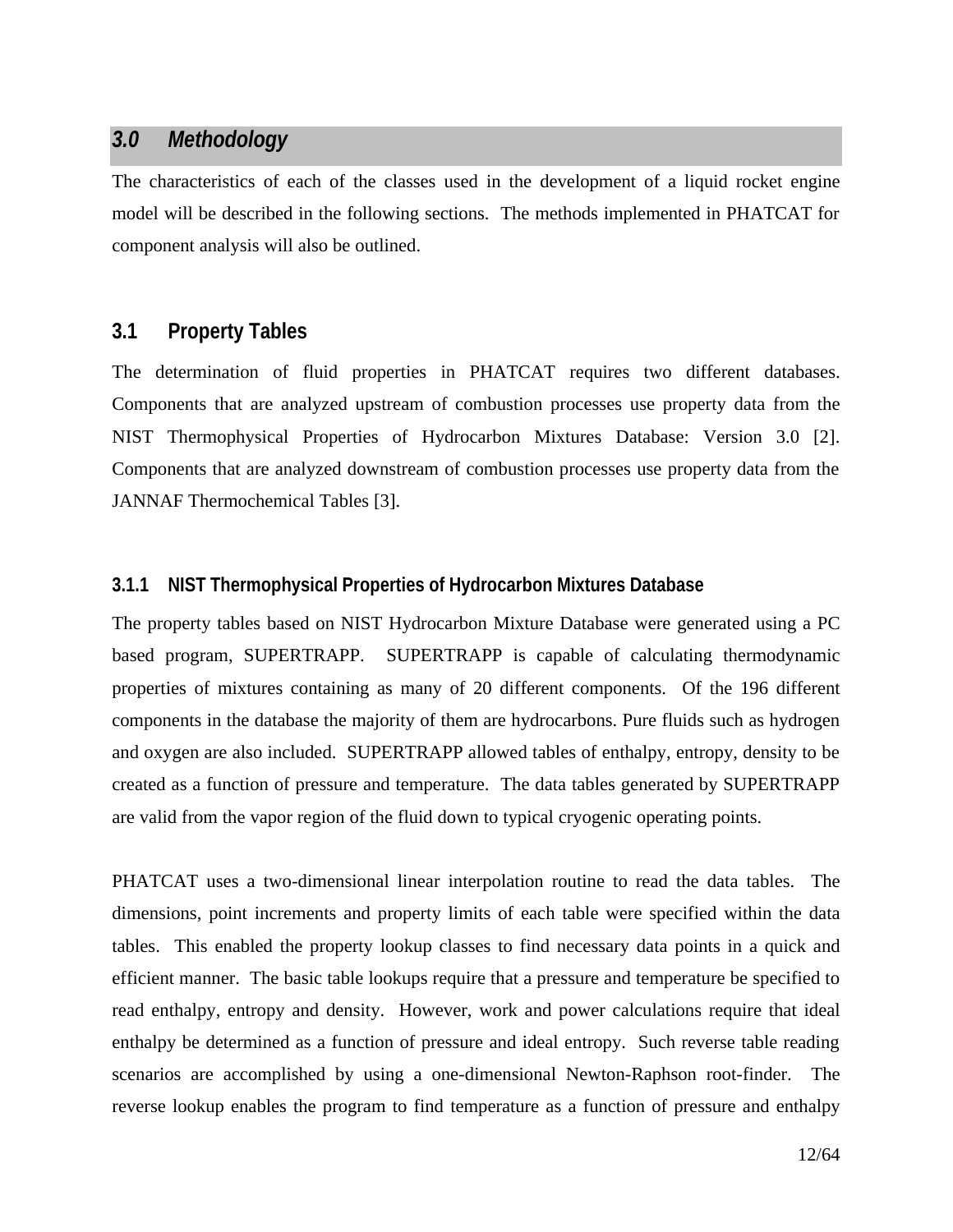and as a function of pressure and entropy. This Newton-Raphson routine typically solves for temperature in 8-10 iterations per point. A bisection routine was examined and was shown to converge in 30-35 iterations per point.

The properties of RP-1 (kerosene) were not readily available in SUPERTRAPP. However it is possible to enter new mixtures in the database. Approximate property data can be generated using only the mixture's average boiling point and API gravity. Generalized shape factors are used for petroleum fractions. More sophisticated methods of creating new properties are possible. The user may specify up to 20 components in the mixture. However, kerosene is comprised of 24 different components, and of those that are not listed in the database, their boiling point and API gravity are not readily available.

Arbitrary bounds have been placed on the Newton-Raphson root-finder for each fluid. The functions are uni-modal over the relevant range of pressures and temperatures, but the derivative changes signs at the low-pressure, low-temperature range of the tables. The use of Newton-Raphson would cause undesirable effects if the root-finder searched near the table endpoints.

#### **3.1.2 JANNAF**

Hot-flow devices require that property data come from the JANNAF Thermochemical Tables. Information from the JANNAF tables had previously been converted to curve fits for specific heat, and Gibbs' free energy. Molecular weights, enthalpy of formation and Gibbs of formation were also included. The 'jannaf.C' class was slightly modified to include entropy curve fits for turbomachinery calculations. The entropy curve fits were generated as a function of temperature from the JANNAF tables, which includes data on entropy at a reference condition (1atm). To obtain entropy information at a given pressure, the following relationship was used:

$$
s = s^{\circ} - R * \ln\left(\frac{P}{P^{\circ}}\right)
$$
 (Eq. 1)

where:

<sup>o</sup>: entropy at the reference pressure

P<sup>o</sup>: reference pressure (1 atm)

R: specific gas constant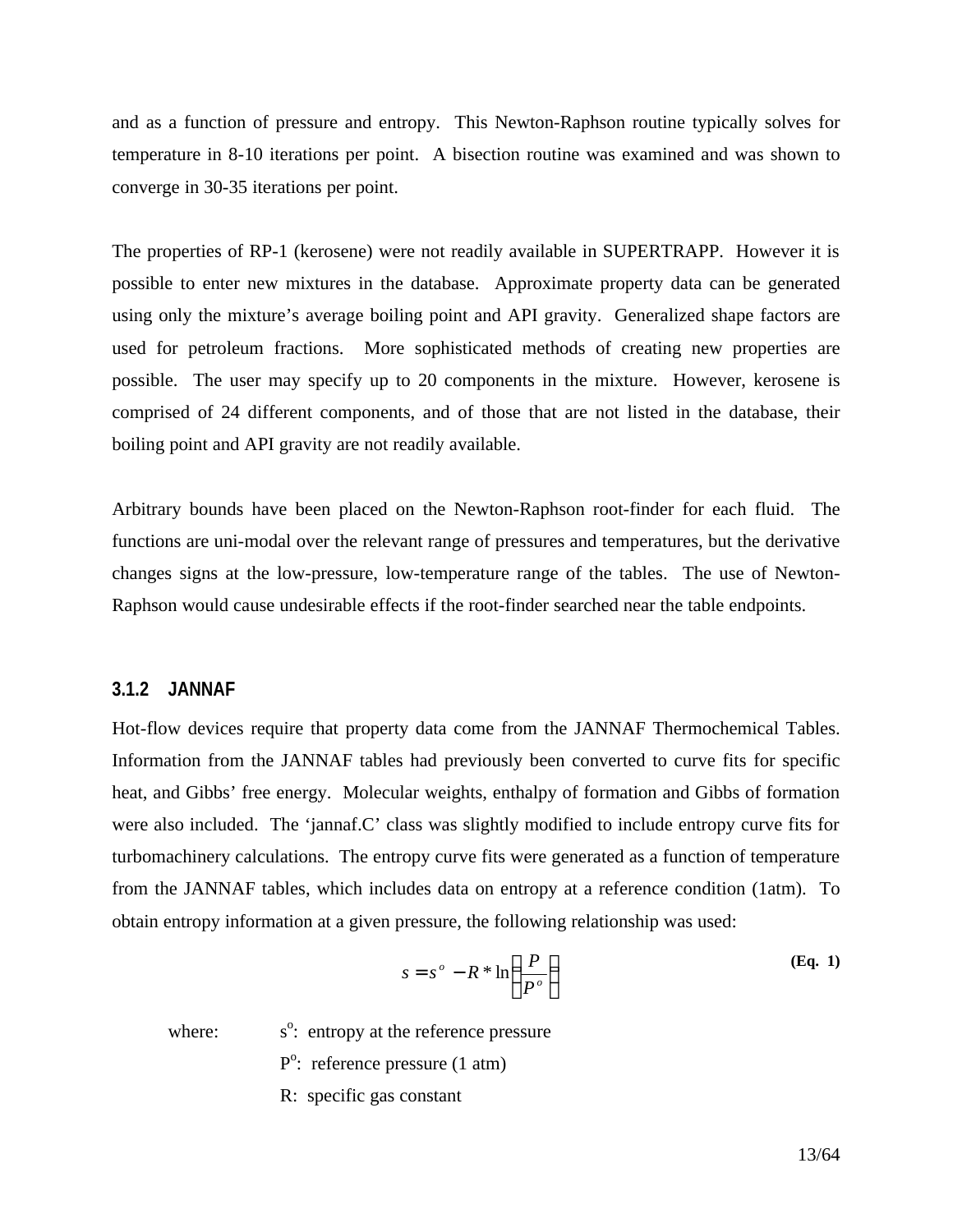The entropy is returned in units of Btu/(lbm-R).

#### **3.2 Engine Components**

The analysis method used to determine the performance characteristics of each of the engine components will be described in detail below. General thermodynamic analyses were used [4]. Each engine component receives inlet inputs (typically pressure, temperature and flow) from the previous component. In the case of the first iteration, the input file sets an outlet parameter and a performance parameter. These may remained unchanged throughout the solver iterations or may be updated depending on the balance configuration.

#### **3.2.1 Cold Flow Components**

#### **3.2.1.1 Pumps**

The pump class is used to generate pump performance characteristics such as power, rotational speed, diameters, specific speed, suction specific speed, weight and outlet conditions. Power is the parameter of main importance since a balanced engine cycle requires that coupled components have equal powers. The required inputs are the inlet pressure and temperature, discharge pressure, mass flow rate and pump efficiency. The discharge conditions are calculated by comparing the performance of the real pump to performance of an ideal or isentropic pump.

The first step in the pump analysis is to calculate inlet enthalpy, entropy and density using pressure and temperature. The ideal exit specific entropy is then set equal to the inlet specific entropy. Using the exit pressure and ideal entropy, the ideal exit specific enthalpy can be found. The ideal work required to drive the pump is calculated using (Eq. 2). Once the ideal work is determined, the actual work is calculated using the user defined pump efficiency where:

$$
\mathbf{h}_{pump} = \frac{W_{real}}{W_{ideal}}
$$
 (Eq. 2)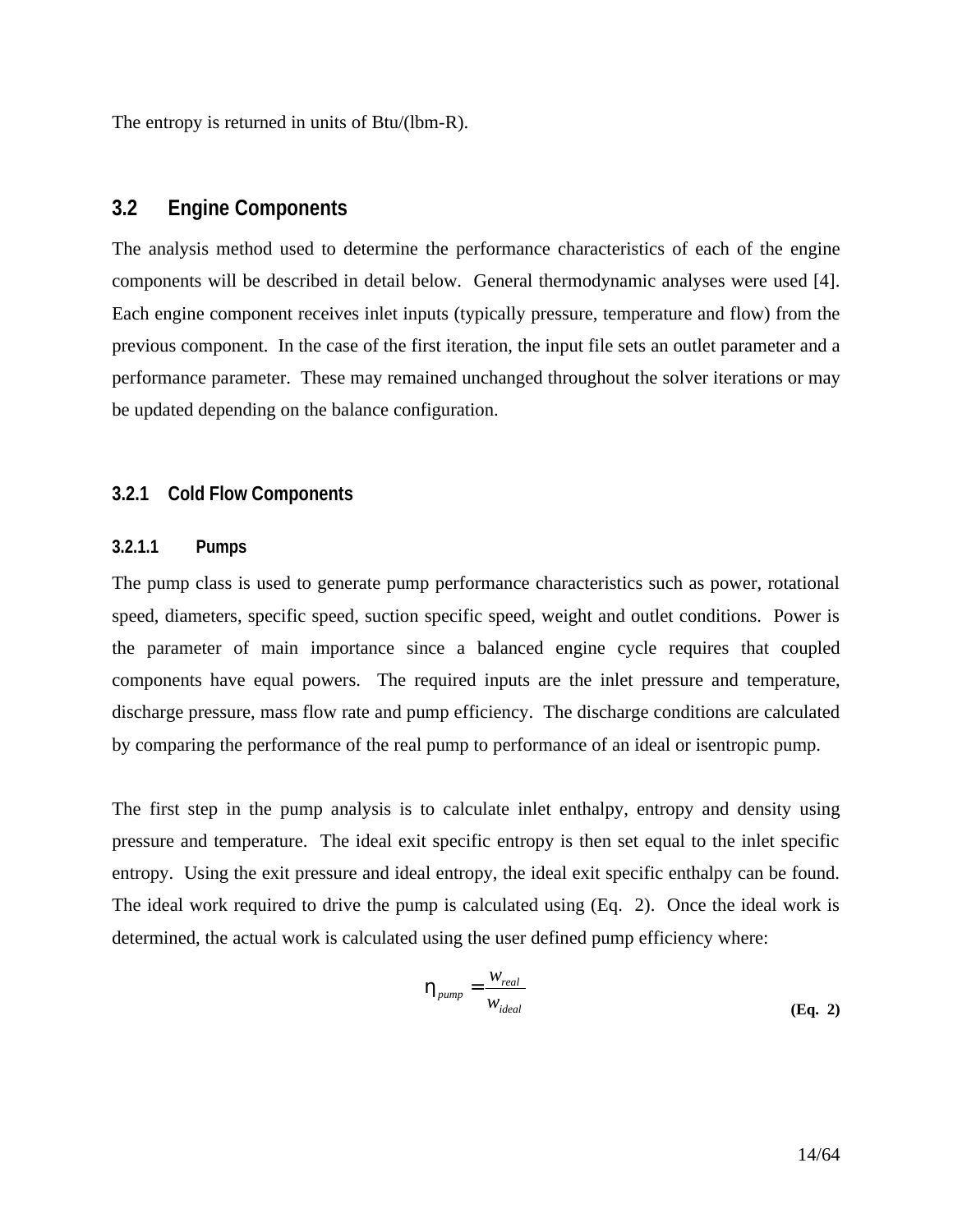Given the real work required the actual exit enthalpy can be calculated. Using the exit pressure and enthalpy, the exit temperature can be found. The power required to drive the real pump can also be calculated using the following relation:

$$
P_{real} = \dot{m}v_{real} \tag{Eq. 3}
$$

Other performance characteristics are evaluated using the method outlined by Humble [5]. The mass of the pump is estimated by using:

$$
m_p = \mathbf{a} \left( \frac{P_{real}}{N_r} \right)^b
$$
 (Eq. 4)

where:  $N_r$ : pump rotational speed α: empirical coefficient (typical range 1.3-2.6) β: empirical coefficient (typical range 0.6-0.667)

The process to calculate the pump rotational speed is outlined as follows:

• Calculate the required number of stages

$$
n = \text{int}\left(\frac{\Delta P_p}{\Delta P_{ps}}\right) \tag{Eq. 5}
$$

where:  $\Delta P_p$ : calculated pump pressure rise

 $\Delta P_{ps}$ : allowable pressure rise over a single stage

16 MPa for liquid H<sup>2</sup>

47 MPa for all others

• Calculate the pump rotational speed

$$
N_r = \frac{N_s \left(\frac{H_p}{n}\right)^{0.75}}{\sqrt{Q}}
$$
 (Eq. 6)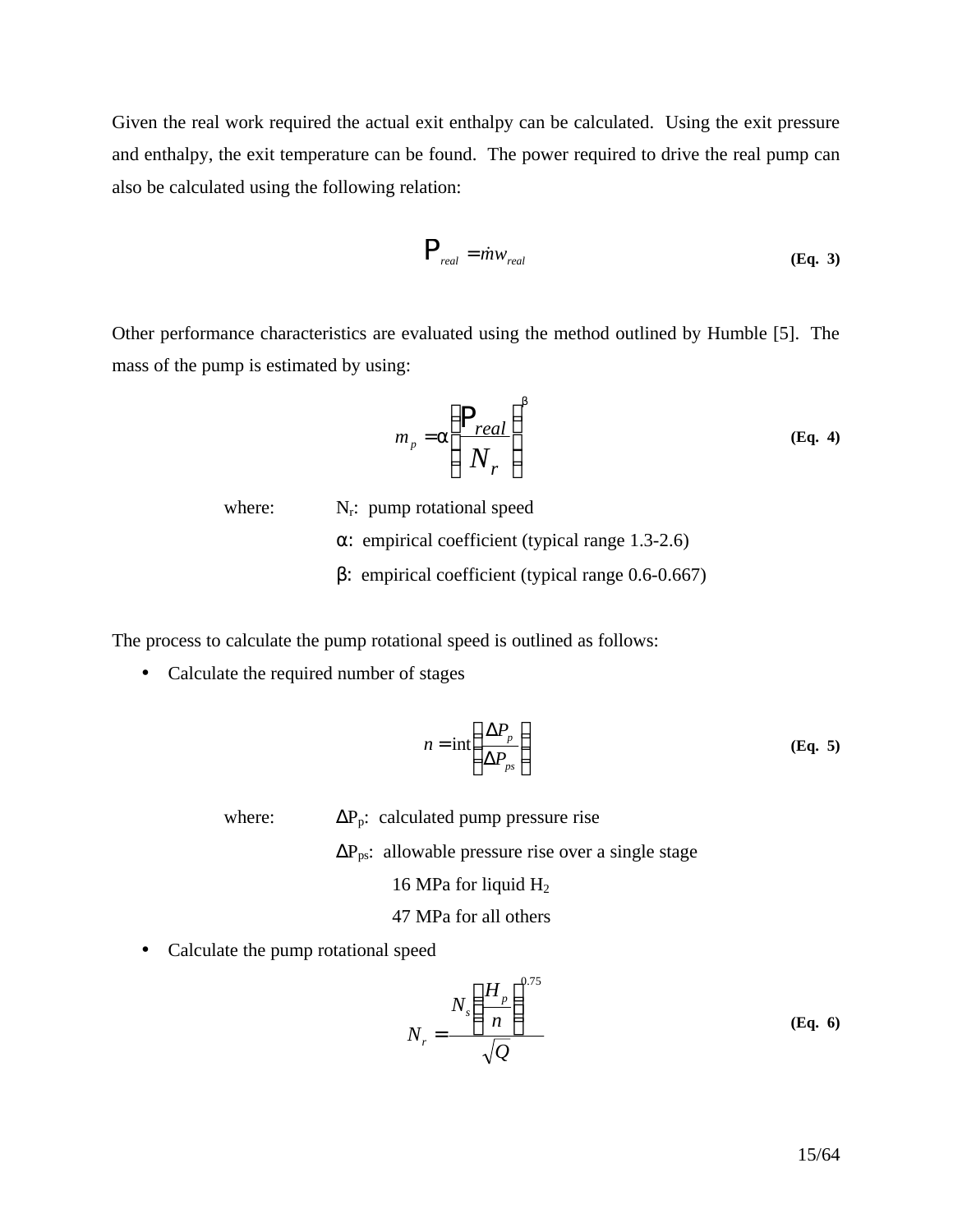where:  $N_s$ : stage specific speed 2.0 for liquid  $H_2$ 3.0 for all others Q: volumetric flow rate Hp: pump head rise

The pump head rise is defined as:

$$
H_p = \frac{\Delta P_p}{g_o \mathbf{r}_{ave}}
$$
 (Eq. 7)

The pump may also be sized using the relations defined by Humble. The pump impeller tip speeds are calculated by using the following formula:

$$
u_t = \sqrt{\frac{g_o H_p}{n y}}
$$
 (Eq. 8)

where:  $\Psi$ : pump head coefficient 0.65 for liquid  $H_2$ 0.55 for all others

The exit tip diameter is defined as:

$$
D_{2t} = \frac{2u_t}{N_r}
$$
 (Eq. 9)

and the inlet tip diameter is defined as:

$$
D_{1t} = \sqrt[3]{\frac{\left(\frac{4}{p}\right)Q}{\mathbf{f} * N_r \left(1 - L^2\right)}}
$$
(Eq. 10)

where:  $\phi$ : inducer-inlet flow coefficient (0.10)

L: inducer-inlet hub-to-tip diameter ratio (0.3)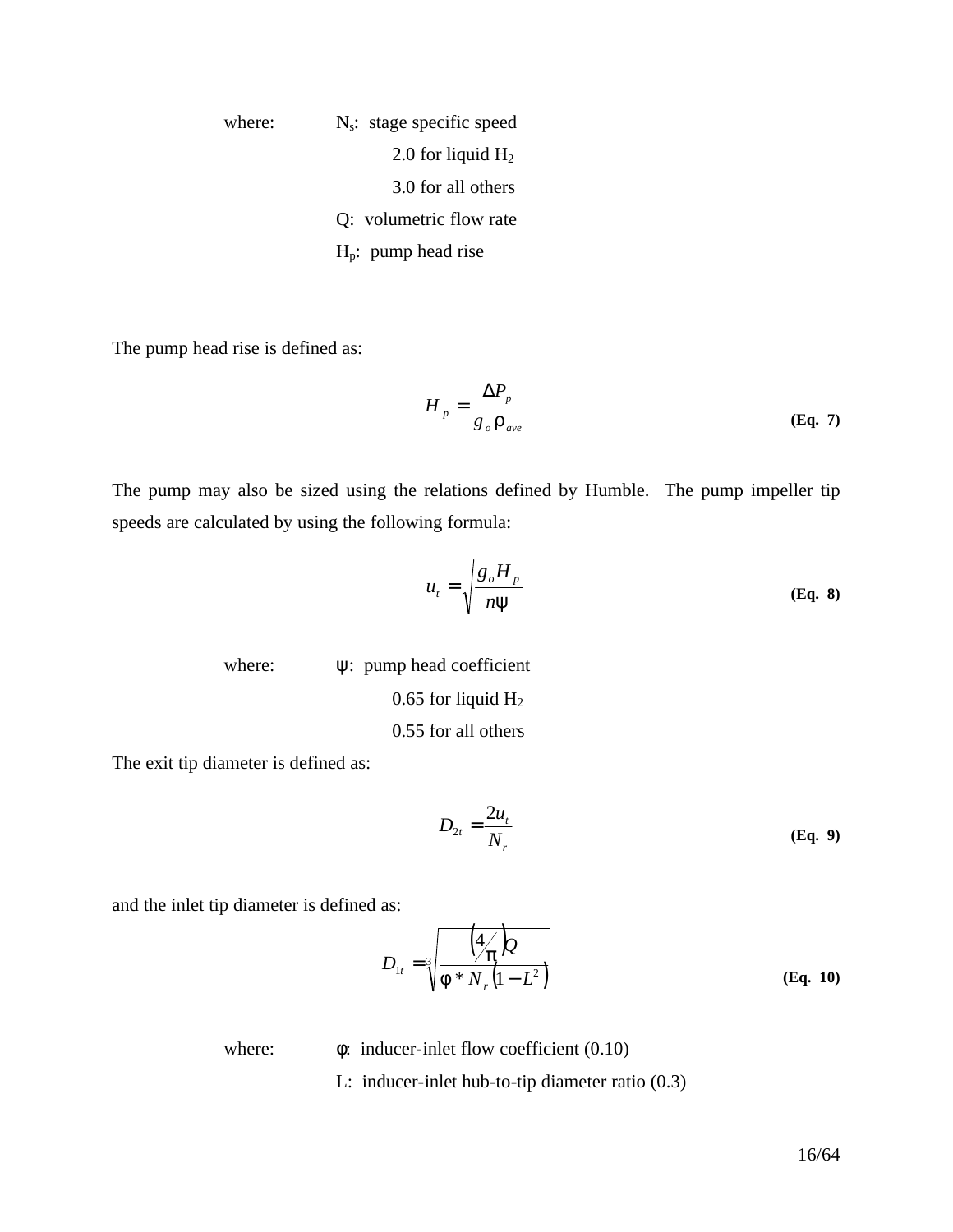The correlations used by Humble require metric units. Conversions were made to use the correlations and the outputs were then converted back to English units.

#### **3.2.1.2 Turbines**

The analysis of the turbines is similar to the analysis of the pumps insofar that isentropic work relations and efficiencies are used. Again power is the parameter of main importance since a balanced engine cycle requires that all powers be balanced between coupled components. The required inputs are the inlet pressure, inlet temperature, mass flow rate and turbine efficiency. Instead of specifying a discharge pressure, a turbine pressure ratio is required. The discharge conditions are calculated by comparing the performance of the real turbine to performance of an ideal or isentropic turbine.

The process for finding the power generated by a turbine is similar to the power analysis used for a pump. The first step in the turbine analysis is to calculate the inlet specific entropy and specific enthalpy using pressure and temperature. The ideal exit specific entropy is then set equal to the inlet specific entropy. Using the exit pressure and entropy, the ideal exit specific enthalpy can be found. The ideal work required to drive the pump is calculated using:

$$
w_{ideal} = h_{in} - h_{out, ideal}
$$
 (Eq. 11)

The sign convention used for the turbine work allows turbomachinery power outputs to have the same sign in the engine solver. Once the ideal work is determined, the actual work is calculated using the user defined pump efficiency where:

$$
\boldsymbol{h}_{pump} = \frac{W_{ideal}}{W_{real}}
$$
 (Eq. 12)

Given the real work required, the actual enthalpy can be calculated and therefore all other exit properties of the real pump. The power required to drive the real pump can also be calculated using the following relation:

$$
P_{real} = \dot{m}w_{real} \tag{Eq. 13}
$$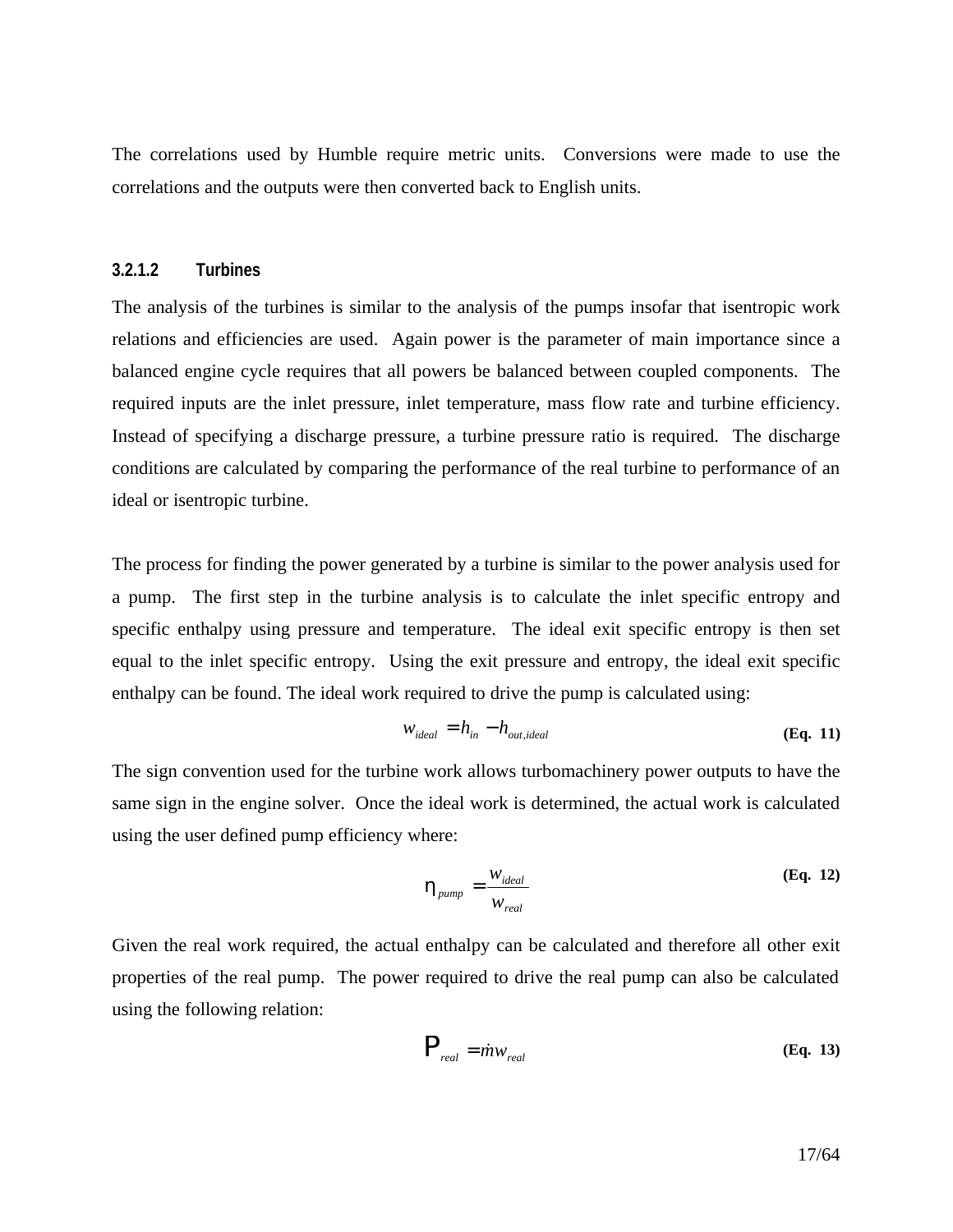Sizing calculations for turbines are currently unavailable in PHATCAT.

#### **3.2.1.3 Heat Exchangers**

Heat exchangers by definition exchange energy between several different flows. Heat exchange in rocket engine analysis is important in that it provides energy to the turbines to drive the pumps. The heat exchanger class in PHATCAT analyzes the cold flow in the regenerative cooling scheme. This energy is typically extracted from the thrust chamber but may also be extracted from other hot flows. Thrust chamber hot flow analysis is described in section 3.3 .

The analysis performed in the heat exchanger class uses an enthalpy balance and lumped parameter heat transfer as shown below.

$$
h_{out} = \mathbf{h} \left( \frac{\dot{Q}}{\dot{m}} \right) + h_{in} \tag{Eq. 14}
$$

where:  $\eta$ : user-defined heat exchanger efficiency

The heat exchanger efficiency compensates for heat transfer losses not accounted for in the lumped-parameter method. Based on test point correlations, a value of 0.912 is suggested.

The mass flow rate, inlet temperature and pressure are given by the previous component. The user specifies the heat exchanger pressure drop (as a ratio of inlet to exit pressure) and the baseline heat transfer rate. The heat transfer rate is adjusted using an industry standard relationship.

$$
\dot{Q} = \dot{Q}_{base} \left( \frac{P}{P_{base}} \right)^{0.8}
$$
 (Eq. 15)

This relationship is derived from Bartz's empirical correlations as outlined by Huzel & Huang [6].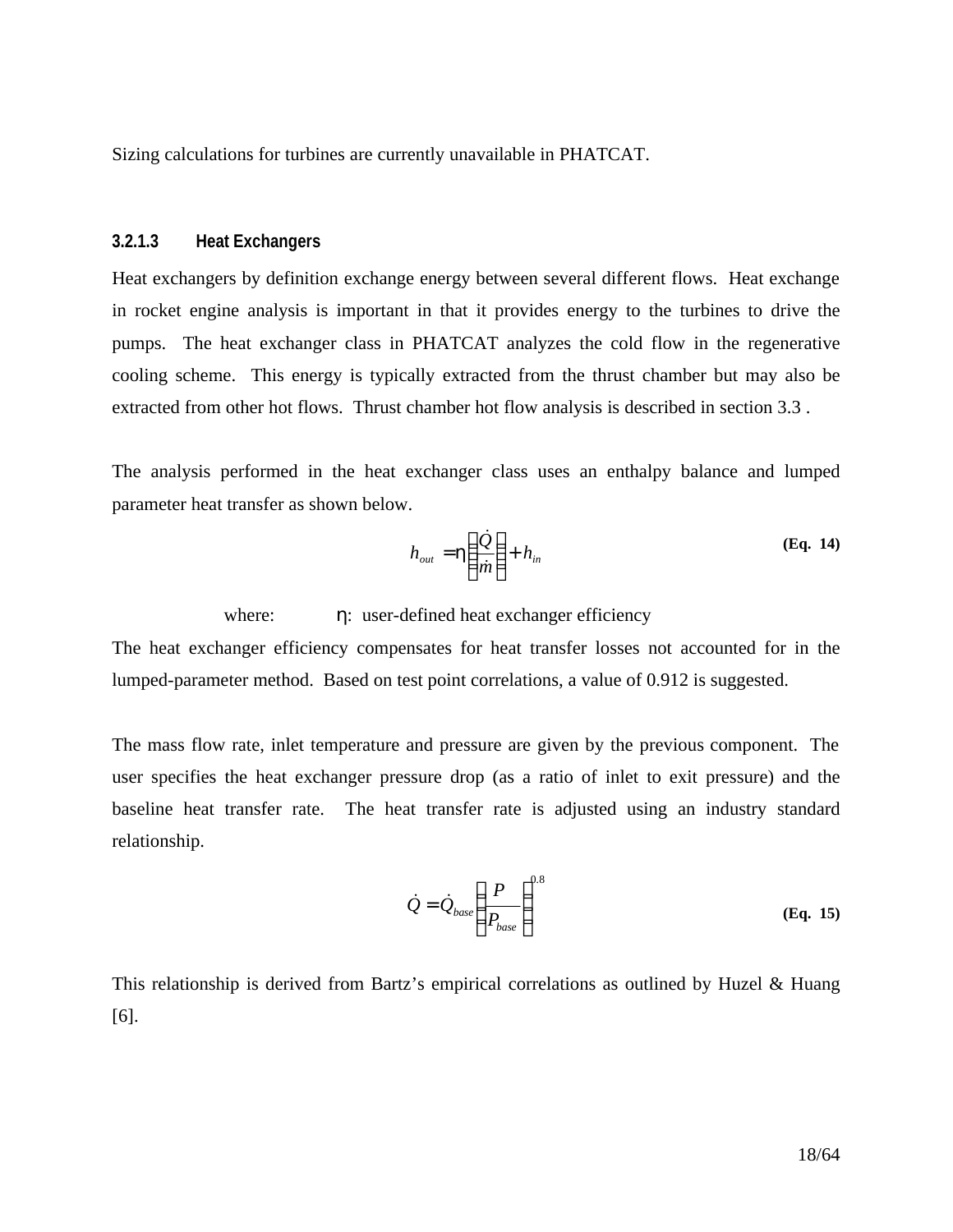#### **3.2.1.4 Valves**

Valves are considered to be isenthalpic flow devices that produce large pressure drops. The current analysis capability of the valve class allows the user to specify the amount of the pressure drop (DP) as the ratio of the inlet pressure to exit pressure. The inlet conditions to a valve are supplied by the previous component in the engine configuration class. Using the exit enthalpy and exit pressure, the exit temperature can be calculated.

#### **3.2.1.5 Injectors**

The injectors of the engine are currently analyzed valve analysis algorithm. This class was written to allow the user to differentiate between valves and injectors.

#### **3.2.1.6 Flow Splits**

The fluid does not incur losses by traveling through a flow node. The exit properties of the split are the same as the inlet properties. The amount of flow directed through each outlet is specified by a bypass percentage. The percentage is given on a scale of 0-1. This percentage determines the amount of flow to move through the first outlet. The flow split class can handle one input flow and two output flows.

#### **3.2.1.7 Mixers**

The fluid does not incur losses from mixing. This method is used to prevent backflow though any line. The mixer class can handle two input flows and one output flow. The exit pressure is taken to be the minimum pressure of the inlet pressures. The exit enthalpy of the mixer is evaluated by using the mass-weighted average of the inlet enthalpies as shown below.

$$
h_{out} = \frac{\dot{m}_{in,1}h_{in,1} + \dot{m}_{in,2}h_{in,2}}{\dot{m}_{in,1} + \dot{m}_{in,2}}
$$
(Eq. 16)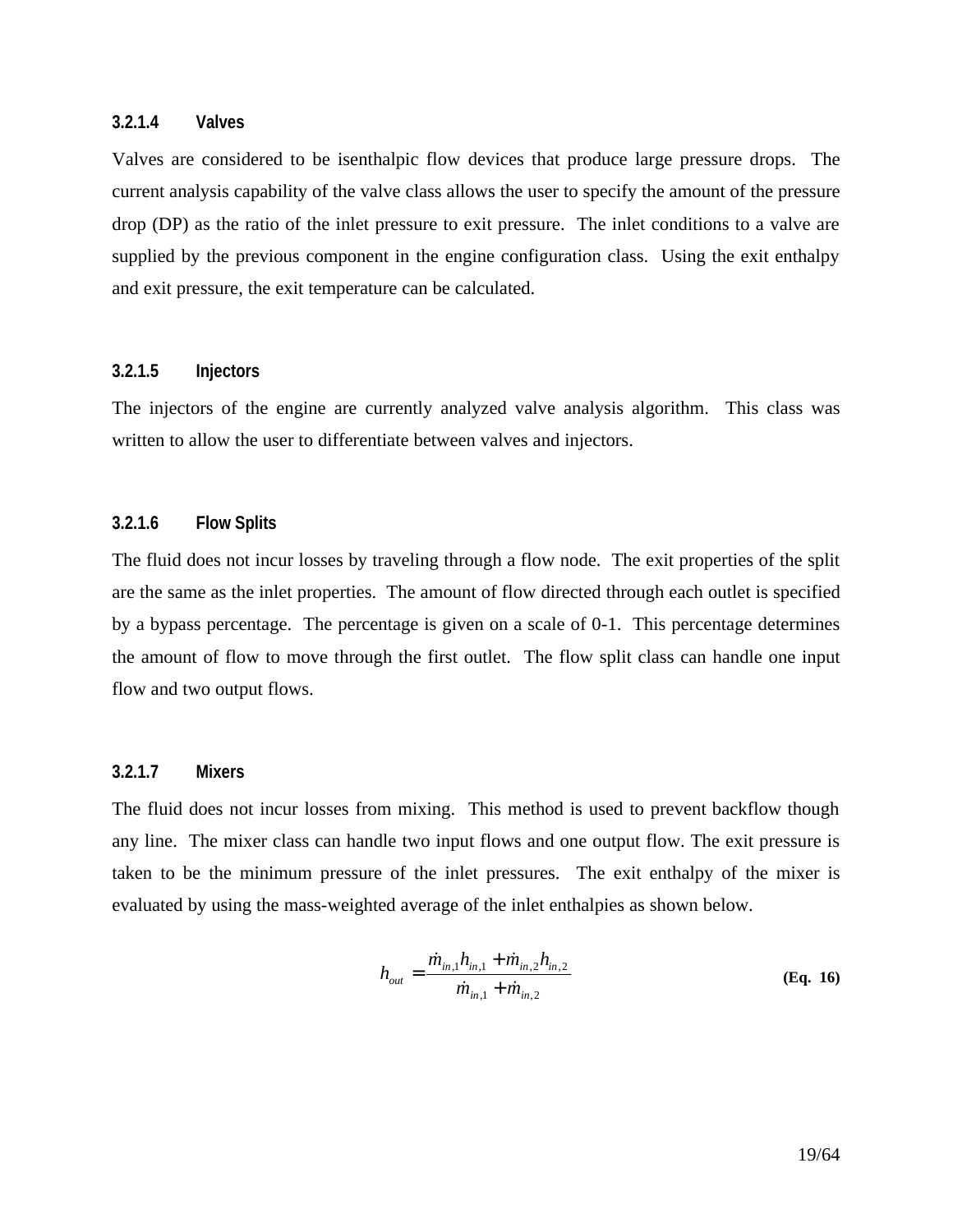#### **3.2.2 Hot Flow Components**

Hot flow components are analyzed classes that use property data from JANNAF to model performance characteristics. These components are downstream from any combustion processes. The following hot flow component analysis algorithms are the same as their respective cold flow counterparts.

- Turbines
- Heat Exchangers
- Valves
- Injectors
- Mixers

#### **3.2.2.1 Combustors**

The combustor and preburners of the engine cycle are modeled using the combustor code written by John Bradford for SCCREAM [7]. Bradford's code was selected for various reasons. First, the code was easily modifiable to handle extremely low mixture ratios such as those ratios characteristic of fuel-rich preburners. Typical mixture ratios for fuel rich preburners range from 0.6 to 2. Secondly, Bradford's combustion model is capable of varying the fuel and oxidizer inlet temperatures. This is essential considering the extremely low combustor inlet temperatures.

To account for low mixture ratios, the initial guesses for the combusted gas species was modified. The 'eq.C' class includes a protocol that selects different initial guesses based on equivalency ratio (φ) and propellants. The equivalency ratio was selected as the switch based on the difference in stoichiometric mixture ratio between hydrocarbon fuels and liquid hydrogen. For a detailed description of the algorithm use in the combustion model, refer to Gordon  $\&$ McBride [8].

The combustor class can handle up to nine inlet flows. Three are reserved for cold fuel flow, three for cold oxidizer flow, and three for hot gas flow. The combustor produces one outlet flow. The mass flow rate of each species is calculated as well as combustion gas properties.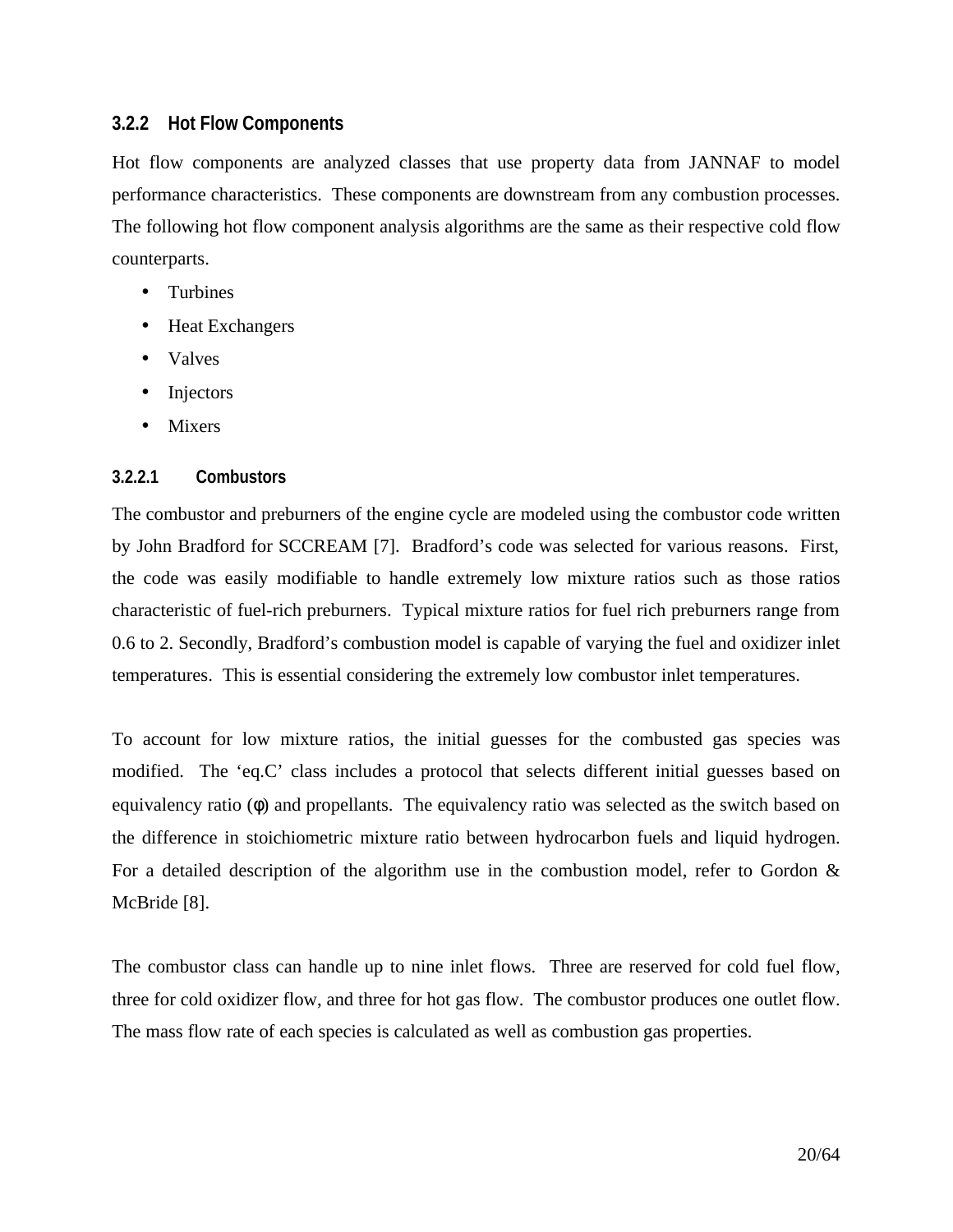#### **3.3 Nozzle Analysis**

The nozzle analysis requires that heat loss be accounted for through the nozzle walls to supply energy to the turbines. Ideal nozzles are assumed to be adiabatic and isentropic. With this assumption, the basic isentropic flow relations can be used to calculate exit conditions from given inlet conditions. Because the nozzle in this code can no longer be assumed adiabatic, it also cannot be assumed isentropic. The introduction of mass addition to the flow presents another problem. This flow will be entering the main nozzle flow at different conditions. Therefore another analysis method must be used to find the exit conditions.

#### **3.3.1 Convergent Section**

The convergent section of the nozzle is analyzed using the isentropic flow relations. It is assumed that the flow is choked at the nozzle throat, hence the Mach number is 1. An isentropic flow class was written for this purpose. The isentropic relations used in the convergent section analysis are outlined below.

$$
P_{\text{throat}} = \frac{P_{\text{total}}}{\left(1 + \frac{g - 1}{2} M^2\right)^{g/2}}
$$
 (Eq. 17)

$$
T_{\text{throat}} = \frac{T_{\text{total}}}{\left(1 + \frac{\mathbf{g} - 1}{2} M^2\right)}
$$
 (Eq. 18)

$$
u_{\text{throat}} = M \sqrt{gRT_{\text{static}}}
$$
 (Eq. 19)

Using the ideal gas law and the condition of continuity the throat area can be calculated with the following formula:

$$
A_{\text{throat}} = \frac{\dot{m}RT_{\text{throat}}}{P_{\text{throat}}u_{\text{throat}}} \tag{Eq. 20}
$$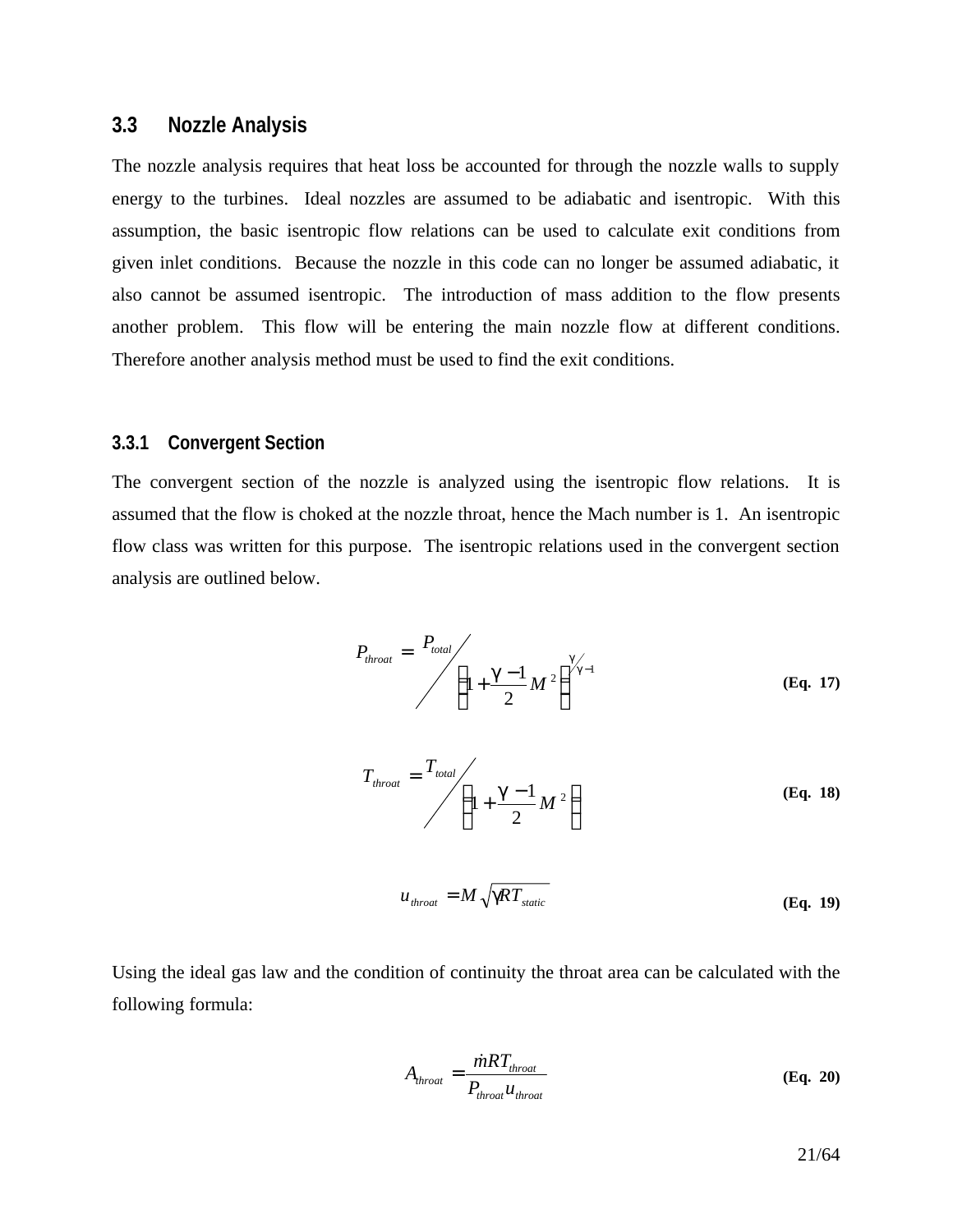#### **3.3.2 Divergent Section**

The regenerative cooling flow passes through the nozzle wall and requires analysis that can compensate for energy loss in the divergent section of the nozzle. The method of potentials outlined by Zucrow is well suited for the type of analysis required in this scenario [9]. Simple flow methods (such as adiabatic, isentropic flow) have only one driving potential present. In a general, multiple steady one-dimensional flow driving potentials may be present simultaneously. The independent driving potentials determined to be relevant to this analysis are as follows:

- 1. Area change, *dA*: Expansion
- 2. Heat transfer, *dQ*: Regenerative Cooling
- 3. Mass addition, *dmdot*: Gas Generator Flow Dumps
- 4.

Solving Zucrow's method for the potentials relevant to the analysis performed in PHATCAT results in a first-order differential equation of the form:

$$
\frac{dM}{M} = \frac{\left(1 + \frac{g-1}{2}M^2\right)}{1 - M^2} \left\{-\frac{dA}{A} + \frac{\left(1 + gM^2\right)}{2} \frac{dT}{T} + \left[\left(1 + gM^2\right) - ygM^2\right] \frac{dm}{m}\right\}
$$
(Eq. 21)

The equation (Eq. 21) requires the use of a numerical integration algorithm to find a solution. A fourth order Runge-Kutta numerical integration algorithm was implemented to solve for exit Mach number as a function of axial distance from the throat. The function to be integrated and the numerical integration scheme are shown in (Eq. 22a-e).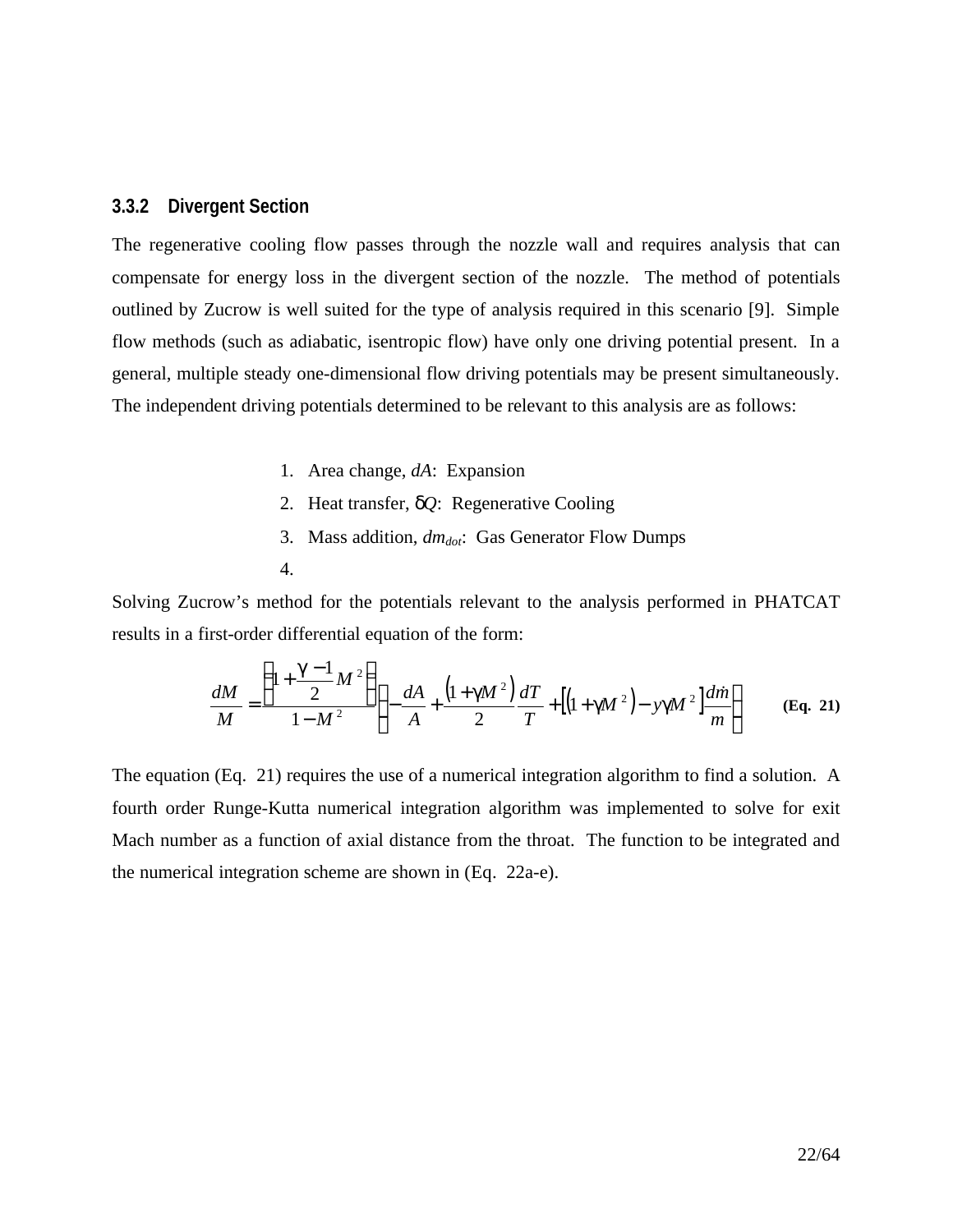$$
M_{n+1} = M_n + \frac{h}{6} (m_1 + 2m_2 + 2m_3 + m_4)
$$
  
\n
$$
m_1 = f(x_n, M_n)
$$
  
\n
$$
m_2 = f\left(x_n + \frac{h}{2}, M_n + \frac{h}{2}m_1\right)
$$
  
\n
$$
m_3 = f\left(x_n + \frac{h}{2}, M_n + \frac{h}{2}m_2\right)
$$
  
\n
$$
m_4 = f(x_n + h, M_n + hm_2)
$$
 (Eq. 22a-e)

The displacement steps (h) are set in the integration class as a function of overall nozzle length. It was determined through several trial runs that 1/1000 of the nozzle length provides a decent trade between run time and accuracy. Mach number is typically accurate to the fourth decimal place.

Area functions have been produced following a method described by J.V.R. Rao [6]. For conical nozzles, the divergence angle is specified and the throat region is modeled as circular. The two regions meet where their derivatives are continuous. The continuous derivative constraint is upheld for bell nozzles with the upstream profile modeled as a parabolic function. The user may specify the length of the nozzle a percentage of a theoretical 100% conical nozzle. The nozzle code produces exit Mach number, temperature pressure, and other relevant gas properties.

#### **3.4 Engine Performance**

The rocket engine performance class produces an output deck of parameters to evaluate to overall characteristics of the rocket engine. These metrics are also considered to be the final result of PHATCAT and required inputs for the space vehicle designer. Many of these outputs can be directly calculated using an adiabatic assumption, while a few are adjusted for the real system modeled in PHATCAT.

The thrust produced by any control volume may be found by using the conservation of momentum equation. After derivation this may be expressed as: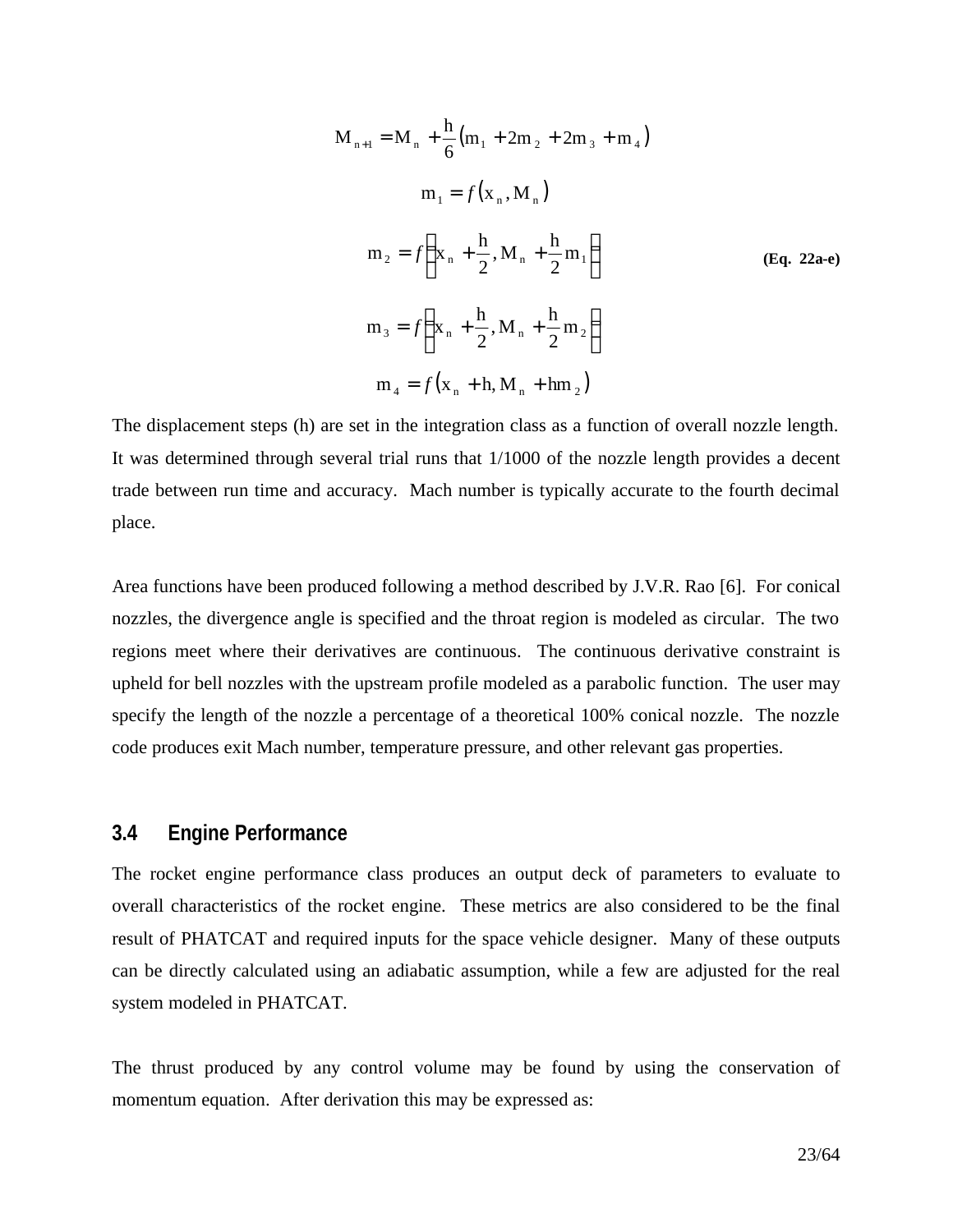$$
T = \dot{m}_{exit} u_{exit} + A_{exit} (P_{exit} - P_{ambient})
$$
\n(Eq. 23)

The exit properties include any adjustments made by the nozzle class for the addition of gas generator flow.

The specific impulse of the system may be expressed as:

$$
I_{sp} = \frac{T}{\dot{m}_{in}g_c}
$$
 (Eq. 24)

Here the inlet mass flow is the total inlet flow to the engine, not the inlet flow to the nozzle.

The characteristic velocity  $(c^*)$  is essentially a measure of the performance of the rocket upstream from the throat. This is calculated by using,

$$
c^* = \frac{\sqrt{\mathbf{g} \cdot R \cdot T_c}}{\mathbf{g} \sqrt{\left(\frac{2}{\mathbf{g} + 1}\right)^{\frac{\mathbf{g} + 1}{\mathbf{g} - 1}}}}
$$
(Eq. 25)

where  $T_c$  is the combustion chamber temperature,  $\gamma$  is the ratio of specific heats of the combustion products and R is the universal gas constant (R ) divided by the molecular weight of the combustion products. The nozzle coefficient of the engine cannot be calculated using isentropic relations due to the nature of the nozzle analysis. Instead, the formal definition of  $C_F$ , shown in below is used.

$$
C_F = \frac{T}{A_t P_{\text{chamber}}}
$$
 (Eq. 26)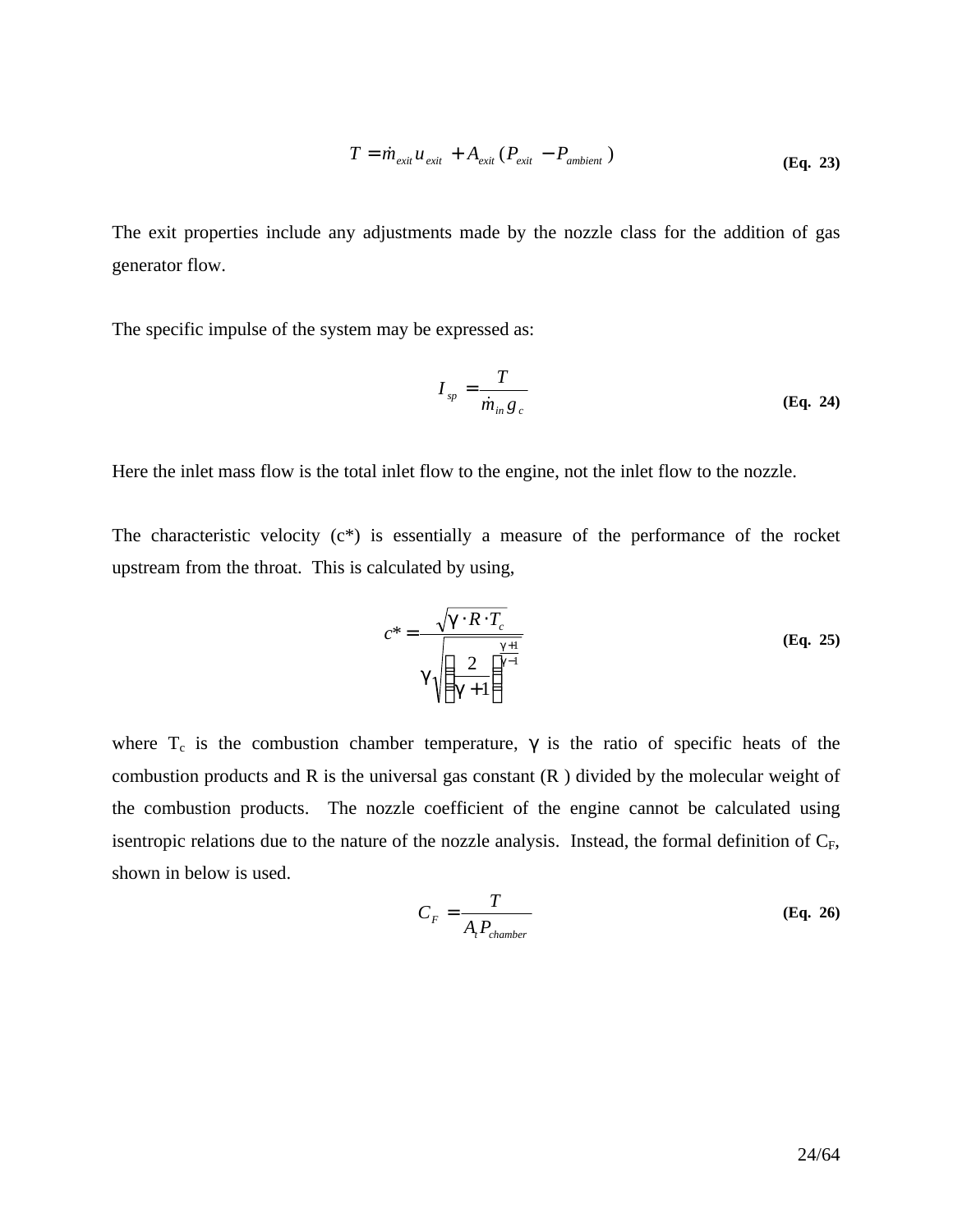#### **3.5 Program Solver**

The engine may be solved for multiple parameters using the Newton-Raphson root finding method. Newton-Raphson may be used for most any problem provided that each function is unimodal, continuous, and differentiable everywhere in the domain and an equal number of variables and functions exist. If such a problem has been formulated, Newton-Raphson can solve the problem in an efficient manner in relatively few iterations. [Note: The functions in PHATCAT are not continuous due the minimum pressure function in the mixer classes and the combustor class. However, the solver seems relatively insensitive to these step functions.]

#### **3.5.1 One-dimensional Newton-Raphson**

The procedure for iterating on Newton-Raphson begins with evaluating the function at any point. The next step is to evaluate the function's derivative at the same point. The derivative may be numerical or analytical. Once the function value and its derivative has been obtained, the following equation is evaluated:

$$
X_{n+1} = X_n - \frac{F(X_n)}{F'(X_n)}
$$
 (Eq. 27)

This equation essentially solves for the x-intercept of the line tangent to the function at the evaluated point. A schematic diagram is shown below.



**Figure 3. Sample Newton-Raphson iteration in one dimension.**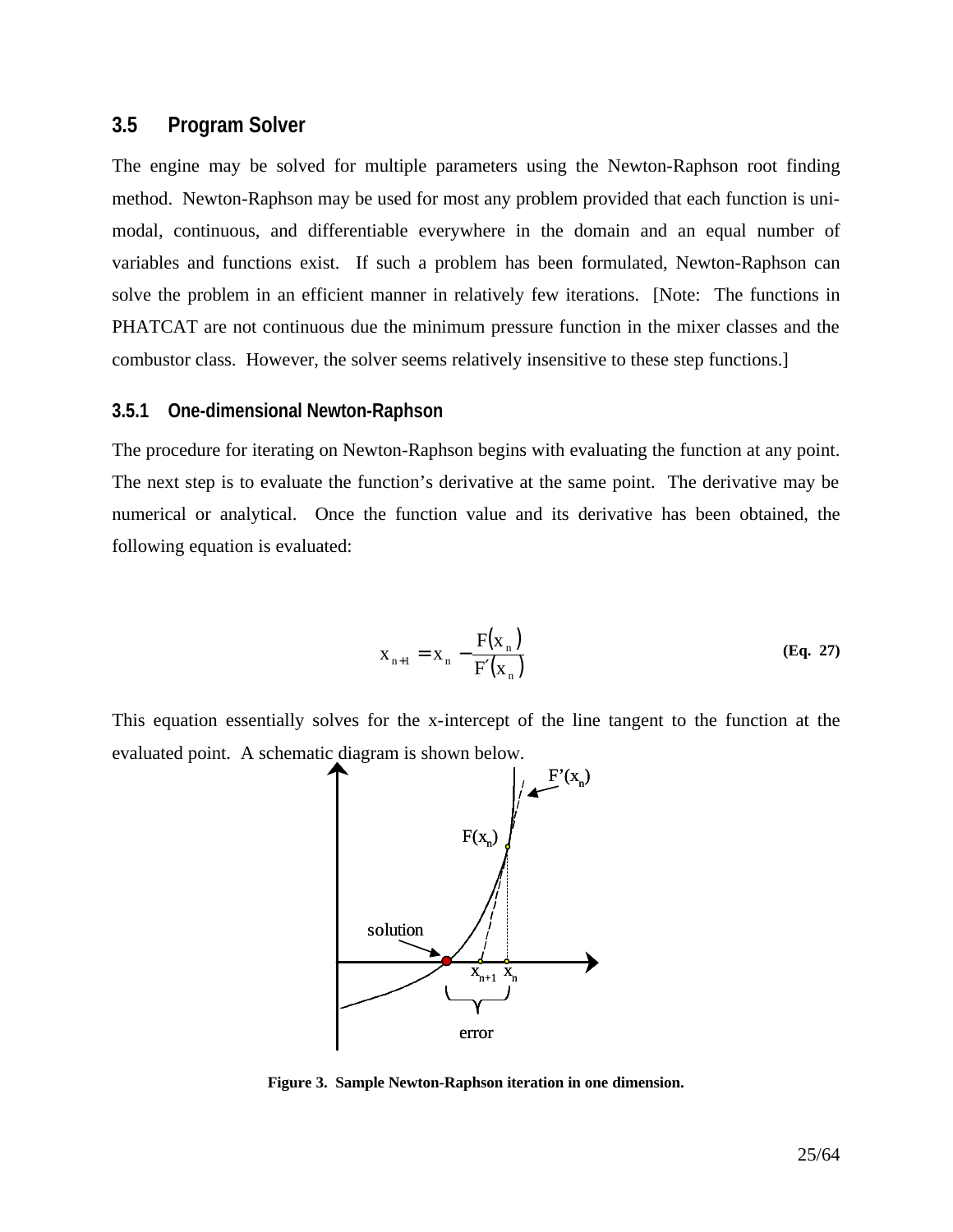The updated point  $x_{n+1}$  will be closer to the root than the previous point  $x_n$ . Subsequent iterations will come closer. The iteration procedure terminates once the convergence criteria have been met.

#### **3.5.2 Multi-dimensional Newton-Raphson**

The same procedure may be followed for multi-dimensional problems. The variable term  $x_n$  is replaced by:

$$
\overline{x}_n = \begin{bmatrix} x_{n,1} \\ \vdots \\ x_{n,m} \end{bmatrix}
$$
 (Eq. 28)

The function term is replaced by a matrix of functions:

$$
\overline{\mathbf{F}} = \begin{bmatrix} \mathbf{F}_1 \\ \vdots \\ \mathbf{F}_m \end{bmatrix}
$$
 (Eq. 29)

The Jacobian (the matrix of partials with respect to each variable) replaces the derivative term:

$$
\bar{J} = \begin{bmatrix} \frac{\partial F_1}{\partial x_{n,1}} & \cdots & \frac{\partial F_m}{\partial x_{n,1}} \\ \vdots & \ddots & \vdots \\ \frac{\partial F_1}{\partial x_{n,m}} & \cdots & \frac{\partial F_m}{\partial x_{n,m}} \end{bmatrix}
$$
(Eq. 30)

Using these variables, the following equation can be solved.

$$
\overline{\mathbf{x}}_{n+1} = \overline{\mathbf{x}}_n - \frac{\overline{\mathbf{F}}}{\overline{\mathbf{j}}}
$$
 (Eq. 31)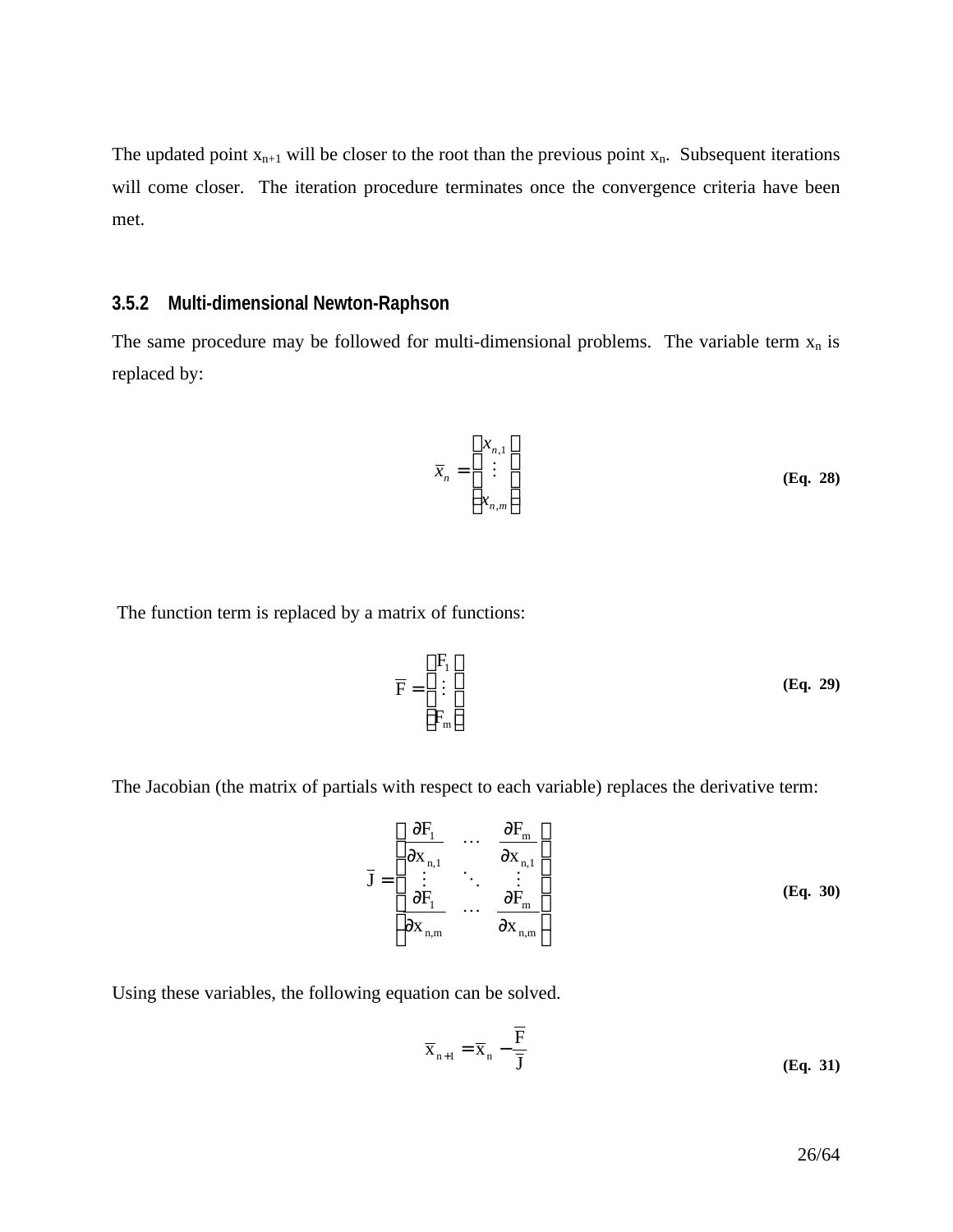The convergence criterion is usually based on the total sum-squared error.

#### **3.5.3 Newton-Raphson in PHATCAT**

The class 'newtonraphson.C' is used to convert the information from the balance file, the current function and its derivative information into a form that is easily manipulated by the solver routine in 'PHATCAT.C'. This class interprets the balance file then builds the necessary matrices from the function and derivative data.

The first step is to calculate the current set of x's. This matrix is built from the current inputs. Calling the engine class and using the current inputs generates the function data. To build the Jacobian, a finite-forward difference derivative is calculated for each function over the range of dependent variables. The engine configuration is analyzed once for each variable with each variable incremented by some  $\Delta x$  in turn. The generic form for a finite-forward difference is shown below:

$$
F' = \frac{F(x + \Delta x) - F(x)}{\Delta x}
$$
 (Eq. 32)

Since Newton-Raphson is used to find the point at which a function is equal to zero, each of the functions in PHATCAT are based on the difference of two values. For example a typical power balance function would be represented as:

$$
F = P_1(x_{n,1},...,x_{n,m}) - P_2(x_{n,1},...,x_{n,m})
$$
\n(Eq. 33)

where  $P_1$  and  $P_2$  may be any representative turbomachinery powers.

Once the function, Jacobian, and x matrices have been built, the Jacobian is inverted and the updated set of x's is solved for. This calculation is shown below.

$$
\overline{x}_{n+1} = \overline{x}_n - \overline{J}^{-1}\overline{F}
$$
 (Eq. 34)

27/64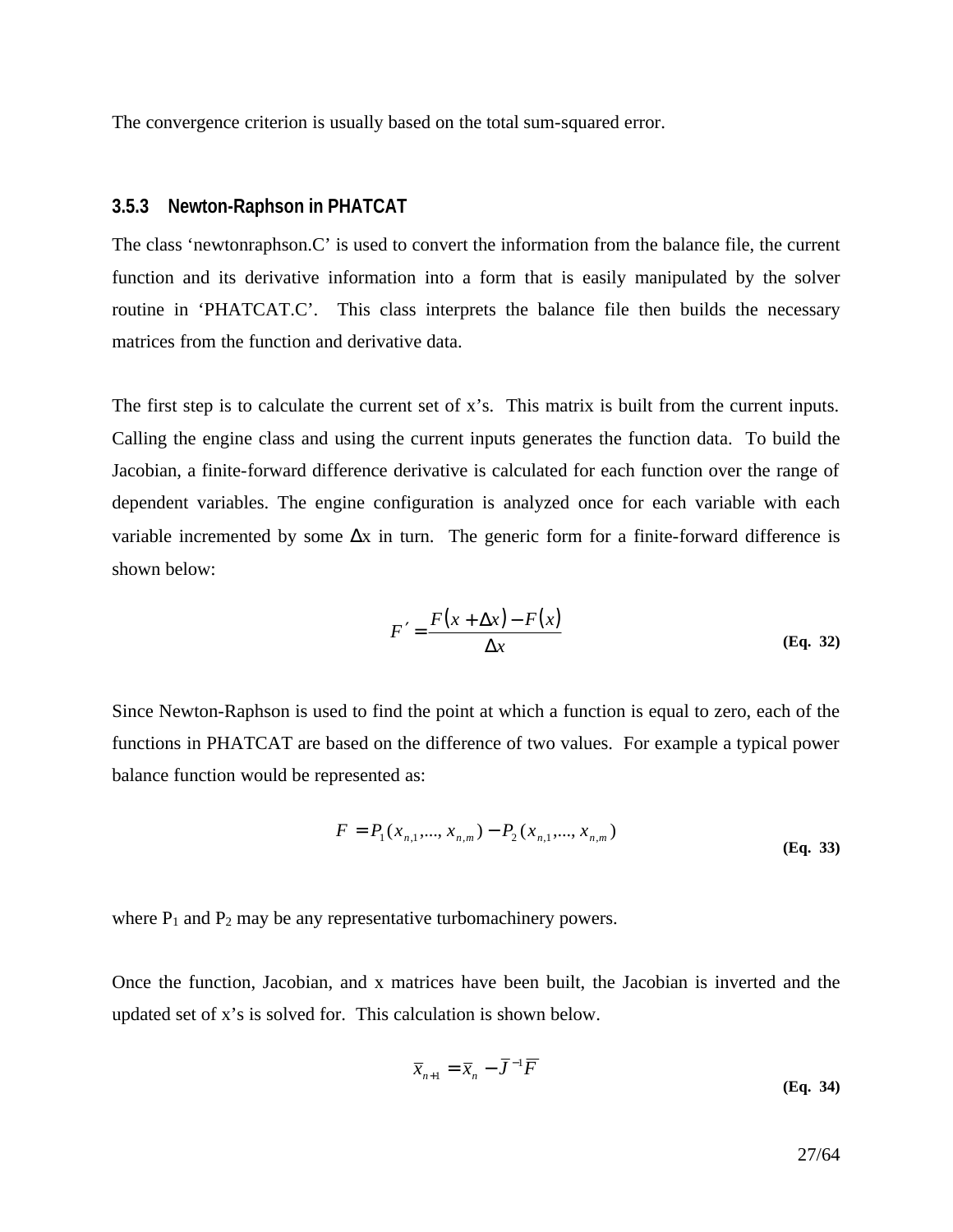Once the  $x_{n+1}$  matrix has been evaluated, 'newtonraphson.C' replaces the engine parameters with the updated x's. This process is continued over multiple iterations until convergence is reached.

#### **3.6 Input/Output**

The input and output files are the necessary interface between the program and the user. The input files allow the user to set system parameters and balance the engine. The output files provider the user with system performance values and a means of error checking the program run. Each of these files will be described in detail.

#### **3.6.1 Input Files**

There are two required input files in PHATCAT. The first input file configures the balance scenario. This file is used to set power balance parameters and overall engine system performance metrics. The second input file makes initial guesses on component performance parameters and gives the Newton-Raphson algorithm a starting point.

#### **3.6.1.1 Balance Input File**

The balance input file is required to set coupled turbomachinery power requirements equal to each other. It may also be used to match flow to thrust, flow to areas, mixture ratio to specific impulse, output pressures to chamber pressure, pressure ratios to exit pressures, or flow splits to temperatures, etc.



**Figure 4. Sample balance input file**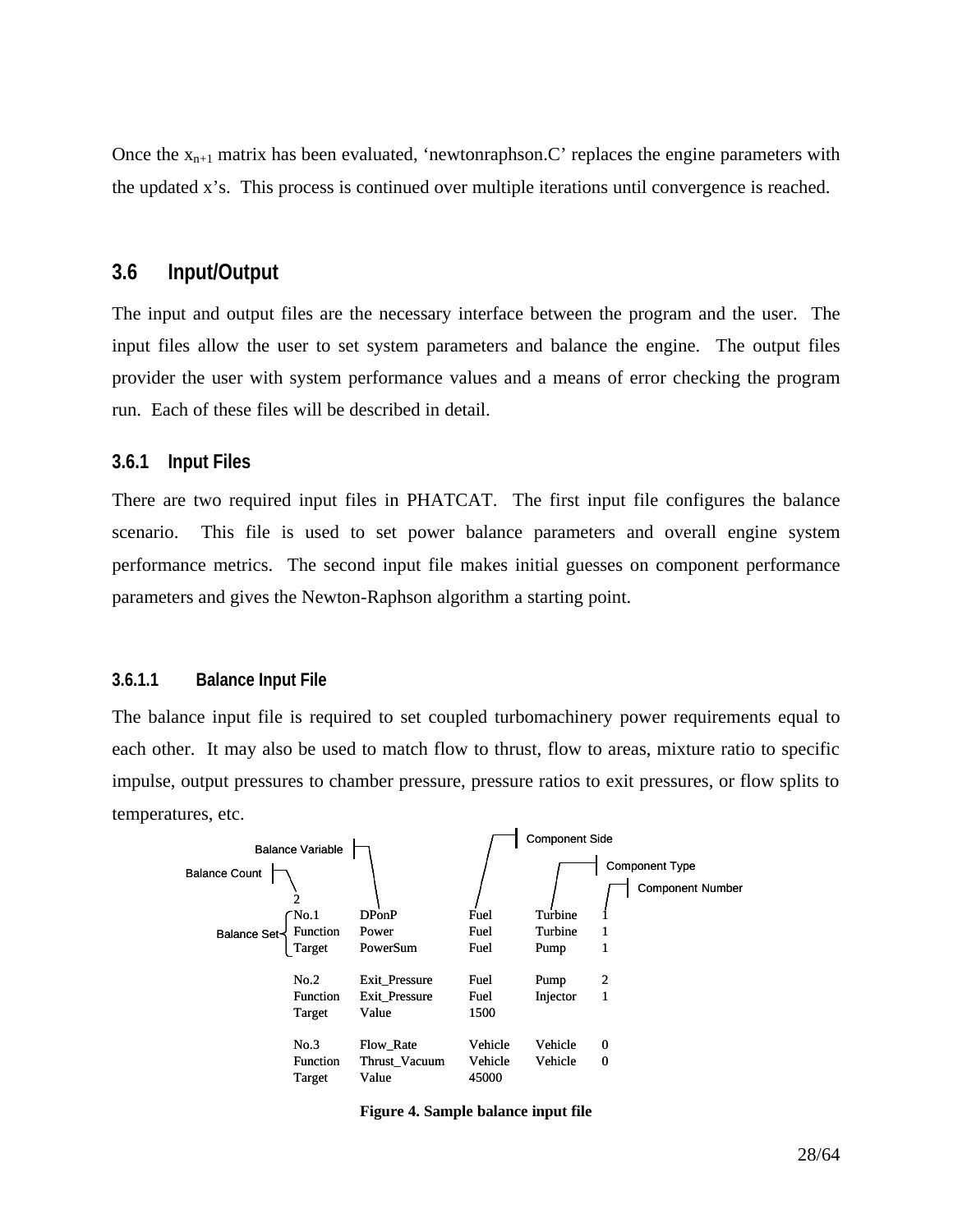In Figure 4, the different components of the balance file are shown. The balance count refers to the number of balance sets that 'input.C' will look for. In this case only the first two balances will be read. Balance set 1 is an example of a typical set. The first line represents the variable and its component, the second line represents the function to be matched and the third line represents the target to be matched to. In a statement form, this set may be read as:

> "Iterate on the pressure ratio of fuel turbine 1 until the power of fuel turbine 1 equals the power of fuel pump1."

The second balance set may be read as:

"Iterate on the exit pressure of fuel pump 2 until the exit pressure of fuel injector 1 equals a value of 1500"

There are two exceptions to this form. The first is for sets of turbomachinery that are coupled with more than two components. An example is shown in Figure 5.

| No.1     | DPonP     | Fuel | Turbine |                |
|----------|-----------|------|---------|----------------|
| Function | Power     | Fuel | Turbine |                |
| Target   | PowerSum3 | Fuel | Pump    |                |
|          |           | Fuel | Pump    | $\overline{c}$ |
|          |           | Lox  | Pump    |                |

**Figure 5. Example of a balance of multiple coupled components.**

Here the qualifier "PowerSum3" indicates that three target components are coupled with the function component. This statement should be read as:

> "Iterate on the pressure ratio of fuel turbine 1 until the power of fuel turbine 1 equals the sum of the powers of fuel pump 1, fuel pump2, and lox pump 1."

The second exception is used with vehicle balances. The third balance set in Figure 4 shows the use of the word "vehicle" and the number "0". Although these values are not used in the solver routine the file reader requires them.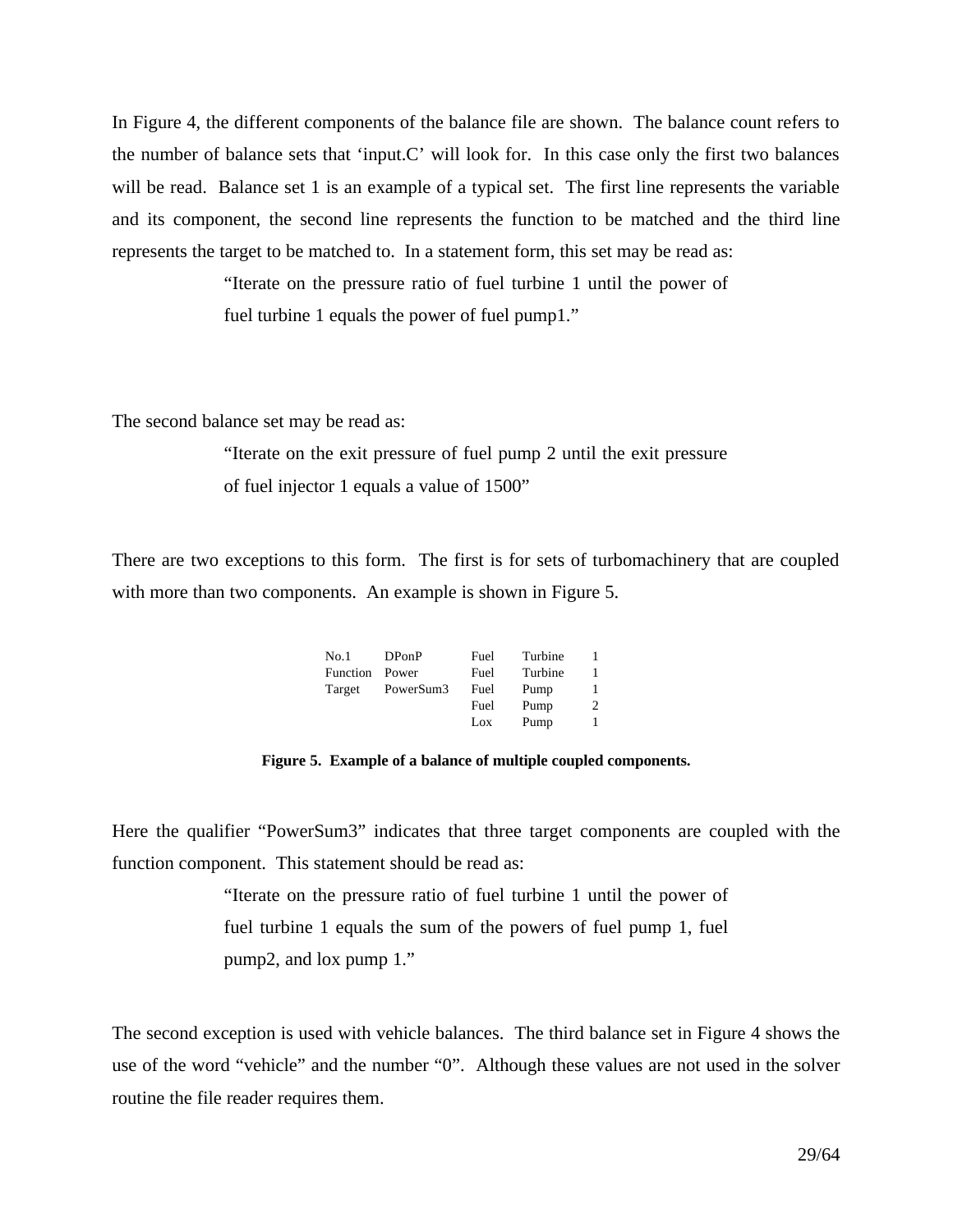#### **3.6.1.2 Engine Input Files**

Each engine configuration requires a different input file. The first section of the input file specifies the cycle type and maximum number of iterations. The second section defines a component count so that the file reader knows know components are present in the file. The fuel side inputs and lox side inputs are identical. The components are given in this order:

- Pumps
- Turbines
- Heat Exchangers
- Valves
- Injectors
- Mixers
- Flow Splits
- Initial Guesses (turbine only)

The hot side inputs include the components in the following order:

- Combustors
- Turbines
- Heat Exchangers
- Valves
- Injectors
- **Mixers**
- Splits

The final section of the input file defines vehicle and nozzle parameters.

All headers must be included in the input file regardless if any components exist or not. (i.e.: the expander cycle does not have a lox side heat exchanger, but the heat exchanger heading must exist) Spaces are not allowed between words, the underscore character is required. After each component an asterisk is required. Units are also required where necessary, but are only used for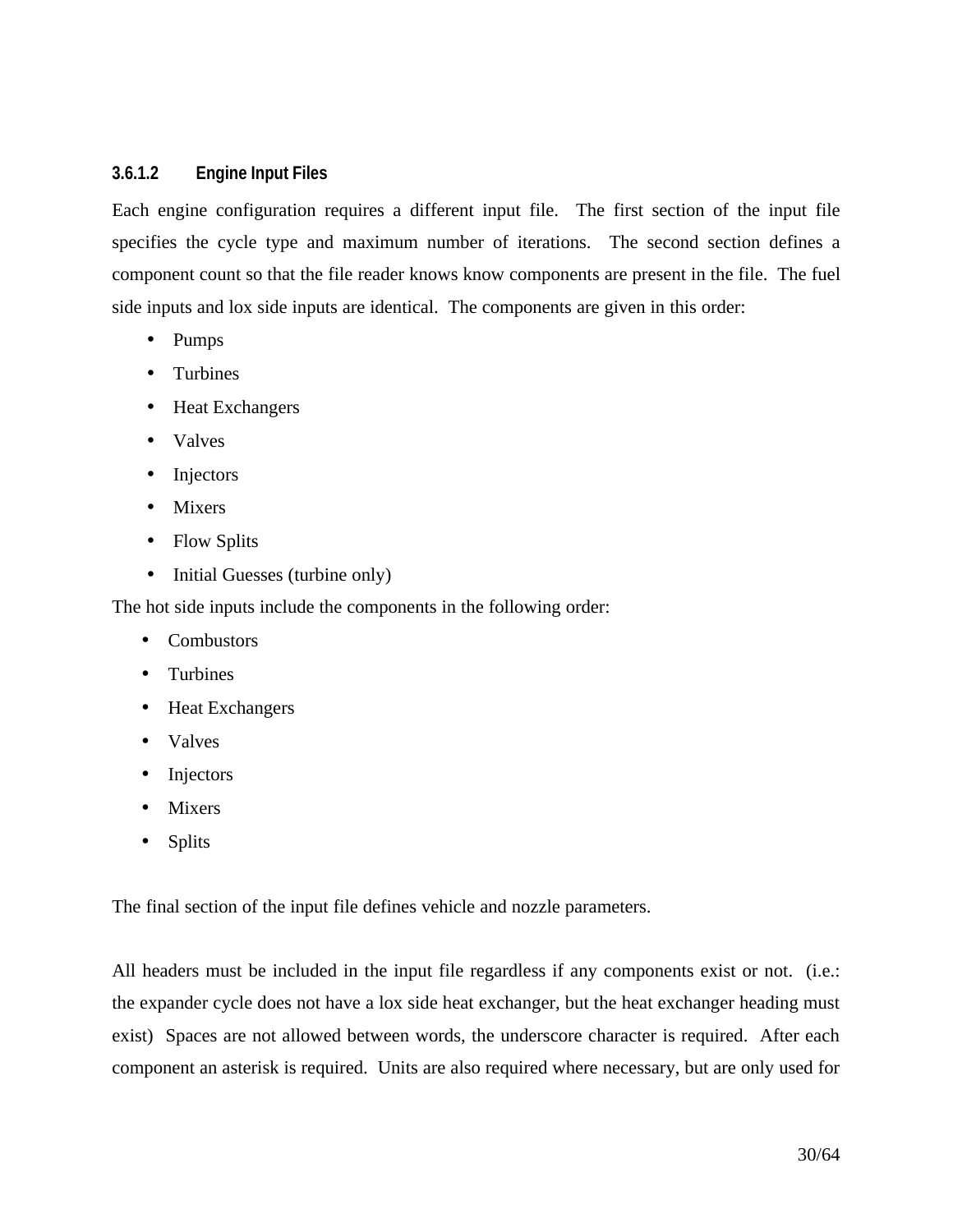reference. The list of parameters under each component in Table 1 shows the order in which the parameters must be specified.

|       |        |        | Tank Pumps Turbines Heat Exhangers Valves Injectors Mixers Splits Initial Guesses Combustors |      |        |        |         |      |               | <b>Nozzle</b>                |
|-------|--------|--------|----------------------------------------------------------------------------------------------|------|--------|--------|---------|------|---------------|------------------------------|
| Name  | Name   | Name   | Name                                                                                         | Name | Name   | Name   | Name    | Name | Name          | Nozzle Profile               |
| Fluid | Pexit  | h      | Odot                                                                                         | DP/P | DP/P   | $\ast$ | % split | $*$  |               | # Fuel Lines Expansion Ratio |
| P     | h      | DP/P   | Pcbaseline                                                                                   | ∗    | $\ast$ |        | ∗       |      | $#$ Lox Lines | Alpha                        |
| т     | $\ast$ | $\ast$ | h                                                                                            |      |        |        |         |      | # Hot Lines   | Theta                        |
| *     |        |        | DP/P                                                                                         |      |        |        |         |      | *             | Odot throat                  |
|       |        |        | $\ast$                                                                                       |      |        |        |         |      |               | Odot nozzle                  |
|       |        |        |                                                                                              |      |        |        |         |      |               | <b>Total Flow Rate</b>       |
|       |        |        |                                                                                              |      |        |        |         |      |               | Mixture Ratio                |
|       |        |        |                                                                                              |      |        |        |         |      |               | *                            |

**Table 1. List of input file components and parameters.**

Sample input files are shown in "11.0 Sample Input Files."

#### **3.6.2 Output Files**

There are two primary output files generated by 'output.C' in PHATCAT. The first output file relates to information used by the solver routine. The second file provides the user with engine performance data.

#### **3.6.2.1 Solver Output**

PHATCAT generates a history of all the data used to balance the engine. This data is stored in 'solver.out'. This information is extremely useful to check the convergence history of a program run to insure that the run has converged and to error check any program failures. A sample output file is shown in "12.0 Sample Output Files." The "Function" matrix lists the current iteration balance function values and the "Target" matrix lists the balance targets. The "Perturb" matrix shows how much each function changed by perturbing each variable by  $\Delta x$ . The "Jacobian" matrix is the difference of each column of the "Perturb" matrix and the "Function" matrix. [Note: This is not a true Jacobian. It has not been divided through by  $\Delta x$ ]. The "Inverse Jacobian" matrix is the inverse of the "Jacobian" matrix (again, without dividing through by  $\Delta x$ ). The "X\_n" and "X\_n+1" matrices show the current and new updated variables.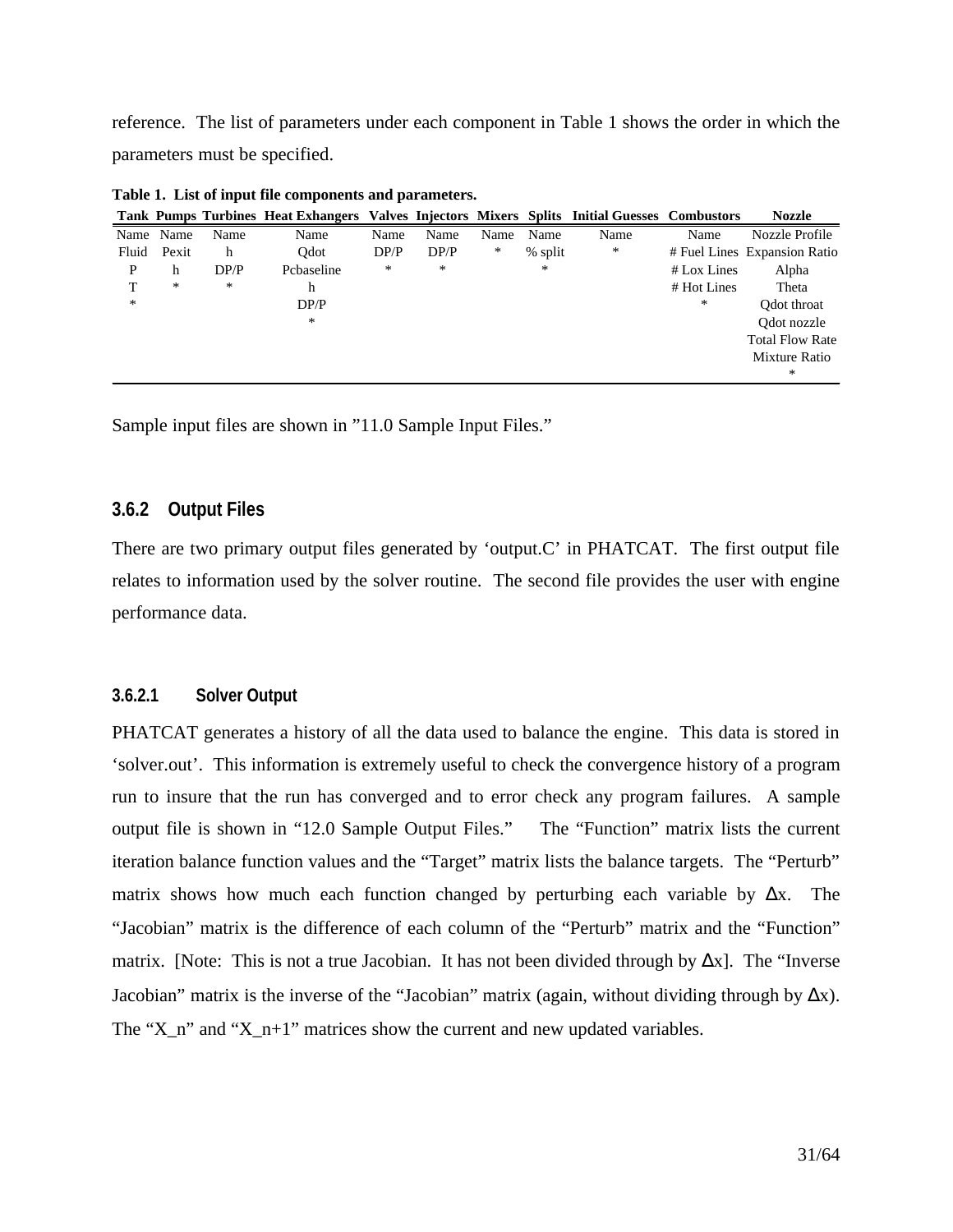#### **3.6.2.2 Engine Output**

PHATCAT generates a file to view the results of a converged engine run. This information is stored in "engine.out". All engine performance data is output to this file. Sample engine output files are included in "12.0 Sample Output Files."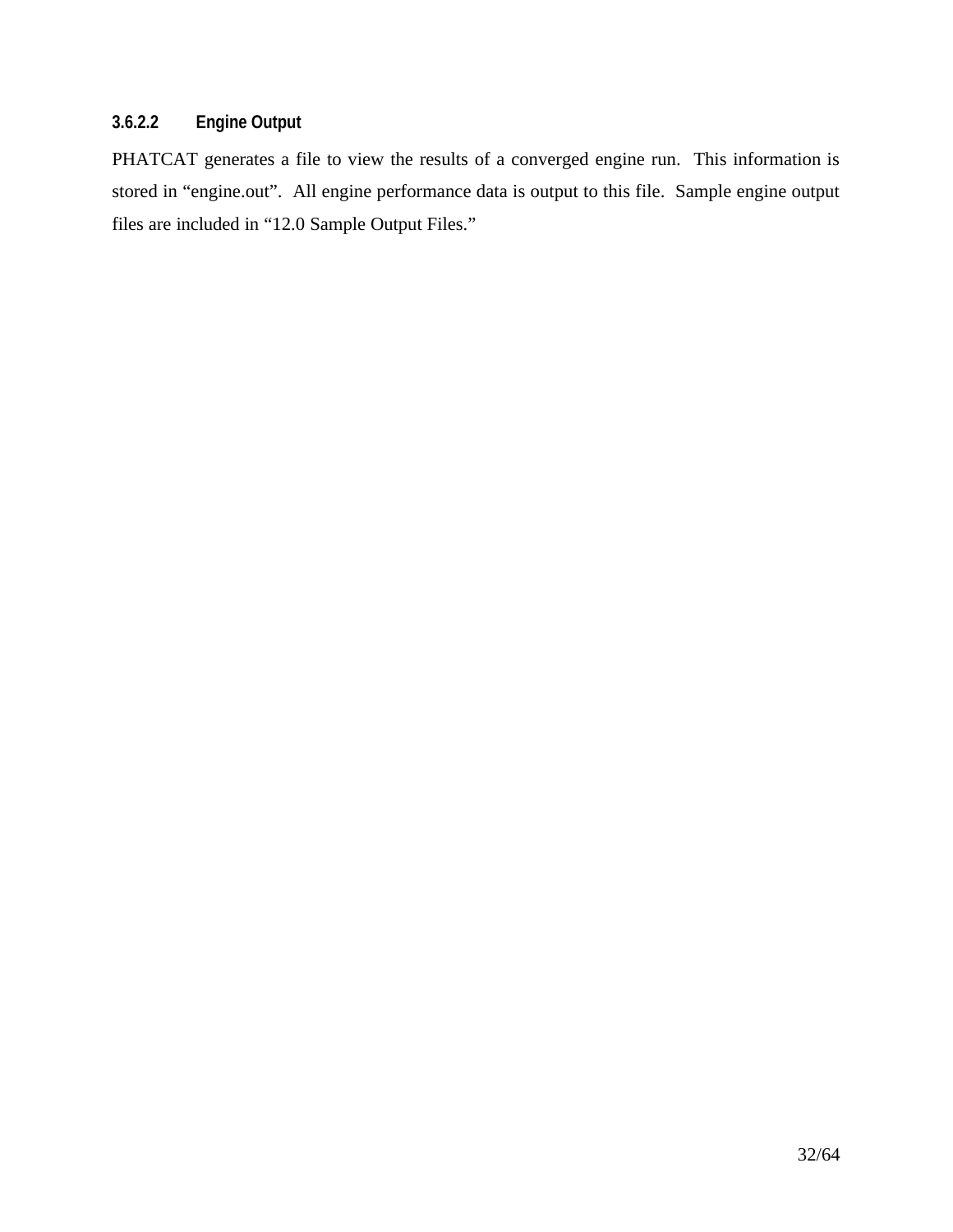#### *4.0 System Validation*

Cycle data provided by Manski, et. al. for the Space Shuttle Main Engine (SSME ) enables a fair comparison between PHATCAT and other cycle analysis codes [10]. Two sets of validations were performed. Enough data was provided by Manski to perform a cold flow component validation. The overall system performance results of PHATCAT were compared to the baseline results quoted by Manski as well. Manski did not provide enough information to complete a thorough evaluation of hot flow components. A cold flow component validation class was written into the 'engine.C' file.

#### **4.1 Component Validation**

The cold flow component validation of PHATCAT shows that performance calculations are extremely accurate. Property estimates using LOX components are accurate too. Although the property estimates for LH2 components are reasonable, there is noticeable error present.

Five pumps were evaluated with the component testbed. The results are shown in Table 2. These results show that PHATCAT performs exceptionally well in calculating the power requirements for the pumps with the exception of the Lox Pressure Fuel Pump. Although the power required by the LPFP is low compared to Manski's results, it is still acceptable. The output temperatures (which are a function of output entropy and enthalpy) are also very good for the Lox components. Examination of the output temperatures for the LH2 components shows undesirable error, but since the resultant powers are close this error can be tolerated.

|                                         |         |             | Component Inputs |                                    |              | <b>PHATCAT</b> Manski |              |          | <b>PHATCAT</b>        | Manski |          |
|-----------------------------------------|---------|-------------|------------------|------------------------------------|--------------|-----------------------|--------------|----------|-----------------------|--------|----------|
| Component $\boxed{P_{in}(\text{psia})}$ |         | $T_{in}(R)$ |                  | $P_{out}$ (psia) $m_{dot}$ (lbm/s) | $\mathsf{n}$ | $T_{in}$ (R)          | $T_{in}$ (R) | %error   | Power (HP) Power (HP) |        | %error   |
| <b>LPFP</b>                             | 30.02   | 37.08       | 282.82           | 161.40                             | 0.65         | 39.6                  | 40.9         | 3.18%    | 3412                  | 3694   | $7.63\%$ |
| <b>HPFP</b>                             | 282.82  | 40.86       | 7055.95          | 161.40                             | 0.73         | 91.5                  | 103.1        | 11.25%   | 77235                 | 77497  | 0.34%    |
| <b>LPOP</b>                             | 99.93   | 163.98      | 430.76           | 968.66                             | 0.63         | 166.0                 | 166.1        | 0.06%    | 1864                  | 1872   | 0.43%    |
| HPOP1                                   | 430.76  | 170.64      | 4791.33          | 1151.79                            | 0.67         | 195.3                 | 196.0        | 0.37%    | 27494                 | 27504  | 0.04%    |
| HPOP <sub>2</sub>                       | 4791.33 | 196.02      | 8103.42          | 111.25                             | 0.80         | 209.5                 | 210.2        | $0.35\%$ | 1698                  | 1694   | 0.24%    |

**Table 2. Turbopump validation results.**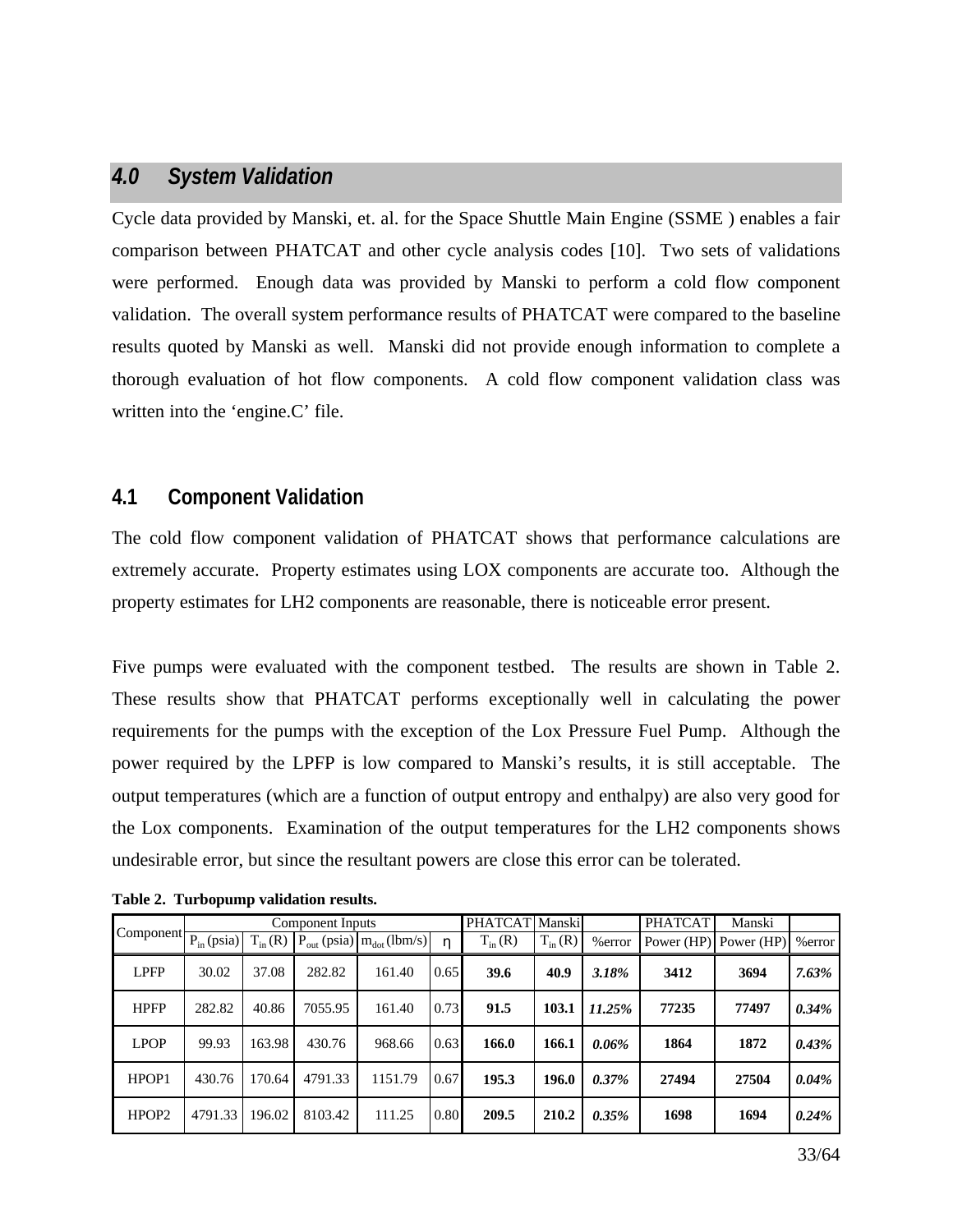There are two cold flow turbines in the flow path of the SSME. Those turbines were evaluated using the component testbed. Their results are shown in Table 3. The trends exhibited by the Low Pressure Oxygen Turbine are similar to those of the Lox turbopumps. Both the temperature calculations and power calculations yield low relative errors. The trend exhibited by the Low Pressure Fuel Turbine is different than those of the LH2 turbopumps. In this case the temperature calculations are accurate. The relatively large error in the power calculation is still acceptable for the purposes of PHATCAT's analysis.

**Table 3. Cold flow turbine validation results.**

| Component $\boxed{P_{in}(psia) \mid T_{in}(R)}$ |                  | Component Inputs |                   |      | PHATCAT Manski |              |          | <b>PHATCAT</b> | Manski                          |          |
|-------------------------------------------------|------------------|------------------|-------------------|------|----------------|--------------|----------|----------------|---------------------------------|----------|
|                                                 |                  | $\Delta P/P$     | $m_{dot}$ (lbm/s) | n    | $T_{in}(R)$    | $T_{in}$ (R) | %error   |                | Power (HP) Power (HP)   % error |          |
| LPFT                                            | 5011.06   455.04 | 1.3219           | 34.08             | 0.52 | 441.7          | 440.6        | $0.25\%$ | 3955           | 3694                            | $7.07\%$ |
| <b>LPOT</b>                                     | 4791.33   196.02 | 11.123           | 183.13            | 0.62 | 194.1          | 194.0        | $0.05\%$ | 1872           | 1872                            | $0.00\%$ |

Analysis of the heat exchanger components illustrates the discrepancies between the hydrogen properties and oxygen properties. Both the relative and absolute errors in output temperature for LH2 heat exchangers are noticeably high compared to the Lox heat exchangers.

|                              |                 |              | <b>Component Inputs</b> | PHATCAT Manski    |           |             |             |          |
|------------------------------|-----------------|--------------|-------------------------|-------------------|-----------|-------------|-------------|----------|
| Component                    | $P_{in}$ (psia) | $T_{in}$ (R) | $\Delta P/P$            | $m_{dot}$ (lbm/s) | $Q_{dot}$ | $T_{in}(R)$ | $T_{in}(R)$ | %error   |
| <b>Nozzle Regenerator</b>    | 6719.90         | 106.38       | 1.074                   | 63.69             | 98257     | 500.0       | 464.0       | 7.76%    |
| <b>Chamber Regenerator</b>   | 6719.90         | 106.38       | 1.341                   | 34.08             | 50389     | 494.1       | 455.0       | 8.59%    |
| Lox Tank<br>Repressurization | 3646.69         | 1369.60      | 1.013                   | 73.86             | $-427$    | 1322.3      | 1367.1      | 3.28%    |
| Lox Injector Flow            | 4791.33         | 196.02       | 1.157                   | 1.6538            | 427       | 209.5       | 210.2       | $0.35\%$ |

**Table 4. Cold flow heat exchanger validation results.** 

The results from the cold flow valve analysis fare extremely well. These results are illustrated in Table 5.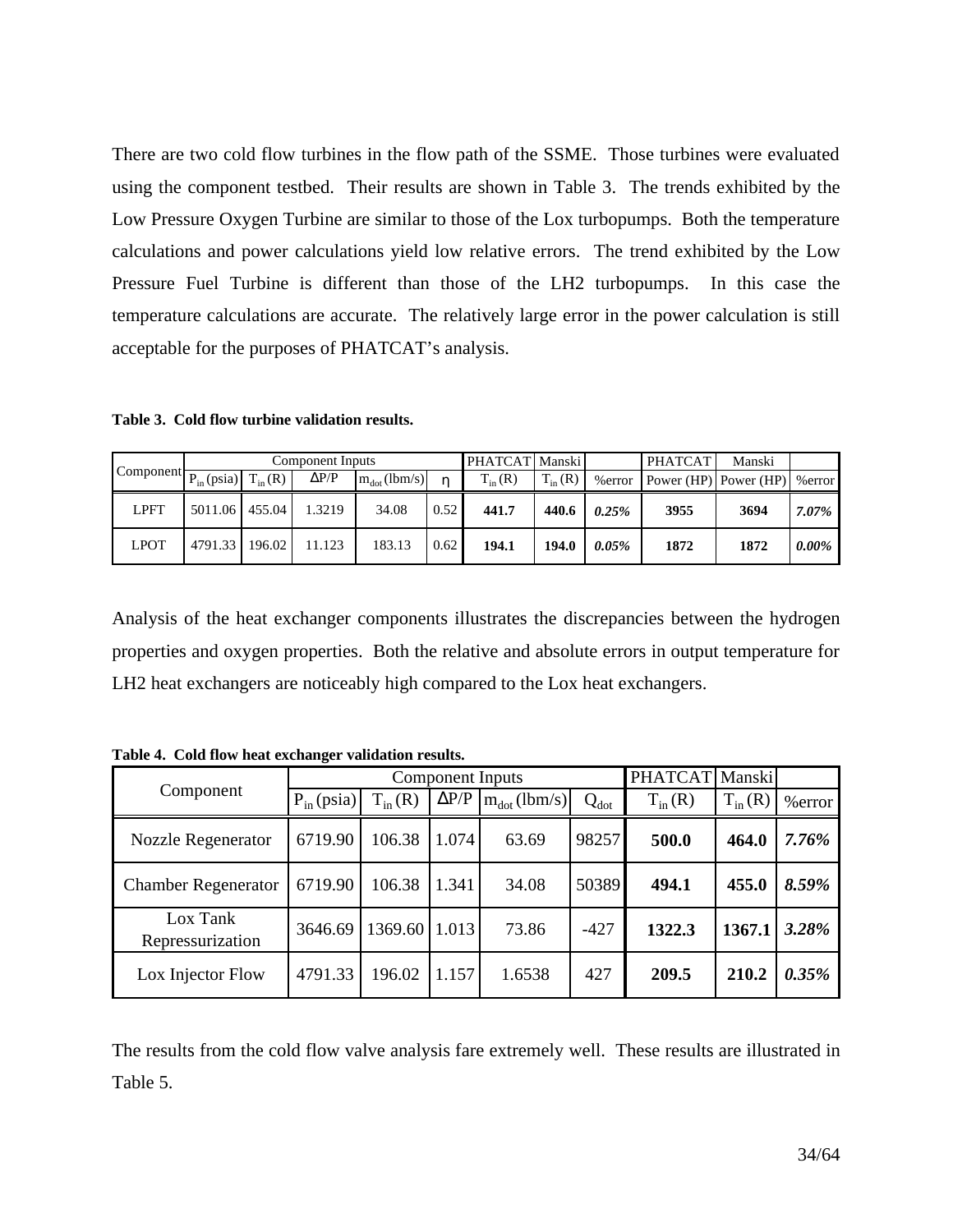|                                          |                 |             | Component Inputs | PHATCAT Manski    |             |             |          |
|------------------------------------------|-----------------|-------------|------------------|-------------------|-------------|-------------|----------|
| Component                                | $P_{in}$ (psia) | $T_{in}(R)$ | $\Delta P/P$     | $m_{dot}$ (lbm/s) | $T_{in}(R)$ | $T_{in}(R)$ | %error   |
| Main Fuel Valve                          | 7055.95         | 103.14      | 1.050            | 161.42            | 105.3       | 106.4       | 1.03%    |
| <b>Nozzle Cooling Bypass</b>             | 6719.90         | 106.38      | 1.074            | 63.69             | 109.3       | 110.5       | 1.09%    |
| LH <sub>2</sub> Tank<br>Repressurization | 3790.71         | 440.64      | 74.459           | 0.77              | 470.0       | 453.8       | 3.57%    |
| Lox Tank<br>Repressurization             | 4141.17         |             | 914.04 111.680   | 1.6536            | 893.8       | 889.2       | $0.52\%$ |

**Table 5. Cold flow valve validation results.**

The mixers show the discrepancy between the hydrogen data and oxygen data. Output pressures for the oxygen mixers yield low errors while the hydrogen mixers yield reasonable yet high errors.

**Table 6. Cold flow mixer validation results.**

|                                           |         | Component Inputs |        |         |        |                                                                                                           |              | <b>PHATCAT Manskil</b> |           |
|-------------------------------------------|---------|------------------|--------|---------|--------|-----------------------------------------------------------------------------------------------------------|--------------|------------------------|-----------|
| Component                                 |         |                  |        |         |        | $P_{in,1}$ (psia) $T_{in,1}$ (R) $m_{dot,1}$ (lbm/s) $P_{in,1}$ (psia) $T_{in,1}$ (R) $m_{dot,1}$ (lbm/s) | $T_{in}$ (R) | $T_{in}(R)$            | $%$ error |
| Nozzle Regenerator<br><b>Bypass Mixer</b> | 6256.94 | 110.52           | 63.69  | 6256.94 | 464.04 | 63.69                                                                                                     | 276.2        | 293.9                  | $6.02\%$  |
| Lox Recirculation<br><b>Flow Mixer</b>    | 430.76  | 194.04           | 183.13 | 430.76  | 166.14 | 968.66                                                                                                    | 170.7        | 170.6                  | 0.06%     |

These results show that PHATCAT is capable of producing reasonably accurate rocket engine component evaluations. Further development of the heat exchanger component should be explored as well as finding a remedy for the quality of the hydrogen data.

#### **4.2 Cycle Analysis Validation**

To validate the ability of PHATCAT to analyze entire engine systems, the results of four different scenarios were compared to SCORES and Manski's results. An expansion ratio of 78.78 was used. The turbomachinery powers were balanced in all scenarios. The main chamber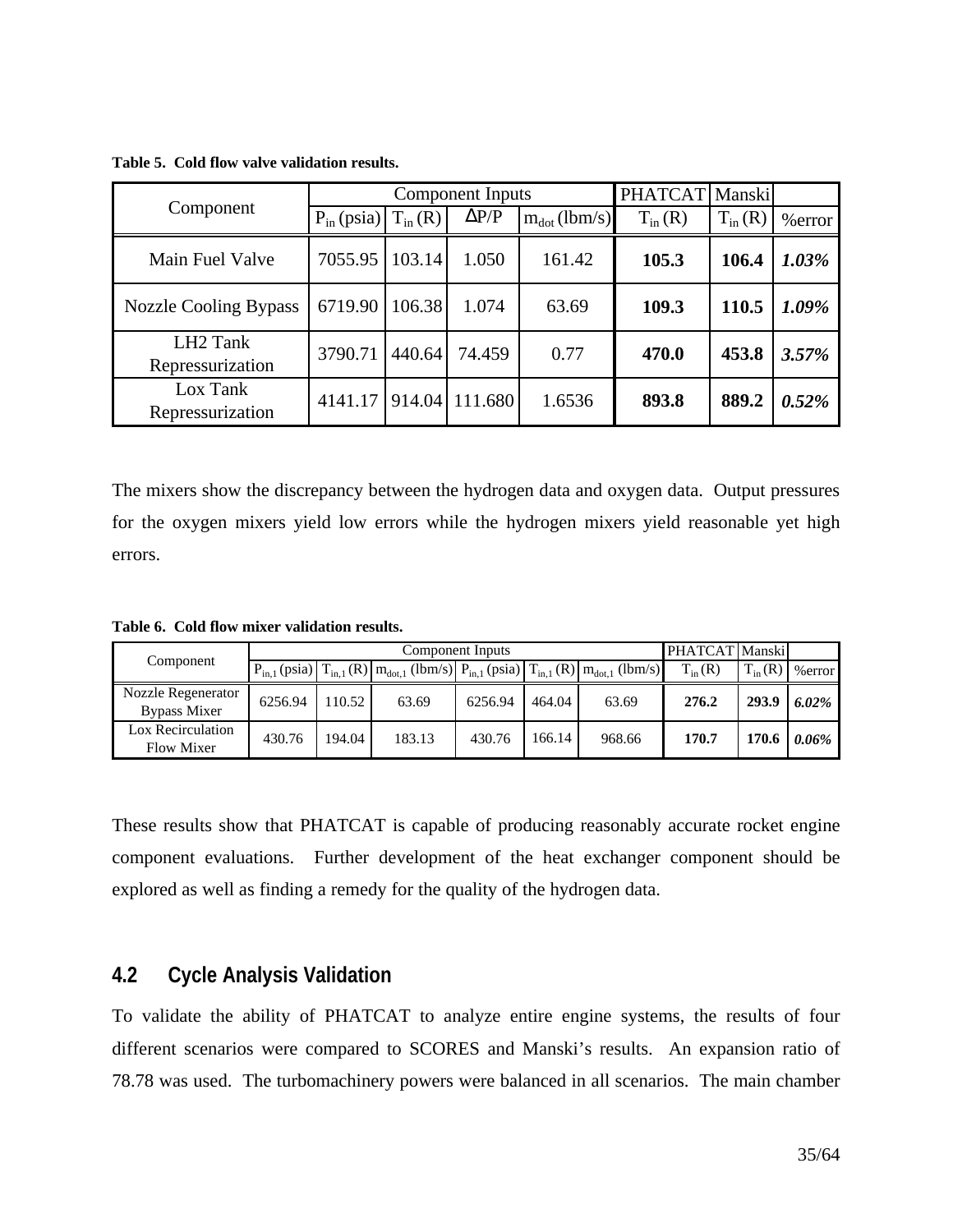combustion pressure was allowed to vary. In the first scenario the engine model in PHATCAT was run at the baseline conditions. The vehicle mixture ratio and vehicle flow rate was set as constants. Because SCORES does not have an option for changing flow rate, the exit area was changed until the engine flow rate equaled that of the SSME. The results of this scenario are shown in below.

|                                | <b>SCORES</b> | <b>PHATCAT</b> | Manski |
|--------------------------------|---------------|----------------|--------|
| <b>Vehicle MR</b>              |               | 6.002          | 6.002  |
| Vehicle Flow (lbm/s)           |               | 1130.1         | 1130.1 |
| <b>Engine MR</b>               | 6.019         | 6.004          | 6.019  |
| Engine Flow (lbm/s)            | 1127.7        | 1125.8         | 1127.7 |
| <b>Vacuum Thrust</b>           | 507430        | 509570         | 511350 |
| Vacuum $I_{\rm SD}$ (sec)      | 450.0         | 452.6          | 453.5  |
| Exit Area ( $\text{ft}^2$ )    | 43.79         | 44.38          | 44.01  |
| Throat Area (in <sup>2</sup> ) | 80.05         | 81.12          | 80.45  |
| Pc (psia)                      | 3341.7        | 3313.7         | 3341.7 |

**Table 7. Cycle analysis validation No. 1**

The second scenario made use of the thrust balance. The total vehicle flow rate was iterated upon until it matched Manski's results. In SCORES, the "Designer Mode" was used to match thrust. These results are shown in Table 8.

|                                | <b>Table 6.</b> Cycle analysis validation Fo. $\boldsymbol{\Sigma}$ |                |        |  |  |  |
|--------------------------------|---------------------------------------------------------------------|----------------|--------|--|--|--|
|                                | <b>SCORES</b>                                                       | <b>PHATCAT</b> | Manski |  |  |  |
| <b>Vehicle MR</b>              |                                                                     | 6.002          | 6.002  |  |  |  |
| Vehicle Flow (lbm/s)           |                                                                     | 1134.0         | 1130.1 |  |  |  |
| Engine MR                      | 6.019                                                               | 6.004          | 6.019  |  |  |  |
| Engine Flow (lbm/s)            | 1102.9                                                              | 1129.7         | 1127.7 |  |  |  |
| <b>Vacuum Thrust</b>           | 511350                                                              | 511350         | 511350 |  |  |  |
| Vacuum I <sub>sp</sub> (sec)   | 450.0                                                               | 452.6          | 453.5  |  |  |  |
| Exit Area ( $\text{ft}^2$ )    | 44.13                                                               | 44.38          | 44.01  |  |  |  |
| Throat Area (in <sup>2</sup> ) | 80.67                                                               | 80.61          | 80.45  |  |  |  |
| Pc (psia)                      | 3341.7                                                              | 3341.7         | 3341.7 |  |  |  |

**Table 8. Cycle analysis validation No. 2**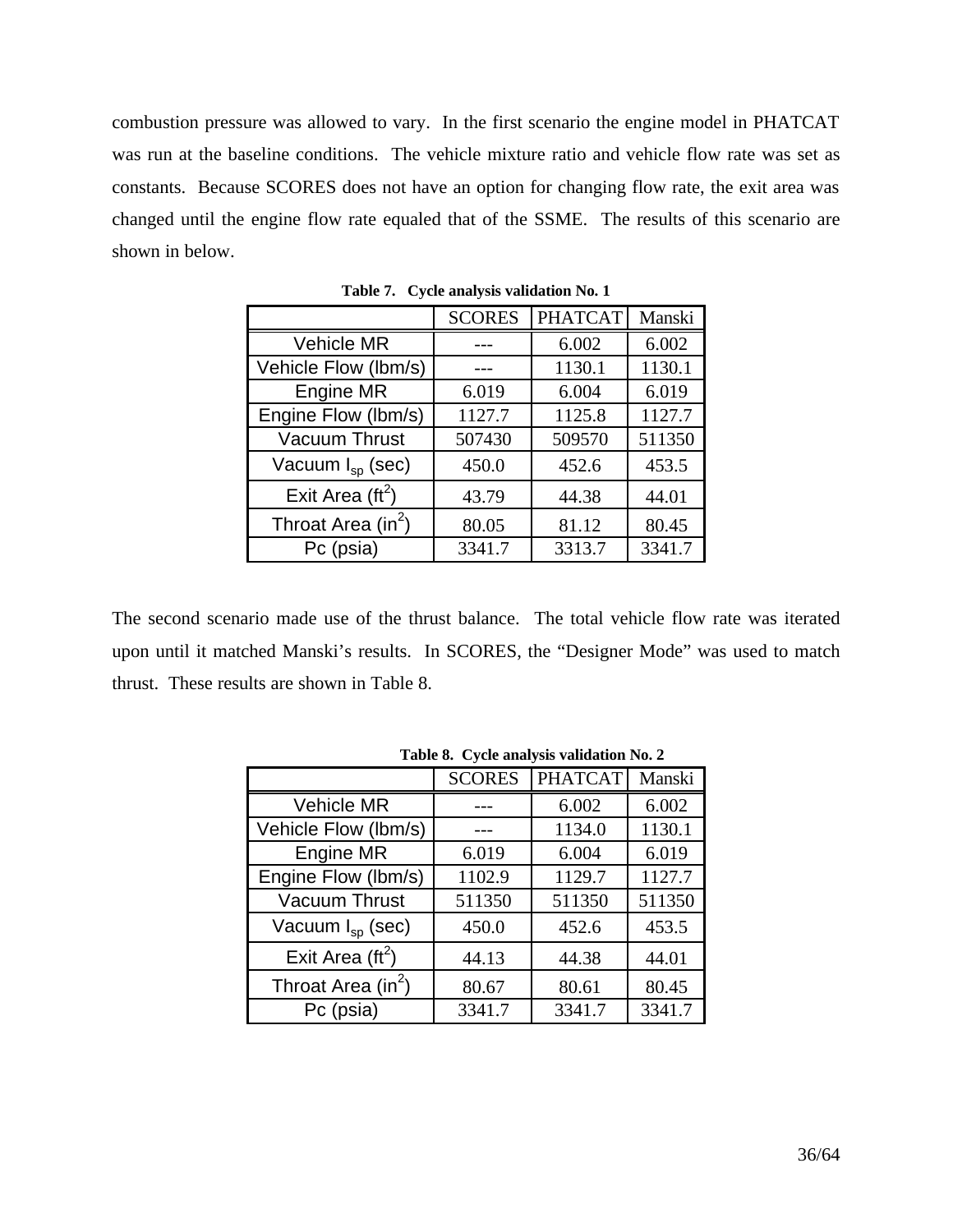The third scenario required that the vehicle mixture ratio be varied until the vacuum  $I_{sp}$ 's matched. This scenario was not possible in SCORES with out changing the nozzle expansion ratio.

|                                | <b>PHATCAT</b> | Manski |
|--------------------------------|----------------|--------|
| <b>Vehicle MR</b>              | 6.002          | 6.002  |
| Vehicle Flow (lbm/s)           | 1130.1         | 1130.1 |
| <b>Engine MR</b>               | 5.924          | 6.019  |
| Engine Flow (lbm/s)            | 1125.74        | 1127.7 |
| <b>Vacuum Thrust</b>           | 510530         | 511350 |
| Vacuum I <sub>sp</sub> (sec)   | 453.5          | 453.5  |
| Exit Area ( $\text{ft}^2$ )    | 44.38          | 44.01  |
| Throat Area (in <sup>2</sup> ) | 80.61          | 80.45  |
| Pc (psia)                      | 3301.1         | 3341.7 |

 **Table 9. Cycle analysis validation No. 3**

The final scenario combined the balances in scenarios  $2 \& 3$ . Again, this process was not possible in SCORES.

|                                | <b>PHATCAT</b> | Manski |
|--------------------------------|----------------|--------|
| <b>Vehicle MR</b>              | 5.921          | 6.002  |
| Vehicle Flow (lbm/s)           | 1131.9         | 1130.1 |
| <b>Engine MR</b>               | 5.923          | 6.019  |
| Engine Flow (lbm/s)            | 1127.6         | 1127.7 |
| <b>Vacuum Thrust</b>           | 511350         | 511350 |
| Vacuum $I_{\rm SD}$ (sec)      | 453.5          | 453.5  |
| Exit Area ( $\text{ft}^2$ )    | 44.38          | 44.01  |
| Throat Area (in <sup>2</sup> ) | 80.61          | 80.45  |
| Pc (psia)                      | 3301.1         | 3341.7 |

 **Table 10. Cycle analysis validation No. 4**

The iteration times and total analysis times were recorded for each of the validation scenarios. This information should provide the user with an estimate on PHATCAT run times. On average, the user should expect run times of 1.4 sec/balance/iteration. Repeated use has shown that the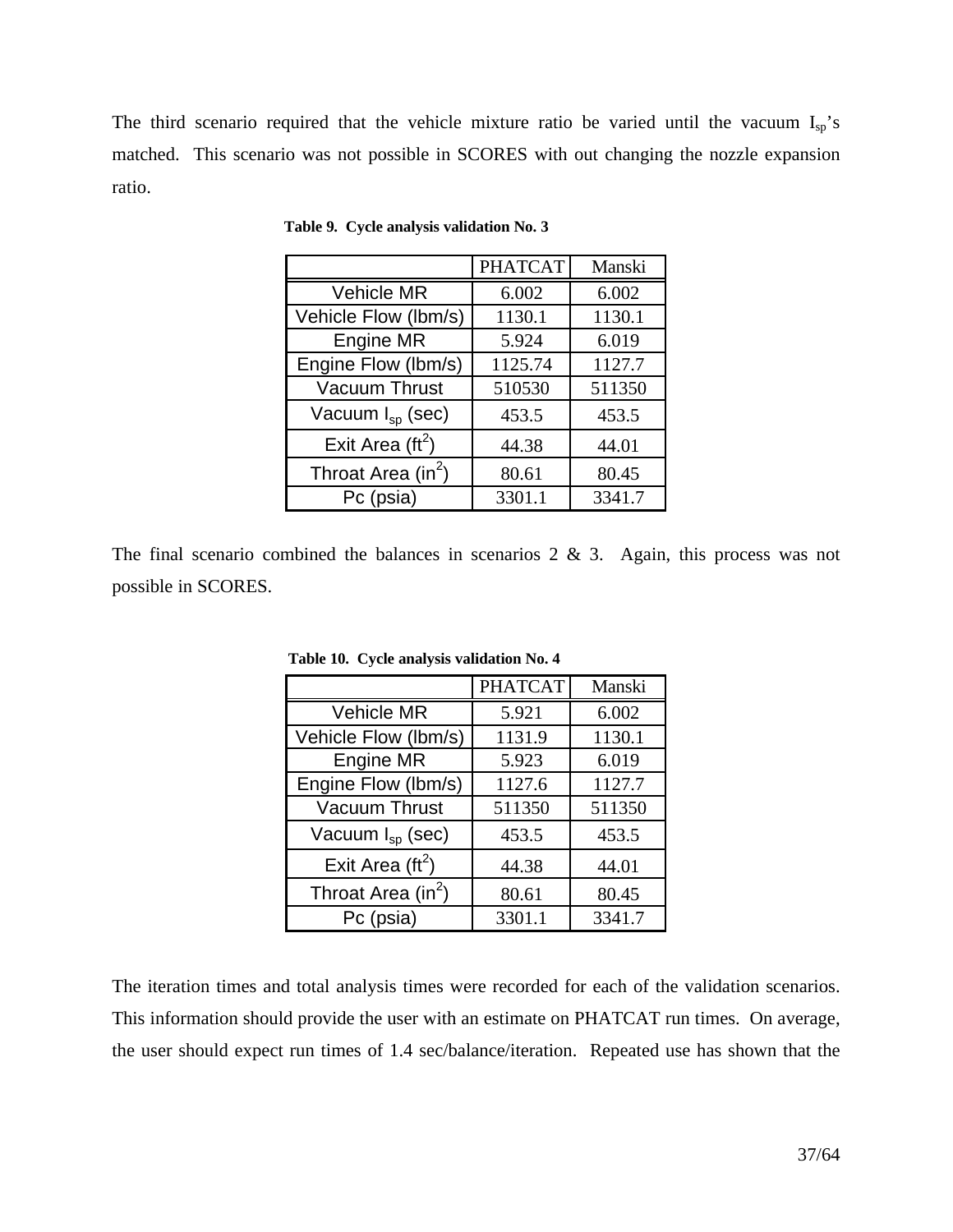number of iterations on the SSME rarely exceeds 12. Considering the complexity of the SSME, these times are very conservative. The runtime data is shown in Table 11.

|                        |      |      | Scenario |      |
|------------------------|------|------|----------|------|
|                        |      |      |          |      |
| <b>Elapsed Time</b>    | 20   |      | 63       |      |
| Iterations             |      |      |          |      |
| <b>Balance Count</b>   |      |      |          |      |
| Time/Iteration/Balance | 1.25 | 1 37 |          | 1 33 |

**Table 11. SSME validation runtime data.**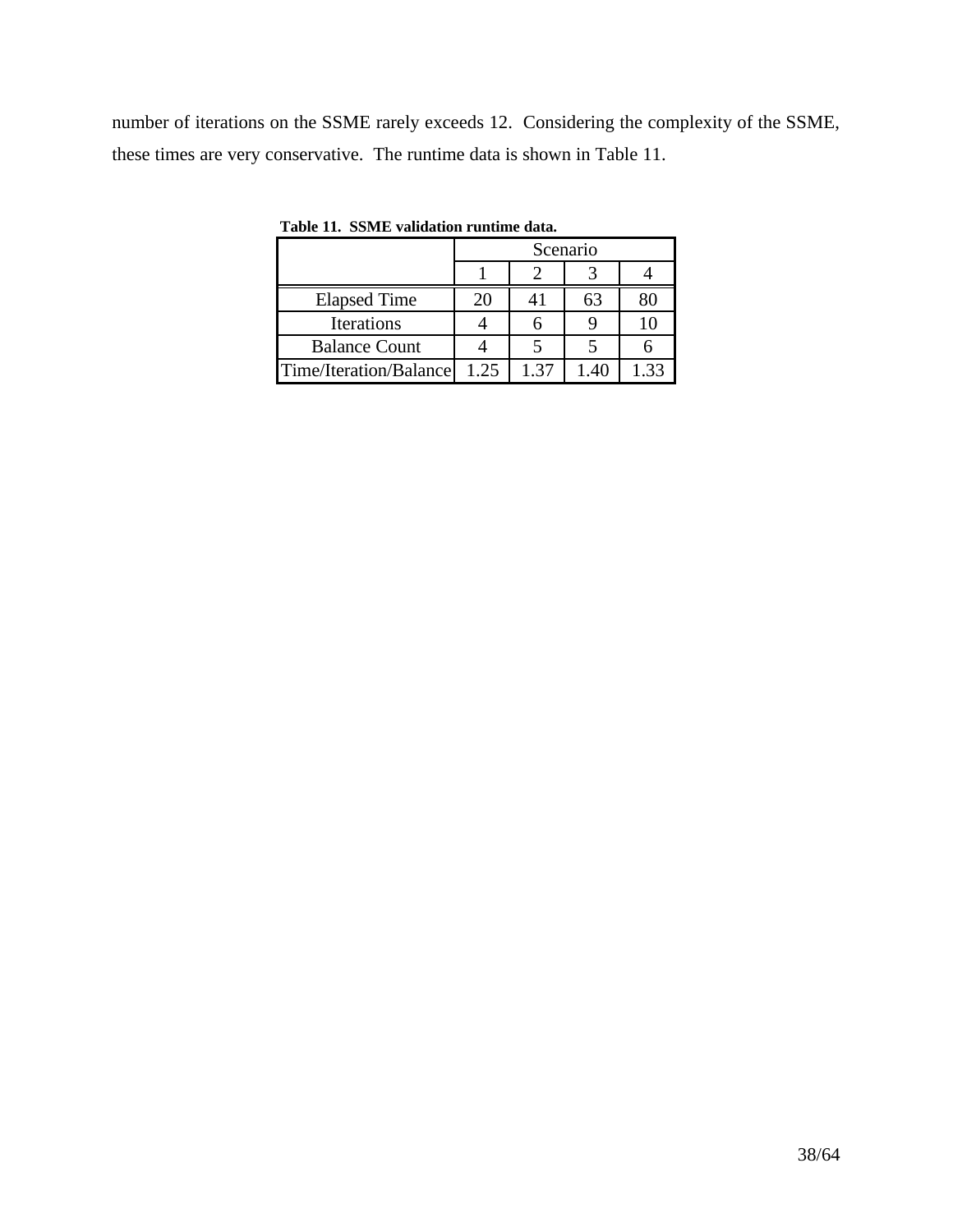#### *5.0 Web Interface*

One goal of the SSDL is to provide disciplinary design tools to the space vehicle design community. The World Wide Web is an excellent means of relaying information between parties. As such, hosting a web page about PHATCAT is an excellent way to bring attention to the design capabilities of the SSDL. But more importantly, PERL and CGI scripts can be used as a way to access the design tool directly through the web to run analyses.

The web interface enables the user to analyze three pre-configured cycles: a gas generator, a staged combustion, and an expander cycle. The inputs delivered to each of the models will be the same as those given by the command line version of PHATCAT. The user enters input information and initial guesses into a web form. The CGI script will convert this data into the engine input file and the PERL script will execute the code. Once the analysis has been completed, a dynamic web page is created containing links to the output files.

Upon opening the page, the user is prompted to select the cycle type. Once, forwarded to the appropriate page, labeled schematic diagrams of the three cycles are available. These schematic diagrams are shown in "10.0 Cycle Schematic Diagrams". On the left side of the screen are the balance parameters. Only vehicle level balances are available. Power-head balances are inherently built into the CGI script. The right side of the web page enables the user to change any of the inputs and initial guesses in the input file. There is a "Set Up" button on each side of the screen. Pressing these buttons writes the balances and inputs to their respective input files. Once the user is satisfied with the inputs, the "Solve!" button is used to execute the program. A screen shot of this page is shown in Figure 6.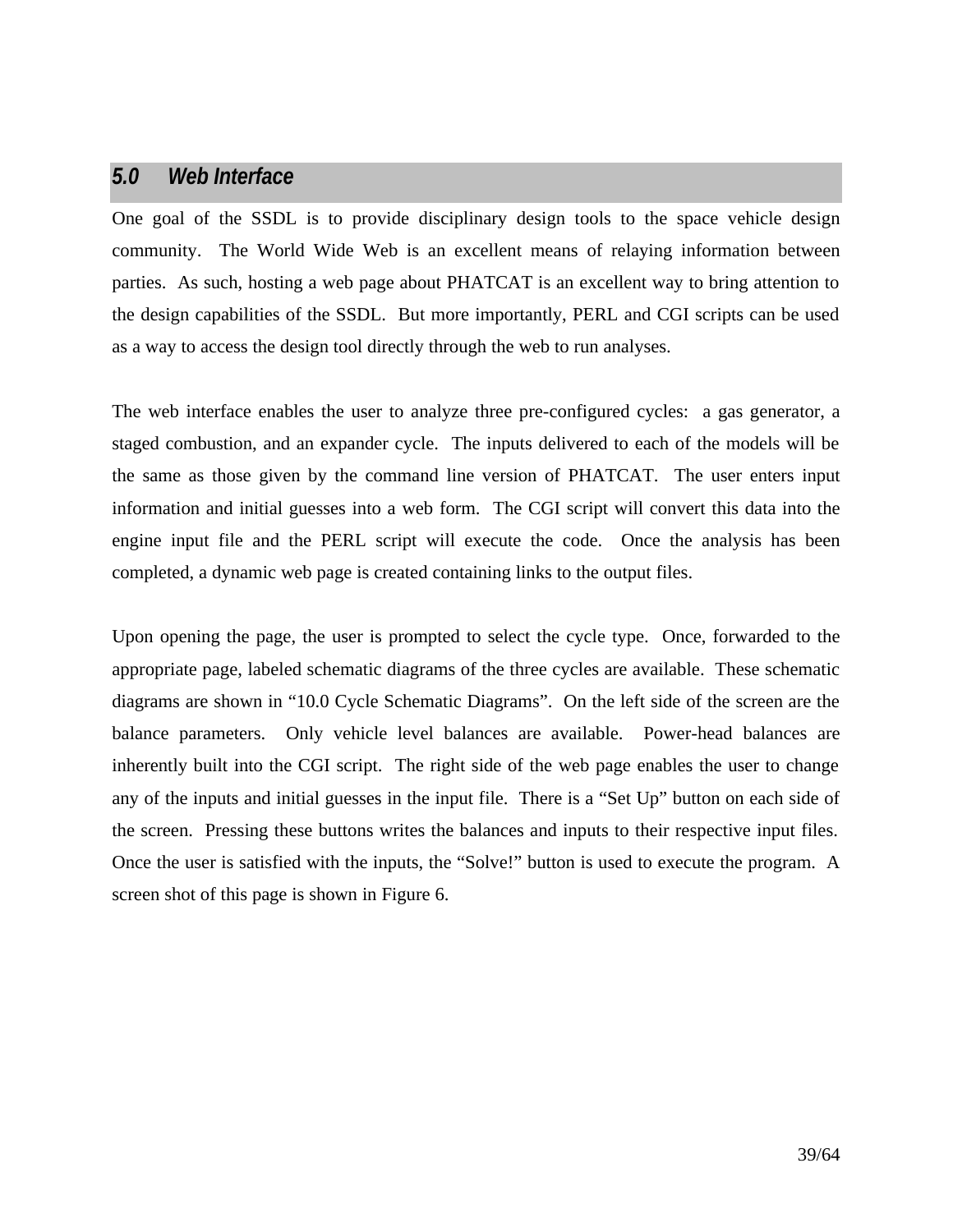

**Figure 6. PHATCAT website input page.**

Once the program has finished, a new web page appears allowing the user to select either the "solver.out" file or the "phatcat.out" file.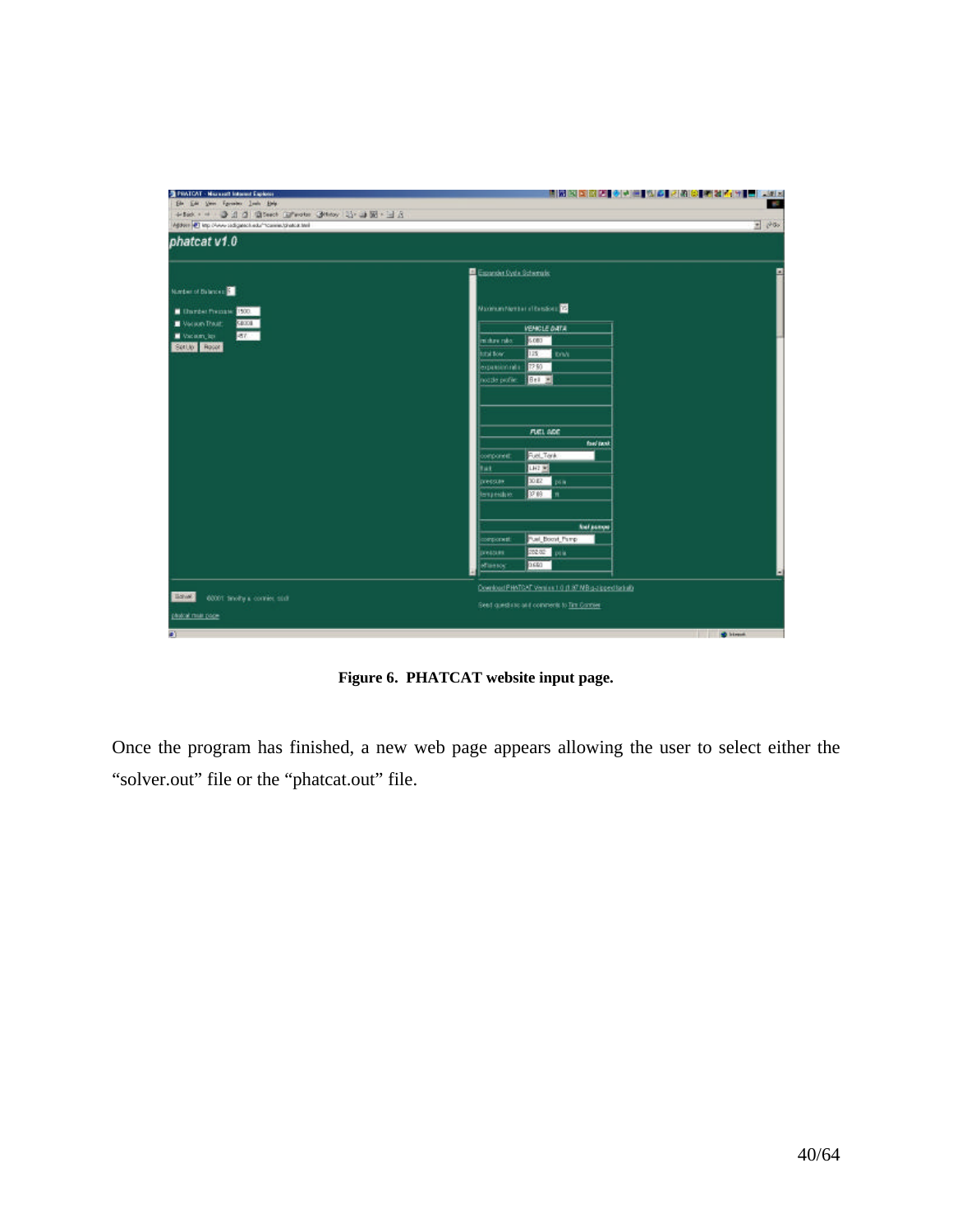#### *6.0 Lesson Cycle*

This section is intended to provide a tutorial on using the command line version of PHATCAT. Several sample cycles will be analyzed in increasing order of difficulty.

#### **6.1 Expander Cycle**

Problem: Design an expander cycle capable of producing 50,000 lbs. vacuum thrust. The engine should operate at a combustion pressure of 1500psi, and have an  $I_{sp}$  of 462 sec. The nozzle is bell shaped with an expansion ratio of 90.

Solution Strategy: The first step in this analysis is to make a suitable input file. Copy 'expander.inp' to 'phatcat.inp' and 'expanderbal.inp' to 'balance.inp' in the working directory. By using "Designer Mode" in SCORES, the approximate flow rate for this engine can be found. In SCORES set:

- Cycle: split expander
- $\bullet$  MR: 6.1
- Pc: 1500 psi
- Area Ratio: 90
- Required Thrust: 50,000 lbs.

This yields a flow rate of 112.208 lbm/s. Modify the total flow rate in 'phatcat.inp' to this value, set the mixture ratio to 6.1 and the expansion ratio to 90.

Next, knowing that the desired chamber pressure is 1500 psi, you can calculate the approximate exit pressure of the lox pump by multiplying 1500 psia by the lox valve pressure ratio and the lox injector pressure ratio. It is approximately 2151 psi. Making a guess on the main fuel pump exit pressure is not so straightforward, since the turbine power is dependent on pressure ratio and the main pump exit pressure. Try using a pump exit pressure of 6000 psia and a turbine pressure ratio of 2. For now, leave all other variables in 'phatcat.inp' at the default settings, make sure that the balance count in 'balance.inp' is 0 and type 'phatcat' from the command line.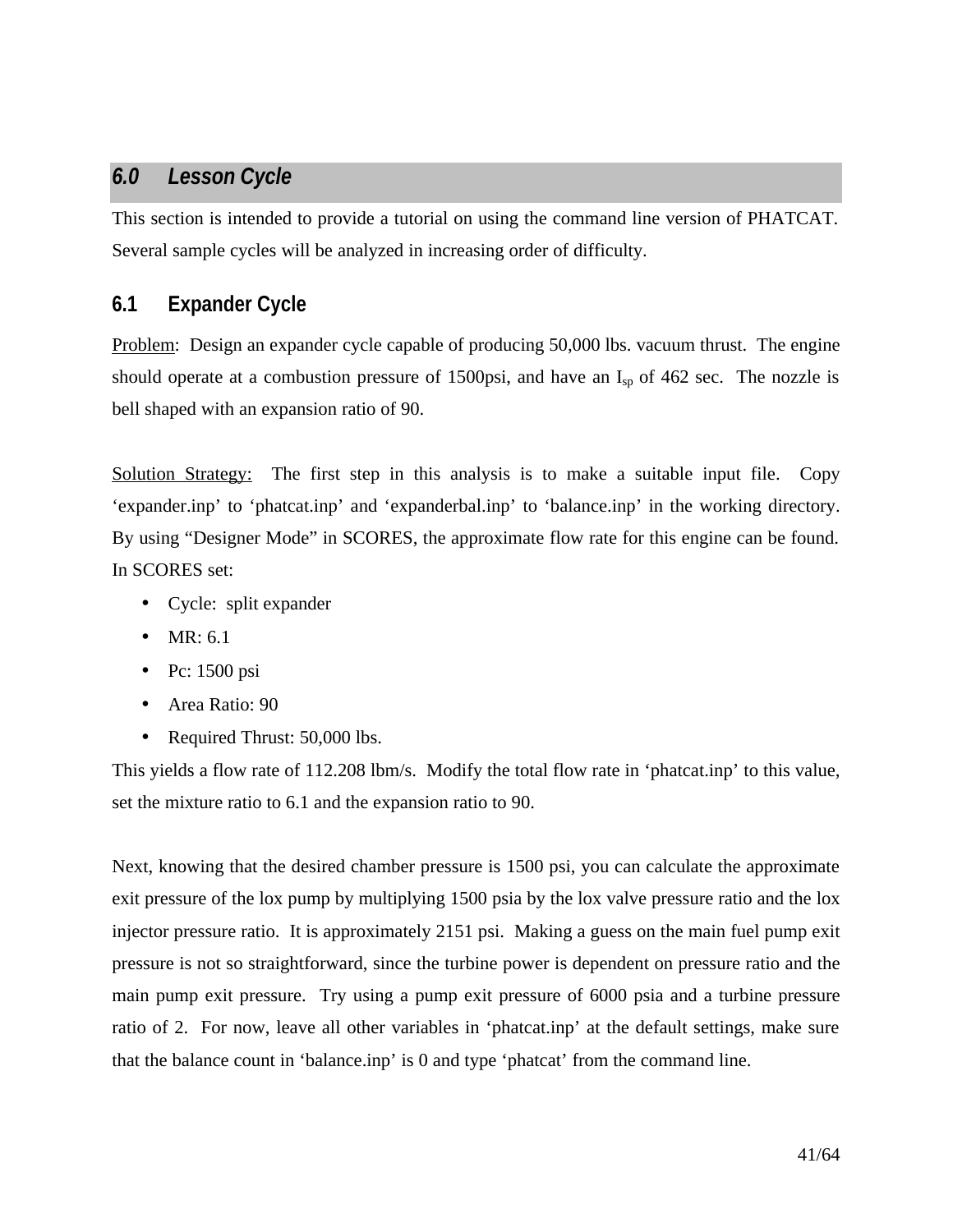Now open the file 'phatcat.out'. The variables that were just set in the input file should still be at those values. The thrust is reasonably close to 50 klbs. and the chamber pressure is close to 1500 psi. However, notice that the sum of the pump powers differs from the turbine power by 661 HP. Open 'balance.inp' and change the balance count to 1. The first balance set will iterate on the turbine pressure ratio until the powers are equal. (see Figure 1). Now that the solver routine is going to be used, make sure that the maximum number of iterations in 'phatcat.inp' is set to 15. Type 'phatcat' in the command line again. Once it is finished, re-open 'phatcat.out'. Notice that the difference in powers is 0.1 HP and that the turbine pressure ratio is now 1.882. This PHATCAT run was fairly quick. Open 'solver.out' to find out how many iterations were required for this run. To converge the power head only three iterations were needed.

The next balance to consider is the combustion pressure. The lox injection pressure is 1500 psi, but the fuel injection pressure is 1851.4 psi. Turn on the pressure balances by changing the balance count to 3 in balance input file. Once the program is run again, re-open 'phatcat.inp'. The original guess for the main fuel pump exit pressure was 6000 psi. Now it is 4346.3 psi and its power has changed. But the sum of the pump powers still equals the turbine power (notice that the turbine pressure ratio has changed to 1.625) The injection pressures should now be equal as well. This PHATCAT run may have taken significantly longer that the previous one. By opening the 'solver.out' file it can be seen that the model converged in 8 iterations.

To fulfill the thrust requirements of the engine, change the balance count to 4 and change the value (not the word "value") in the fourth balance set to 50000. This run of PHATCAT should take 9 iterations. Now the thrust is 50klb and the flow rate is 108.97 lbm/s.

Finally, change the balance count to 5. The current  $I_{sp}$  of 458.85 is unacceptable. Change the value for the I<sub>sp</sub> balance to 462 and run PHATCAT. By looking at 'phatcat.out' it is apparent that quite a few parameters have changed. All of the engine requirements have been fulfilled: thrust, Isp, chamber pressure, and the inherent power balances. In addition to power changes, the flow rate has changed too. This illustrates the coupling between dependent variables and the ability of the solver routine to find the solution.

*Congratulations! You have just completed your first PHATCAT engine analysis!*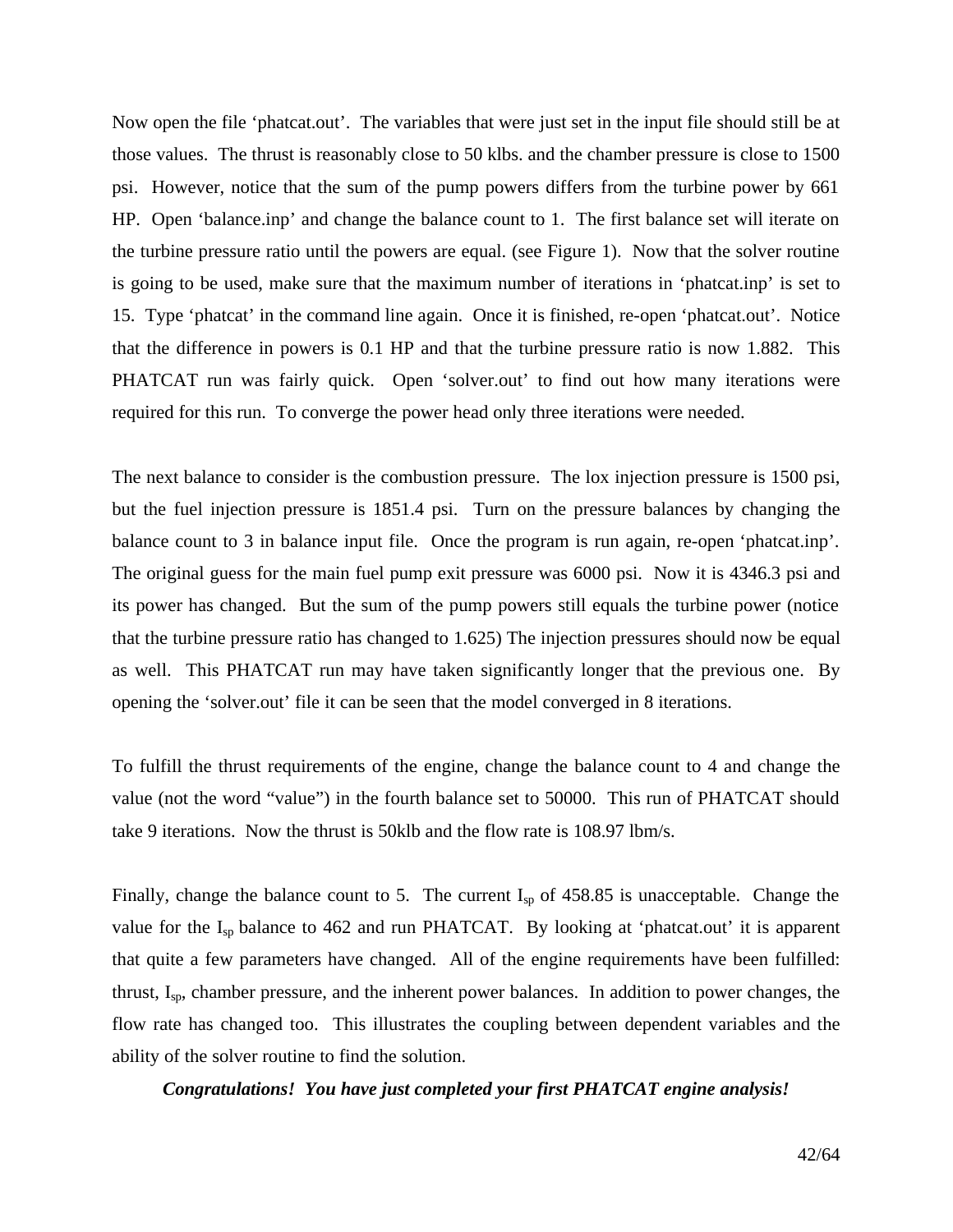#### *7.0 Conclusions*

PHATCAT provides the user with a means of accurately analyzing liquid rocket engine systems. The program is recommended for engineers with a solid background in propulsion and thermodynamics. It is suggested that the beginner try the lesson cycle to become familiar with the operation of the program.

The property databases provide reasonably accurate information for the component analyses. This information enables the program to perform well in overall engine analyses. This has been validated with published industry information.

This program is a useful tool to be used in conceptual launch vehicle design. It contains the fidelity of detailed analysis while producing results in a time efficient manner. The model captures the limitations of different engine cycles by using simple thermodynamic relationships. Finally, the algorithms used were derived from textbook material and public resources, therefore PHATCAT can be made available to all who wish to examine rocket engine characteristics.

*Note: Due to the size of the source code, it has not been included in this document. Please refer to the PHATCAT web sit to download the latest verson.*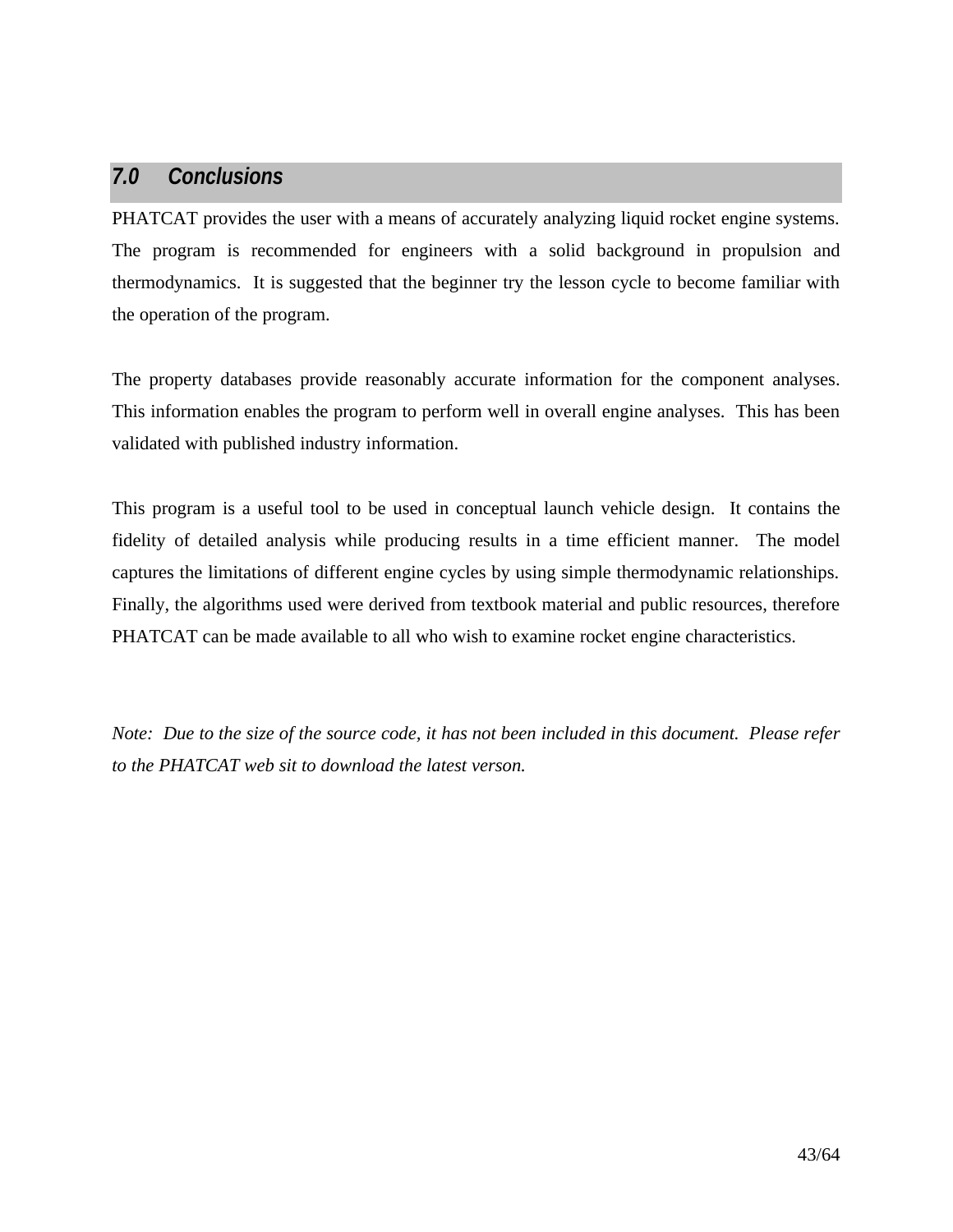## *8.0 Acknowledgements*

Special thanks to the following for their assistance in the creation of PHATCAT:

- Dr. John Olds
- Dr. John E. Bradford
- Dr. David J. McCormick
- Dr. David W. Way
- Ryan Bechtel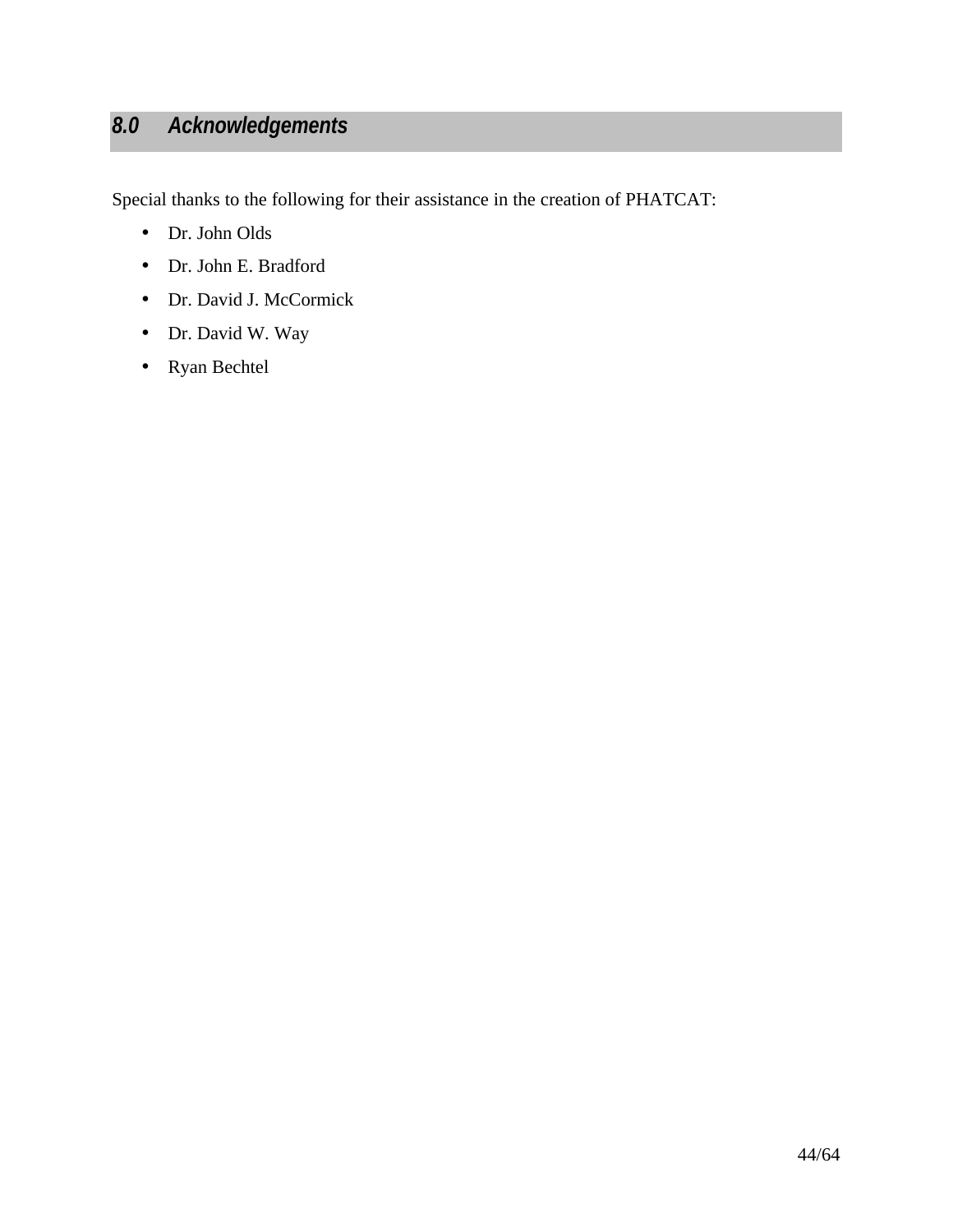#### *9.0 References*

- 1. Way, D. W., Olds, J. R., "SCORES: Web-Based Rocket Propulsion Analysis Tool for Space Transportation System Design," AIAA 99-2353, 35th AIAA/ASME/SAE/ASEE Joint Propulsion Conference, Los Angeles, CA, June 20-24, 1999.
- 2. SUPERTRAPP: NIST Hydrocarbon Mixture Database 4, Version 3.0, National Institute of Standards and Technology, Gaithersburg, MD, 1999.
- 3. Stull, D.R. and Prophet, H., JANNAF Thermochemical Tables, 2<sup>nd</sup> ed., NDRS-NBS 37, National Bureau of Standards, Washington, 1971.
- 4. Cengel, Y., Boles, M., Thermodynamics: An Engineering Approach, McGraw-Hill, Inc, New York, NY, 1994.
- 5. Humble, R., Henry, G., Larson, W., Space Propulsion Analysis and Design, McGraw-Hill, Inc., New York, NY, 1995.
- 6. Huzel, D., Huang, D., Modern Engineering for Design of Liquid-Propellant Rocket Engines, American Institute of Aeronautics and Astronautics, Inc., Washington, DC, 1992.
- 7. Bradford, J. E., Olds, J. R., "SCCREAM v.5: A Web-Based Airbreathing Propulsion Analysis Tool," AIAA 99-2104, 35th AIAA/ASME/SAE/ASEE Joint Propulsion Conference, Los Angeles, CA, June 20-24, 1999.
- 8. Gordon, S., McBride, B. J., "Computer Program for Calculation of Complex Chemical Equilibrium Compositions and Applications", NASA Reference Publication 1311, 1994.
- 9. Zucrow, M. J., Hoffman, J., Gas Dynamics: Volume I, Wiley, New York, NY, 1976.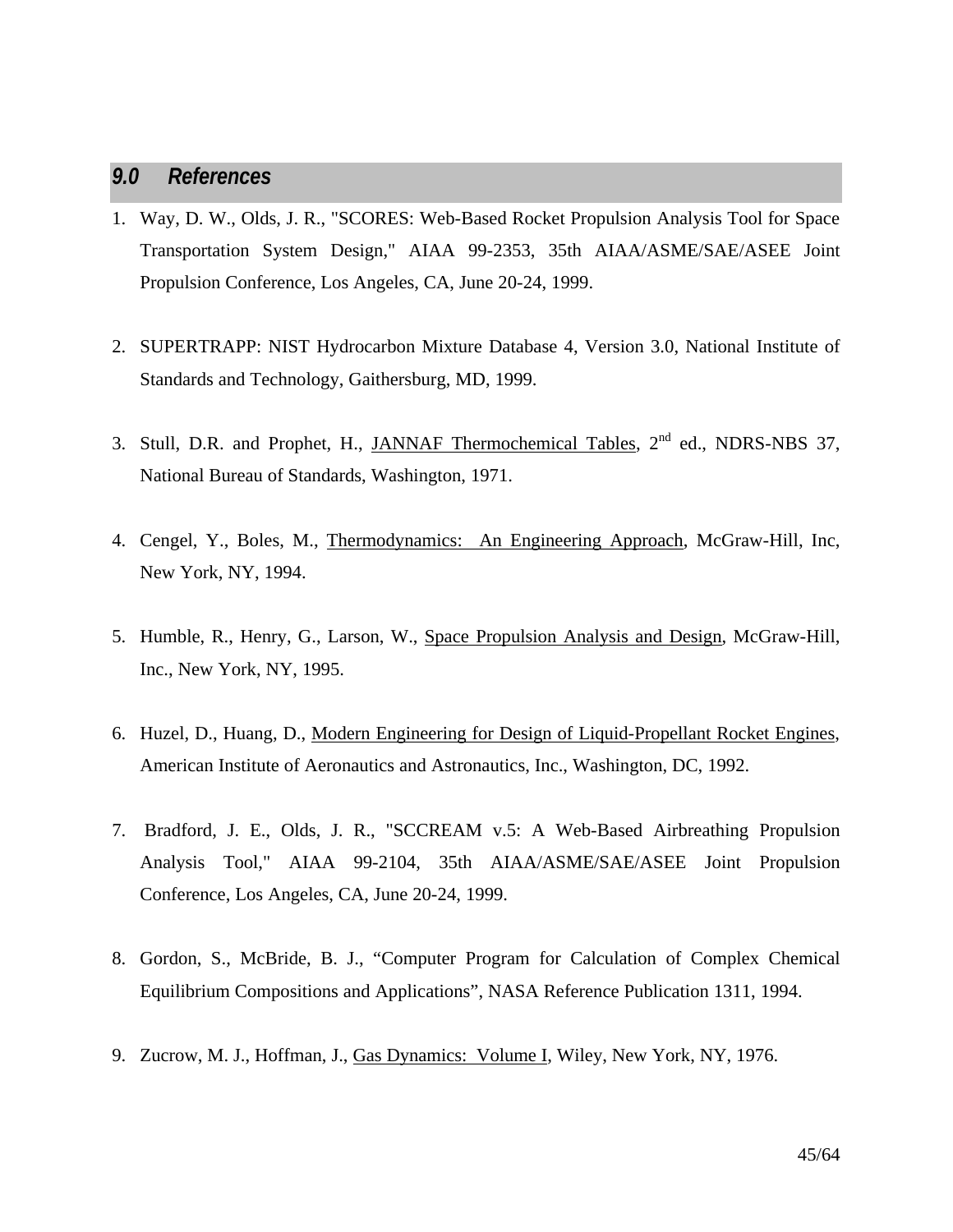- 10. Manski, D., Goertz, C., Saβnick, H., Hulka, J., Goracke, B., Levack, D., "Cycles for Earthto-Orbit Propulsion," *Journal of Propulsion and Power*, Vol. 14, No. 5, pp. 588-604, Sept.- Oct. 1998.
- 11. White, F., Fluid Mechanics. McGraw-Hill, Inc., New York, NY, 1994.
- 12. Hill, P., Peterson, C., Mechanics and Thermodynamics of Propulsion, Addison-Wesley, Reading, MA, 1992.
- 13. JMP Statistical Software Package, Version 5.0, SAS Institute, Cary, NC.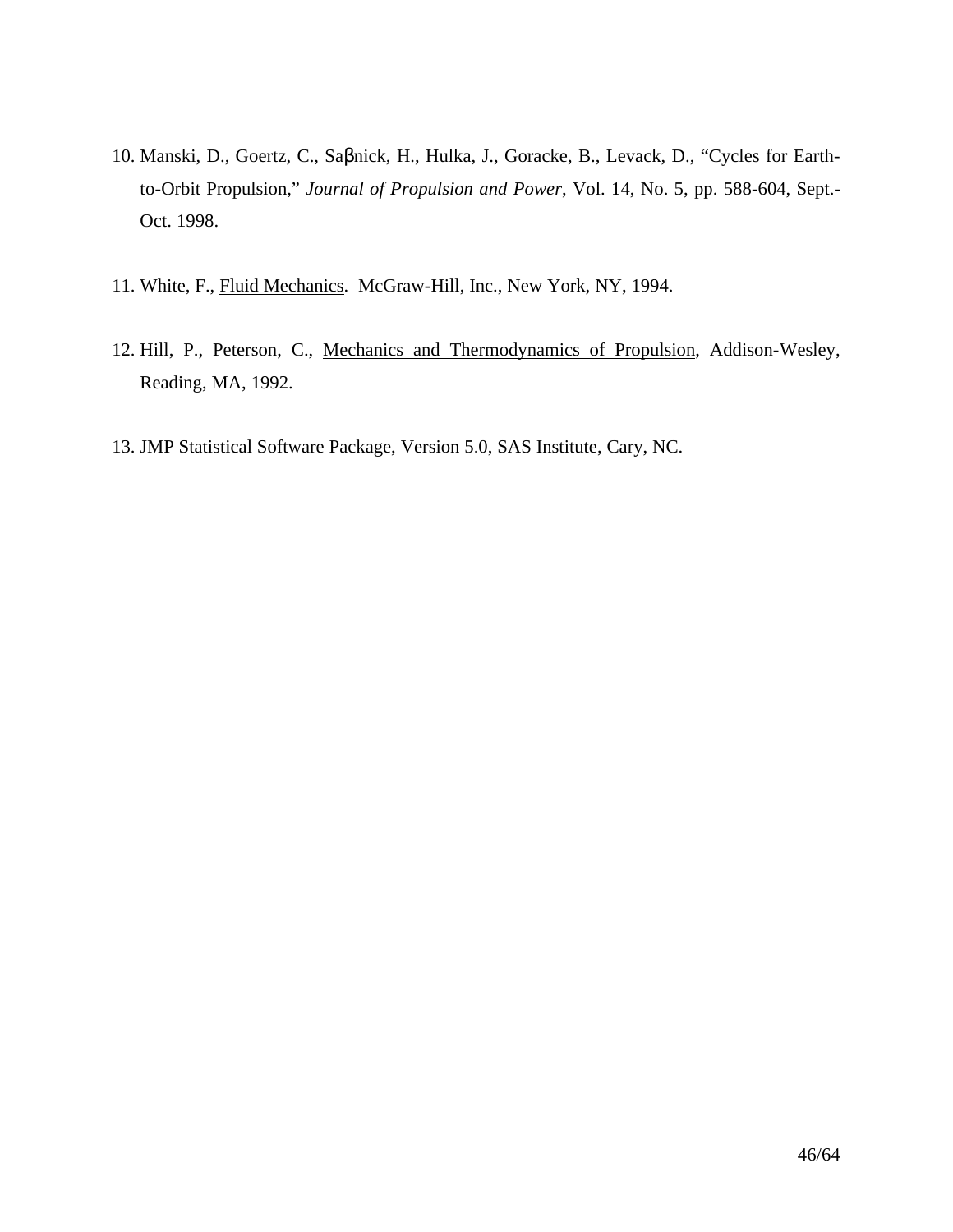## *10.0 Cycle Schematic Diagrams*



**Figure 7. Expander Cycle: Single Turbine (RL-10)**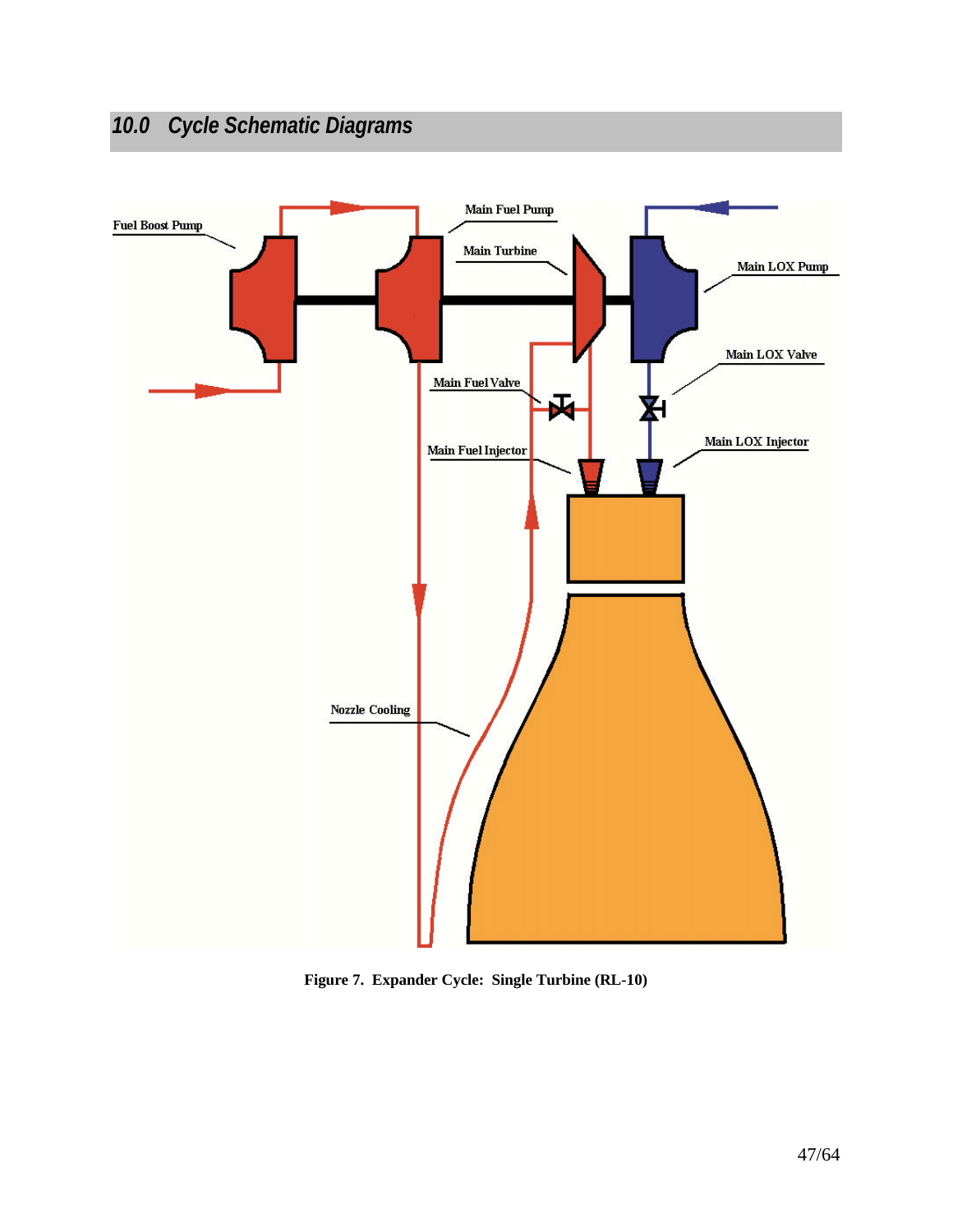

**Figure 8. Gas Generator Cycle: Dual Turbine (Vulcain)**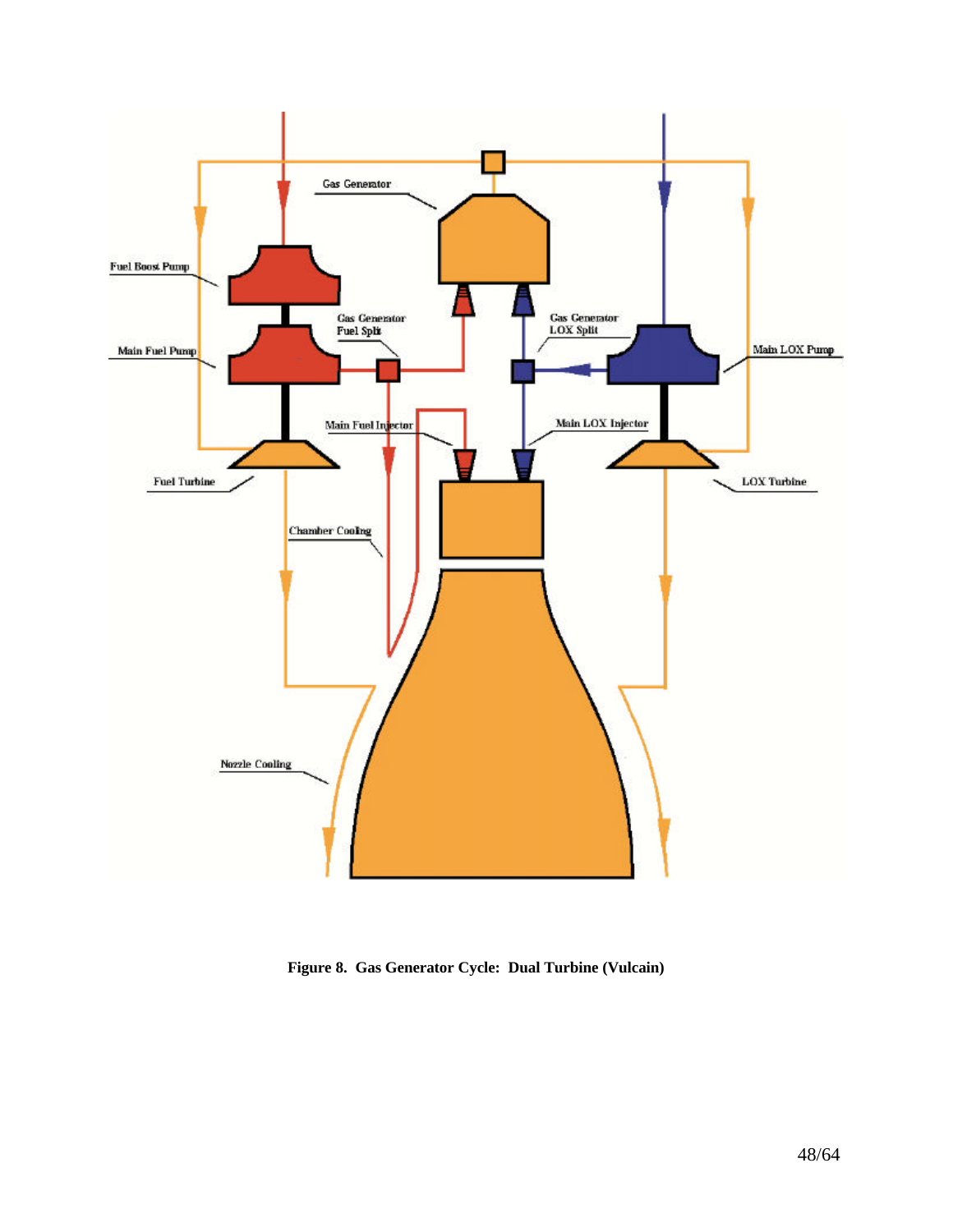

**Figure 9. Staged Combustion: Dual Fuel-Rich Preburner (SSME)**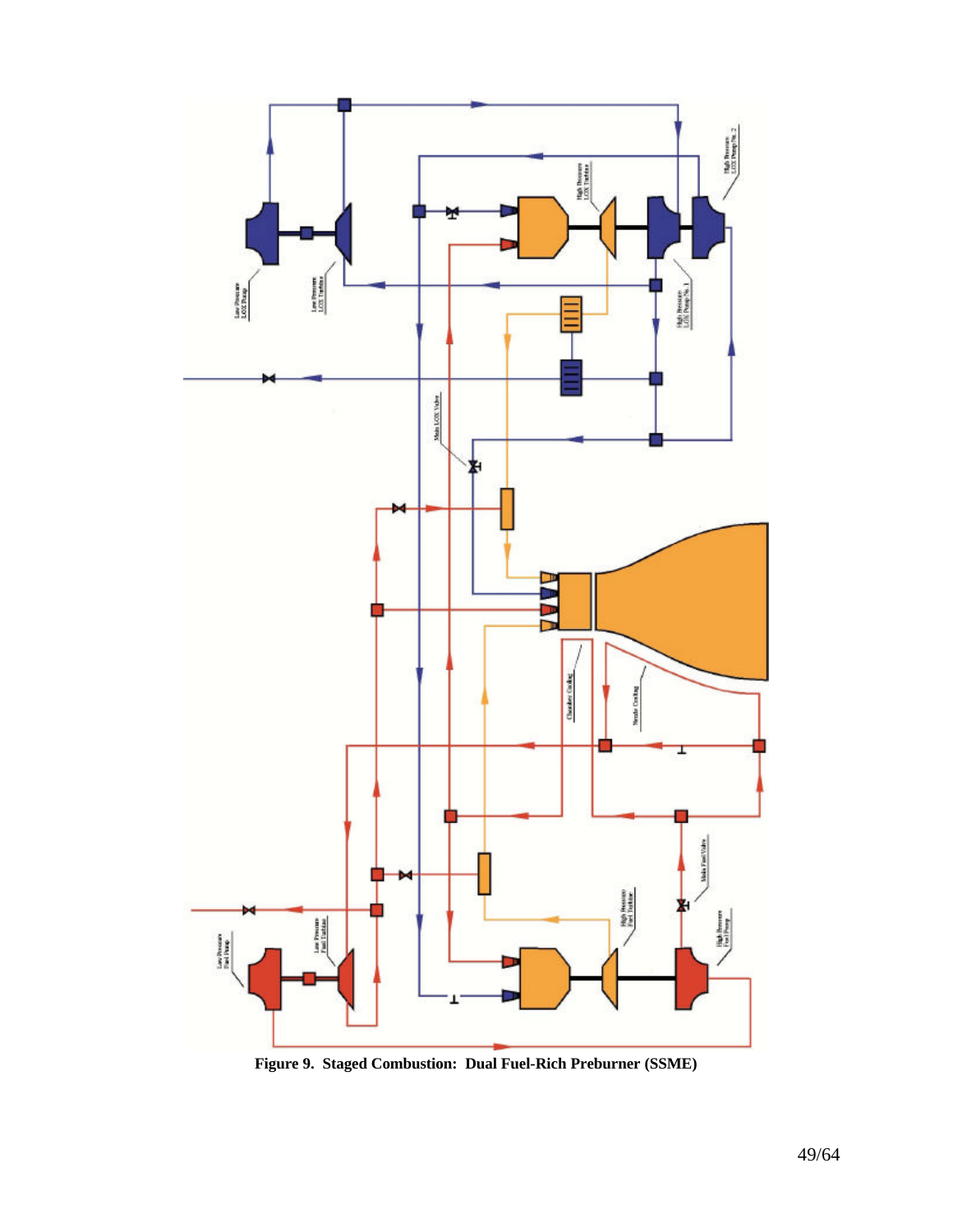## *11.0 Sample Input Files*

## **11.1 Expander Cycle Input File**

| Maximum_Iterations<br>Cycle_Type | 15<br><b>EXPANDER</b> |                 |       |
|----------------------------------|-----------------------|-----------------|-------|
|                                  |                       |                 |       |
|                                  |                       |                 |       |
|                                  |                       |                 |       |
|                                  | Fuel                  | Lox             |       |
| Pumps                            | 2                     | 1               |       |
| Turbines                         | 1                     | 0               |       |
| Heat_Exchangers                  | 2                     | 0               |       |
| Valves                           | 3                     | 1               |       |
|                                  |                       |                 |       |
| Injectors                        | 1                     | 1               |       |
| Mixers                           | 1                     | 0               |       |
| Splits                           | 1                     | 0               |       |
| Initial_Guesses                  | 0                     | 0               |       |
|                                  | Hot_Gas               |                 |       |
|                                  |                       |                 |       |
| Combustors                       | 1                     |                 |       |
| Turbines                         | 0                     |                 |       |
| Heat_Exchangers                  | 0                     |                 |       |
| Injectors                        | 0                     |                 |       |
| Mixers                           | 0                     |                 |       |
| Splits                           | 0                     |                 |       |
| $^\star$                         |                       |                 |       |
|                                  |                       |                 |       |
|                                  |                       |                 |       |
|                                  |                       |                 |       |
| Component                        | Fuel_Tank             |                 |       |
| Fluid                            | LH <sub>2</sub>       |                 |       |
| Pressure                         | 30.02                 |                 | psia  |
|                                  |                       |                 | R     |
| Temperature                      | 37.08                 |                 |       |
|                                  |                       |                 |       |
| $---PUMPS---$<br>Component       |                       | Fuel_Boost_Pump |       |
| Exit_Pressure                    | 282.82                |                 | psia  |
|                                  | 0.650                 |                 |       |
| Efficiency                       |                       |                 |       |
|                                  |                       |                 |       |
| Component                        |                       | Main_Fuel_Pump  |       |
| Exit_Pressure                    | 6000.00               |                 | psia  |
| Efficiency                       | 0.730                 |                 |       |
|                                  |                       |                 |       |
| $---TURBINES---$                 |                       |                 |       |
| Component                        |                       | Main_Turbine    |       |
| Exit_Pressure                    | 0.520                 |                 |       |
| Efficiency                       | 2.000                 |                 |       |
| $^\star$                         |                       |                 |       |
| ---HEAT_EXCHANGERS---------      |                       |                 |       |
| Component                        |                       | Chamber_Cooling |       |
| Qdot                             | 49886                 |                 | Btu/s |
| Pc base                          | 1500.0                |                 | psia  |
| Efficiency                       | 0.912                 |                 |       |
|                                  |                       |                 |       |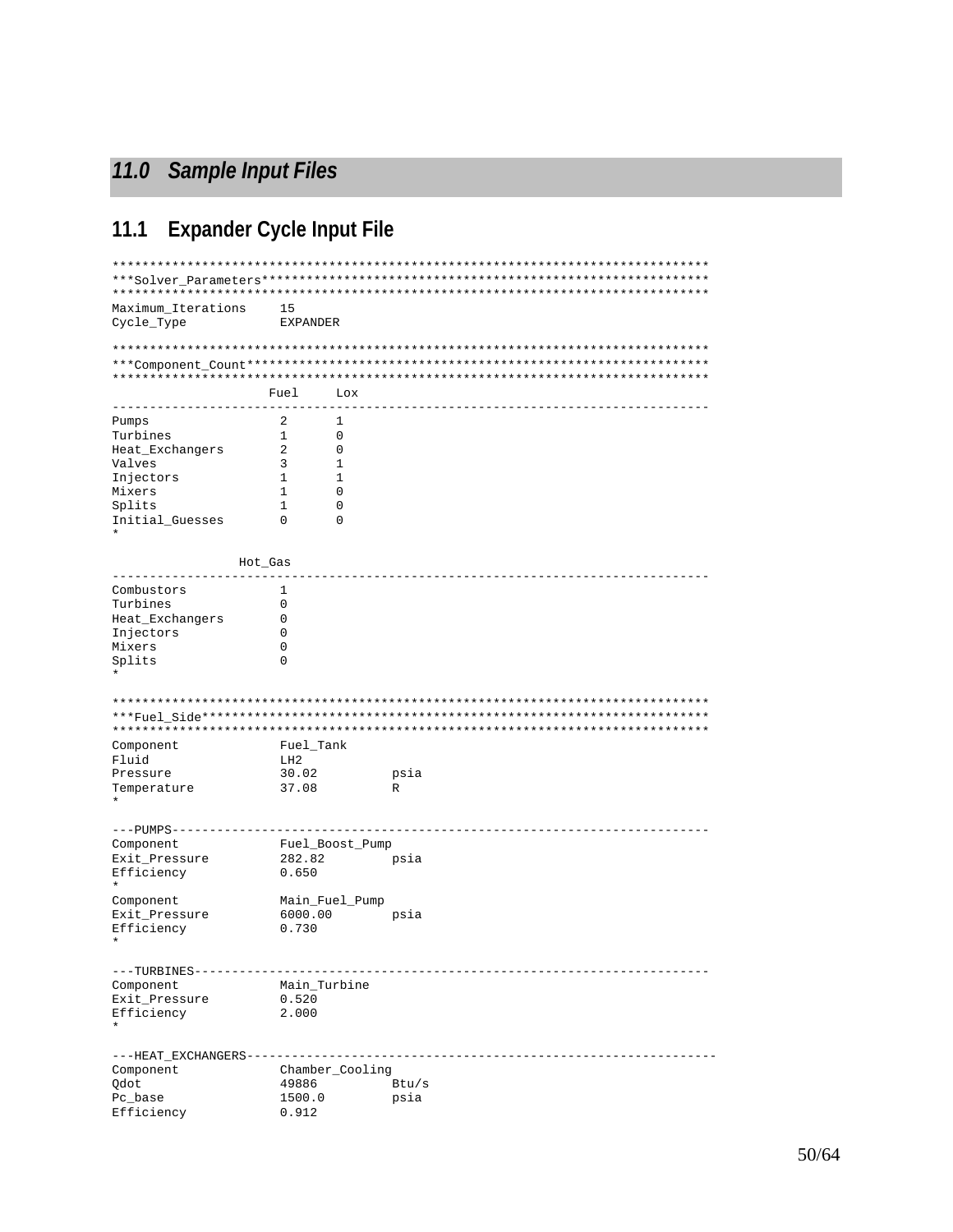DP 1.074 \* Component Throat\_Cooling<br>Qdot 25583  $Btu/s$ Pc\_base 1500.0 psia<br>Efficiency 0.912 Efficiency DP 1.341 \* ---VALVES------------------------------------------------------------------------ Component Main\_Fuel\_Valve Pressure\_Ratio 1.050 \* Component Turbine\_Bypass\_Valve Pressure\_Ratio 1.23 \* Component Fuel\_Shutoff\_Valve Pressure Ratio 1.100 \* ---INJECTORS--------------------------------------------------------------------- Component Main\_Fuel\_Injector Pressure\_Loss 1.134 \* ---MIXERS------------------------------------------------------------------------ Turbine\_Bypass\_Mixer \* ---FLOW\_SPLITS------------------------------------------------------------------- Component Turbine\_Bypass\_Split<br>Split\_Percentage 0.820  $Split\_Percentage$ \* \*\*\*\*\*\*\*\*\*\*\*\*\*\*\*\*\*\*\*\*\*\*\*\*\*\*\*\*\*\*\*\*\*\*\*\*\*\*\*\*\*\*\*\*\*\*\*\*\*\*\*\*\*\*\*\*\*\*\*\*\*\*\*\*\*\*\*\*\*\*\*\*\*\*\*\*\*\*\*\* \*\*\*Lox\_Side\*\*\*\*\*\*\*\*\*\*\*\*\*\*\*\*\*\*\*\*\*\*\*\*\*\*\*\*\*\*\*\*\*\*\*\*\*\*\*\*\*\*\*\*\*\*\*\*\*\*\*\*\*\*\*\*\*\*\*\*\*\*\*\*\*\*\*\*\* \*\*\*\*\*\*\*\*\*\*\*\*\*\*\*\*\*\*\*\*\*\*\*\*\*\*\*\*\*\*\*\*\*\*\*\*\*\*\*\*\*\*\*\*\*\*\*\*\*\*\*\*\*\*\*\*\*\*\*\*\*\*\*\*\*\*\*\*\*\*\*\*\*\*\*\*\*\*\*\* Component Fluid LOX Pressure 99.93 psia<br>
Temperature 163.98 R Temperature \* ---PUMPS------------------------------------------------------------------------ Component Main\_Lox\_Pump Exit\_Pressure 2151 psia Efficiency 0.800 \* ---TURBINES---------------------------------------------------------------------- ---HEAT\_EXCHANGERS--------------------------------------------------------------- ---VALVES------------------------------------------------------------------------ Main\_Lox\_Valve<br>1.163 Pressure\_Ratio \* ---INJECTORS--------------------------------------------------------------------- Component Main\_Lox\_Injector Pressure\_Loss \* ---MIXERS------------------------------------------------------------------------ ---FLOW\_SPLITS------------------------------------------------------------------- ---INITIAL\_GUESSES--------------------------------------------------------------- \*\*\*\*\*\*\*\*\*\*\*\*\*\*\*\*\*\*\*\*\*\*\*\*\*\*\*\*\*\*\*\*\*\*\*\*\*\*\*\*\*\*\*\*\*\*\*\*\*\*\*\*\*\*\*\*\*\*\*\*\*\*\*\*\*\*\*\*\*\*\*\*\*\*\*\*\*\*\*\* \*\*\*Hot\_Components\*\*\*\*\*\*\*\*\*\*\*\*\*\*\*\*\*\*\*\*\*\*\*\*\*\*\*\*\*\*\*\*\*\*\*\*\*\*\*\*\*\*\*\*\*\*\*\*\*\*\*\*\*\*\*\*\*\*\*\*\*\*\*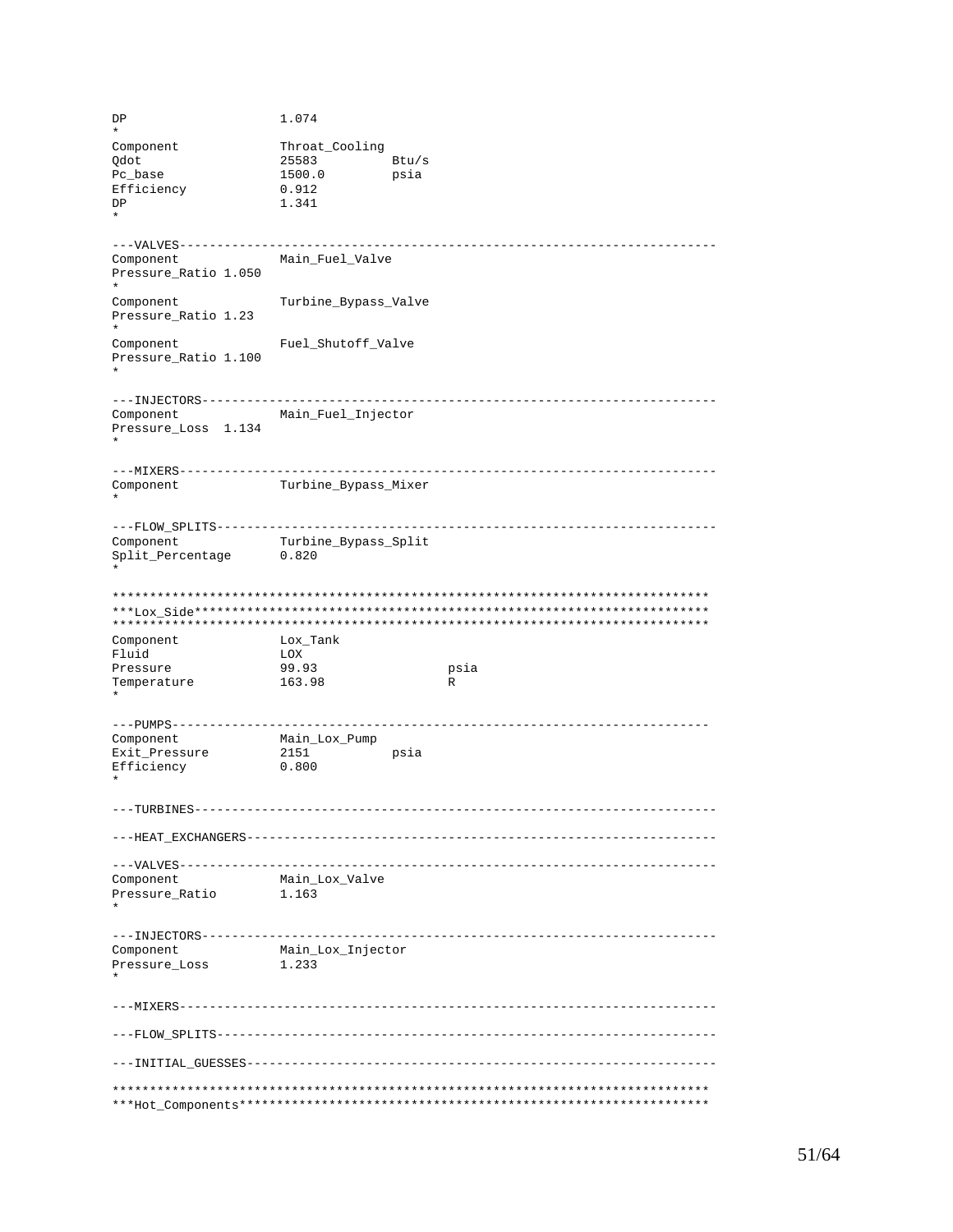| Component           | Main_Combustion_Chamber |       |                    |
|---------------------|-------------------------|-------|--------------------|
| Fuel Lines          | 1                       |       |                    |
| Lox Lines           | 1                       |       |                    |
| Mix_Lines           | $\Omega$                |       |                    |
|                     |                         |       |                    |
|                     |                         |       |                    |
|                     |                         |       |                    |
|                     |                         |       |                    |
|                     |                         |       |                    |
|                     |                         |       |                    |
|                     |                         |       |                    |
|                     |                         |       |                    |
| Nozzle Profile Bell |                         |       |                    |
| Expansion Ratio     | 90<br>15.00             |       |                    |
| Alpha<br>Theta      | 30.00                   |       | degrees<br>degrees |
| Odot Throat         | $-50389$                | Btu/s |                    |
| Qdot_Nozzle         | $\Omega$                | Btu/s |                    |
| Flow Rate in        | 112.208                 | 1bm/s |                    |
| Vehicle MR          | 6.1                     |       |                    |

## 11.2 Gas Generator Input File

| ********************** |          |                  |  |  |  |  |  |  |  |
|------------------------|----------|------------------|--|--|--|--|--|--|--|
|                        |          |                  |  |  |  |  |  |  |  |
|                        |          |                  |  |  |  |  |  |  |  |
| Maximum Iterations     | 20       |                  |  |  |  |  |  |  |  |
| Cycle_Type             |          | <b>GENERATOR</b> |  |  |  |  |  |  |  |
|                        |          |                  |  |  |  |  |  |  |  |
|                        |          |                  |  |  |  |  |  |  |  |
|                        | Fuel     | Lox              |  |  |  |  |  |  |  |
|                        |          |                  |  |  |  |  |  |  |  |
| Pumps                  | 2        | ı                |  |  |  |  |  |  |  |
| Turbines               | 0        | 0                |  |  |  |  |  |  |  |
| Heat_Exchangers        | 1        | 0                |  |  |  |  |  |  |  |
| Valves                 | 1        | 1.               |  |  |  |  |  |  |  |
| Injectors              | 2        | 2                |  |  |  |  |  |  |  |
| Mixers                 | 0        | 0                |  |  |  |  |  |  |  |
| Splits                 | 1        | 1.               |  |  |  |  |  |  |  |
| Initial_Guesses        | $\Omega$ | O                |  |  |  |  |  |  |  |
|                        |          |                  |  |  |  |  |  |  |  |
|                        | Hot Gas  |                  |  |  |  |  |  |  |  |
|                        |          |                  |  |  |  |  |  |  |  |
| Combustors             | 2        |                  |  |  |  |  |  |  |  |
| Turbines               | 2        |                  |  |  |  |  |  |  |  |
| Heat_Exchangers        | 0        |                  |  |  |  |  |  |  |  |
| Injectors              | 0        |                  |  |  |  |  |  |  |  |
| Mixers                 | 0        |                  |  |  |  |  |  |  |  |
| Splits                 | 1        |                  |  |  |  |  |  |  |  |
|                        |          |                  |  |  |  |  |  |  |  |
|                        |          |                  |  |  |  |  |  |  |  |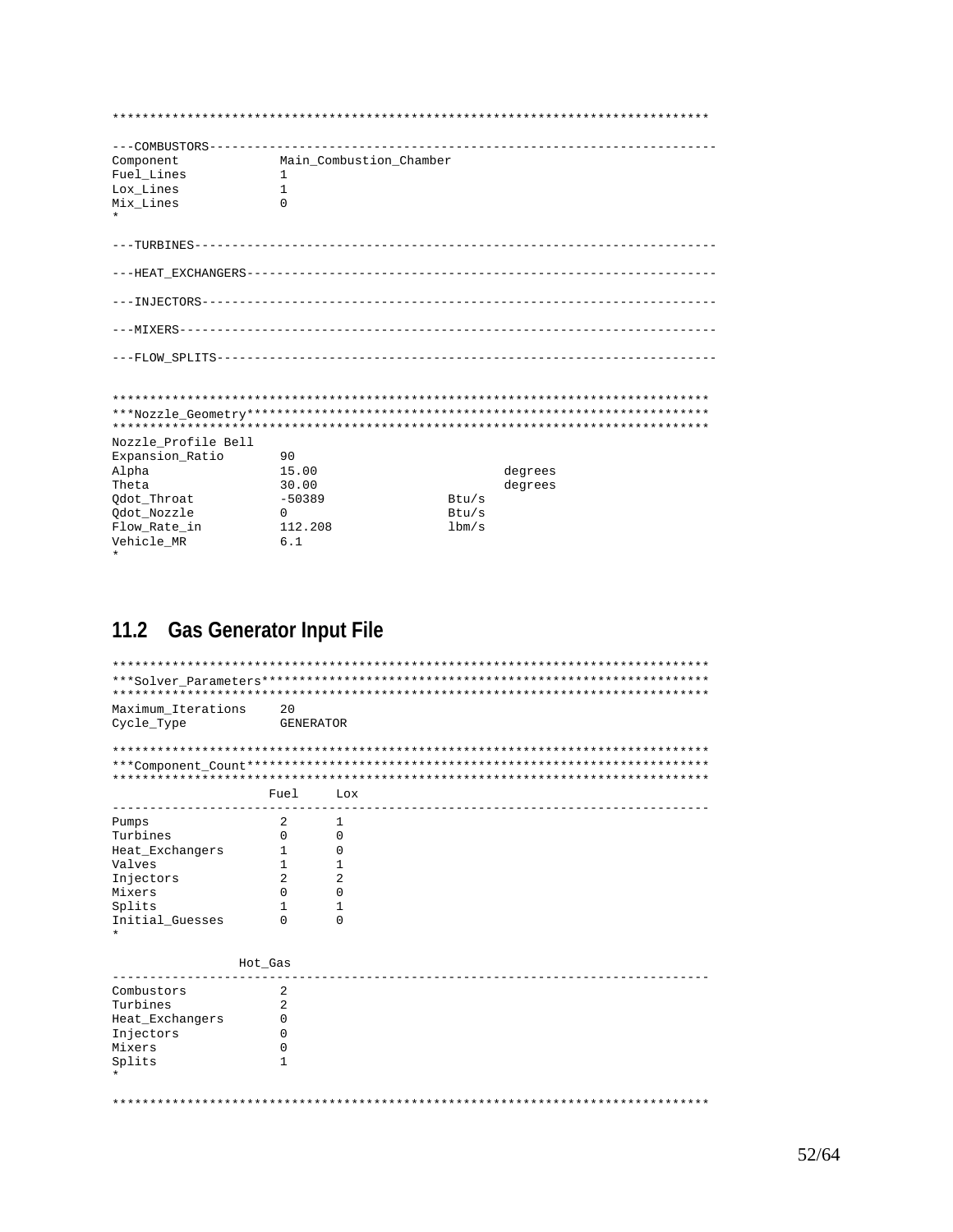\*\*\*Fuel\_Side\*\*\*\*\*\*\*\*\*\*\*\*\*\*\*\*\*\*\*\*\*\*\*\*\*\*\*\*\*\*\*\*\*\*\*\*\*\*\*\*\*\*\*\*\*\*\*\*\*\*\*\*\*\*\*\*\*\*\*\*\*\*\*\*\*\*\*\* \*\*\*\*\*\*\*\*\*\*\*\*\*\*\*\*\*\*\*\*\*\*\*\*\*\*\*\*\*\*\*\*\*\*\*\*\*\*\*\*\*\*\*\*\*\*\*\*\*\*\*\*\*\*\*\*\*\*\*\*\*\*\*\*\*\*\*\*\*\*\*\*\*\*\*\*\*\*\*\* Component Fuel\_Tank<br>Fluid LH2 LH2<br>30.02<br>37.08 Pressure 30.02 psia<br>
There are 37.00 psia Temperature 37.08 R \* ---PUMPS------------------------------------------------------------------------ Component Fuel\_Pump\_1 Exit\_Pressure 282.82 psia Efficiency 0.650 \* Component Fuel\_Pump\_2 Exit\_Pressure 1575. psia Efficiency 0.730 \* ---TURBINES--------------------------------------------------------------------- ---HEAT\_EXCHANGERS--------------------------------------------------------------- Component Chamber\_Cooling<br>  $Qdot$  48500 E Qdot 48500 Btu/s Pc\_base 1500<br>efficiency 0.912 efficiency DP 1.074 ---VALVES----------------------------------------------------------------------- Component Main\_Fuel\_Valve Pressure Ratio 1.050 \* ---INJECTORS-------------------------------------------------------------------- Component Gas\_Generator\_Fuel\_Injector Pressure\_Loss 1.102 \* Component Main\_Chamber\_Fuel\_Injector Pressure\_Loss 1.134 \* ---MIXERS----------------------------------------------------------------------- ---FLOW\_SPLITS------------------------------------------------------------------ Component Gas\_Generator\_Split<br>Split\_Percentage 0.075 Split\_Percentage \* \*\*\*\*\*\*\*\*\*\*\*\*\*\*\*\*\*\*\*\*\*\*\*\*\*\*\*\*\*\*\*\*\*\*\*\*\*\*\*\*\*\*\*\*\*\*\*\*\*\*\*\*\*\*\*\*\*\*\*\*\*\*\*\*\*\*\*\*\*\*\*\*\*\*\*\*\*\*\*\* \*\*\*Lox\_Side\*\*\*\*\*\*\*\*\*\*\*\*\*\*\*\*\*\*\*\*\*\*\*\*\*\*\*\*\*\*\*\*\*\*\*\*\*\*\*\*\*\*\*\*\*\*\*\*\*\*\*\*\*\*\*\*\*\*\*\*\*\*\*\*\*\*\*\*\* \*\*\*\*\*\*\*\*\*\*\*\*\*\*\*\*\*\*\*\*\*\*\*\*\*\*\*\*\*\*\*\*\*\*\*\*\*\*\*\*\*\*\*\*\*\*\*\*\*\*\*\*\*\*\*\*\*\*\*\*\*\*\*\*\*\*\*\*\*\*\*\*\*\*\*\*\*\*\*\* Component Lox\_Tank<br>Fluid LOX Fluid LOX<br>Pressure 99.93 Pressure 99.93 psia<br>Temperature 163.98 R Temperature 163.98 R \* ---PUMPS------------------------------------------------------------------------ Component Main\_Lox\_Pump Exit\_Pressure 2150 psia Efficiency 0.800 \* ---TURBINES--------------------------------------------------------------------- ---HEAT\_EXCHANGERS-------------------------------------------------------------- ---VALVES----------------------------------------------------------------------- Component Main\_Lox\_Valve Pressure\_Ratio 1.163 \*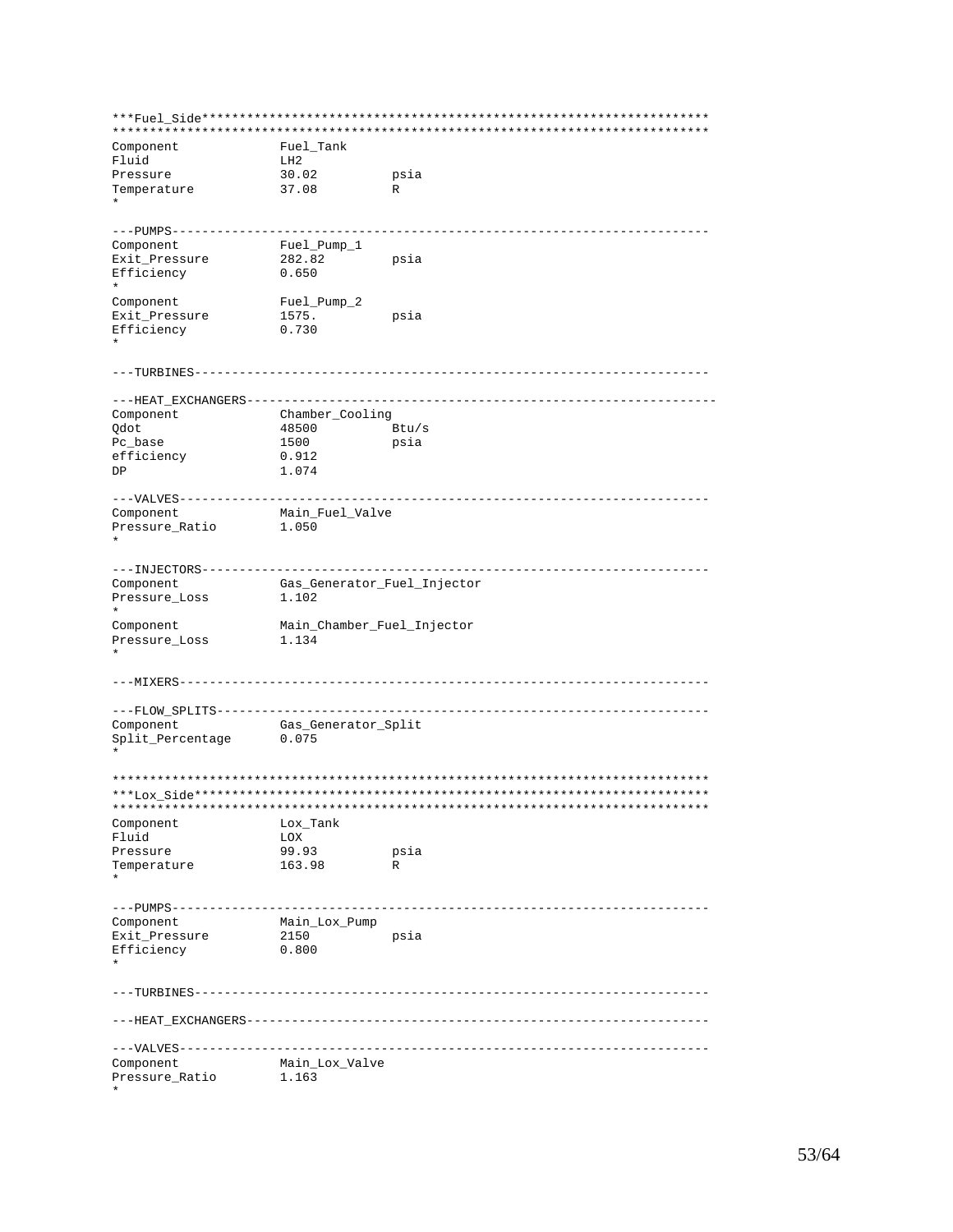| ---INJECTORS-                                  |                            |         |
|------------------------------------------------|----------------------------|---------|
| Component                                      | Gas_Generator_Lox_Injector |         |
| Pressure_Loss                                  | 1.221                      |         |
| Component                                      | Main_Lox_Injector          |         |
| Pressure_Loss                                  | 1.233                      |         |
|                                                |                            |         |
|                                                |                            |         |
| ---MIXERS----------------------------          |                            |         |
| ---FLOW_SPLITS------                           |                            |         |
| Component                                      | Gas_Generator_Lox_Split    |         |
| Split_Percentage                               | 0.075                      |         |
|                                                |                            |         |
|                                                |                            |         |
|                                                |                            |         |
|                                                |                            |         |
| ---COMBUSTORS---------                         |                            |         |
| Component                                      | Gas_Generator              |         |
| Fuel_Lines                                     | 1                          |         |
| Lox_Lines                                      | $\mathbf{1}$               |         |
| Mix_Lines                                      | 0                          |         |
| Component                                      | Main_Combustion_Chamber    |         |
| Fuel Lines                                     | 1                          |         |
| Lox_Lines                                      | $\mathbf{1}$               |         |
|                                                |                            |         |
| Mix_Lines                                      | $\Omega$                   |         |
| ---TURBINES---------                           |                            |         |
| Component                                      | Fuel_Turbine               |         |
| Efficiency                                     | 0.780                      |         |
|                                                | 1.600                      |         |
| Pressure_Ratio                                 |                            |         |
| Component                                      | Lox_Turbine                |         |
| Efficiency                                     | 0.780                      |         |
| Pressure_Ratio                                 | 1.495                      |         |
| ---HEAT_EXCHANGERS---------------------------- |                            |         |
| ---INJECTORS--------------------------         |                            |         |
| ---MIXERS-------                               |                            |         |
| --SPLITS-                                      |                            |         |
| Component                                      | Turbine_Split              |         |
| Split_Percentage                               | 0.5                        |         |
|                                                |                            |         |
|                                                |                            |         |
|                                                |                            |         |
| Nozzle_Profile<br>Expansion_Ratio              | Bell<br>45.0               |         |
| Alpha                                          | 15                         | degrees |
| Theta                                          | 30                         | degrees |
|                                                |                            |         |
| Qdot_Throat                                    | $-50389$                   | Btu/s   |
| Qdot_Nozzle                                    | 0                          | Btu/s   |
| Flow_Rate_in                                   | 560.0                      | 1bm/s   |
| Vehicle_MR                                     | 6.2                        |         |
| $^\star$                                       |                            |         |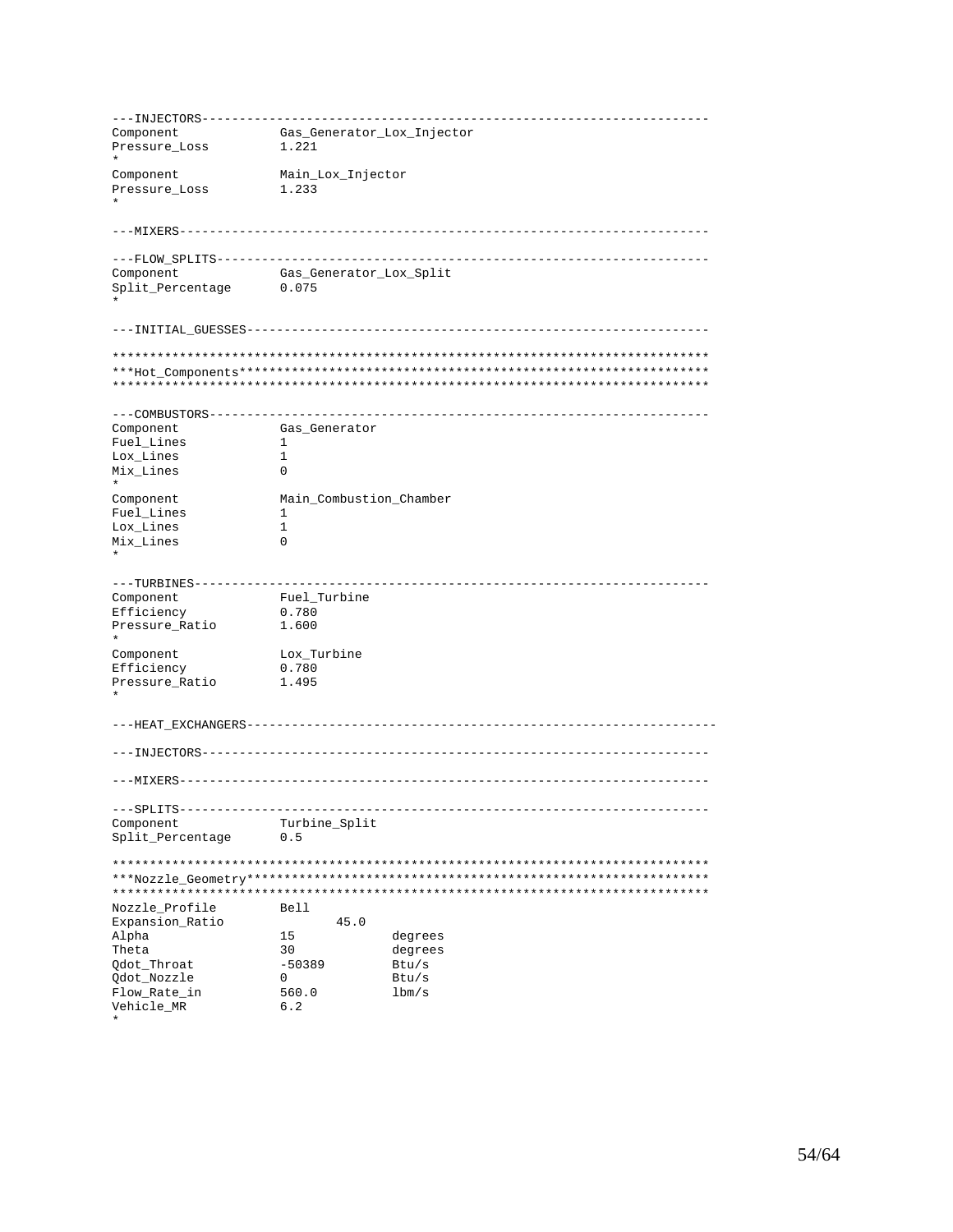## **11.3 Staged Combustion Input File**

| Maximum_Iterations                              | 20                       |        |
|-------------------------------------------------|--------------------------|--------|
| Cycle_Type                                      | <b>SSME</b>              |        |
|                                                 |                          |        |
|                                                 |                          |        |
|                                                 |                          |        |
|                                                 | Fuel<br>Lox              |        |
| Pumps                                           | 3<br>2                   |        |
| Turbines                                        | 1<br>1                   |        |
| Heat_Exchangers                                 | 2<br>1                   |        |
| Valves                                          | 5<br>3                   |        |
| Injectors                                       | 3<br>3                   |        |
| Mixers                                          | 1<br>1                   |        |
| Splits                                          | 6<br>4                   |        |
| Initial_Guesses                                 | 0<br>1                   |        |
| Hot_Gas                                         |                          |        |
|                                                 |                          |        |
| Combustors                                      | 3                        |        |
| Turbines                                        | 2                        |        |
| Heat_Exchangers                                 | 1                        |        |
| Injectors                                       | 2                        |        |
| Mixers                                          | 2                        |        |
| Splits                                          | 0                        |        |
|                                                 |                          |        |
|                                                 |                          |        |
| Component                                       | Fuel_Tank                |        |
| Fluid                                           | LH2                      |        |
| Pressure                                        | 30.02                    | psia   |
| Temperature                                     | 37.08                    | R      |
|                                                 |                          |        |
| ---PUMPS-                                       |                          |        |
| Component                                       | Fuel_Pump_1              |        |
| Exit_Pressure                                   | 282.82                   | psia   |
| Efficiency<br>*                                 | 0.650                    |        |
|                                                 |                          |        |
| Component                                       | Fuel_Pump_2              |        |
| Exit_Pressure                                   | 7055.95<br>0.730         | psia   |
| Efficiency                                      |                          |        |
| ---TURBINES---------------                      |                          |        |
| Component                                       | Fuel_Turbine_1           |        |
| efficiency                                      | 0.52                     |        |
| Pressure_Ratio<br>$^\star$                      | 1.2815                   |        |
|                                                 |                          |        |
| ---HEAT_EXCHANGERS----------------------------- |                          |        |
| Component                                       | Chamber_Cooling<br>98257 | Btu/s  |
| Qdot<br>Pc_base                                 | 3500                     | psia   |
| efficiency                                      | 0.912                    |        |
| DP                                              | 1.074                    |        |
| $^\star$                                        |                          |        |
| Component                                       | Throat_Cooling           |        |
| Qdot                                            | 50389                    | Btus/s |
| Pc_base                                         | 3500                     | psia   |
| efficiency                                      | 0.912                    |        |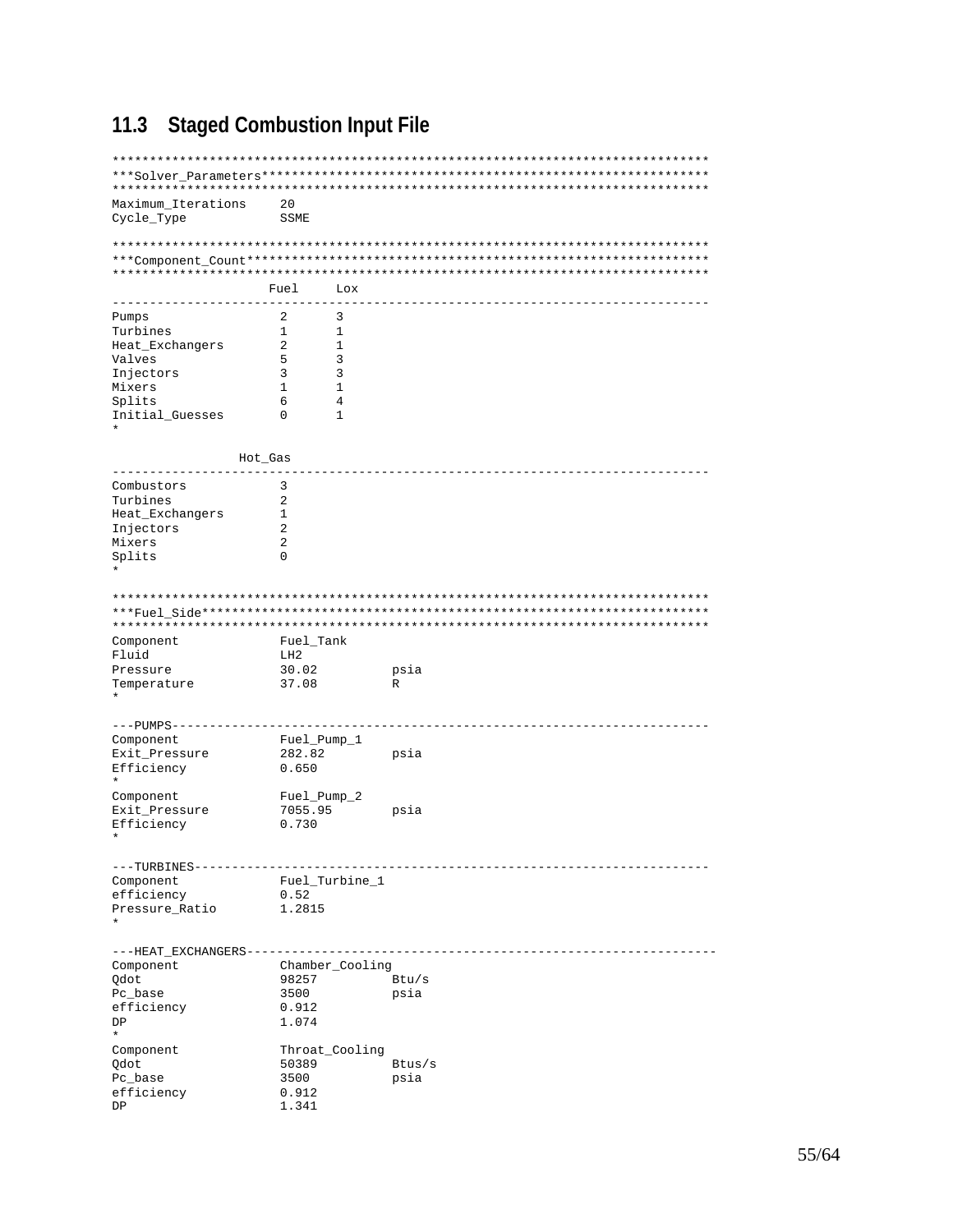\*

```
---VALVES-----------------------------------------------------------------------
                     Main_Fuel_Valve
Pressure_Ratio 1.050
*
Component Chamber_Cooling_Bypass_Valve<br>Pressure Ratio 1.074
Pressure_Ratio 1.074
*
Component Fuel_Repressurization_Valve<br>Pressure_Ratio 74.45
Pressure_Ratio
*
Component<br>
Fuel-->FPB_HG_Valve<br>
Pressure_Ratio<br>
1.053
Pressure_Ratio
*
Component Fuel-->OPB_HG_Valve
Pressure_Ratio 1.053
*
---INJECTORS--------------------------------------------------------------------
Component Fuel_Preburner_Fuel_Injector
Pressure_Loss 1.102
*
\begin{tabular}{ll} \texttt{Component} & \texttt{Lox\_Preburner\_Fuel\_Injector} \\ \texttt{Pressure\_loss} & \texttt{1.114} \end{tabular}Pressure_Loss
*
Component MCC_Fuel_Injector<br>Pressure Loss 1.134
Pressure_Loss
*
---MIXERS-----------------------------------------------------------------------
Component Chamber_Cooling_Mixer
*
---FLOW_SPLITS------------------------------------------------------------------
Component Regenerative_Cooling_Split
Split_Percentage 0.82
*
Component Chamber_Cooling_Bypass_Split
Split_Percentage 0.5000
*
Component Preburner_Fuel_Split<br>Split_Percentage 0.65478
Split_Percentage
*
Component Fuel_Repressurization_Split
Split_Percentage 0.022639
*
Component Fuel-->FPB_HG_Split
Split_Percentage 0.12574
*
Component Fuel-->MCC_Split<br>Split Percentage 0.96445
Split_Percentage
*
********************************************************************************
***Lox_Side*********************************************************************
********************************************************************************
Component
Fluid LOX<br>Pressure 99.93
Pressure 99.93 psia<br>Temperature 163.98 R
Temperature 163.98 R
*
---PUMPS------------------------------------------------------------------------
Component Lox_Pump_1<br>Exit_Pressure 430.76
Exit_Pressure 430.76 psia
Exit_Pressure<br>Efficiency 0.630
*<br>Component
                    Lox_Pump_2<br>4791.33
Exit_Pressure 4791.33 psia<br>Efficiency 0.670
Efficiency
```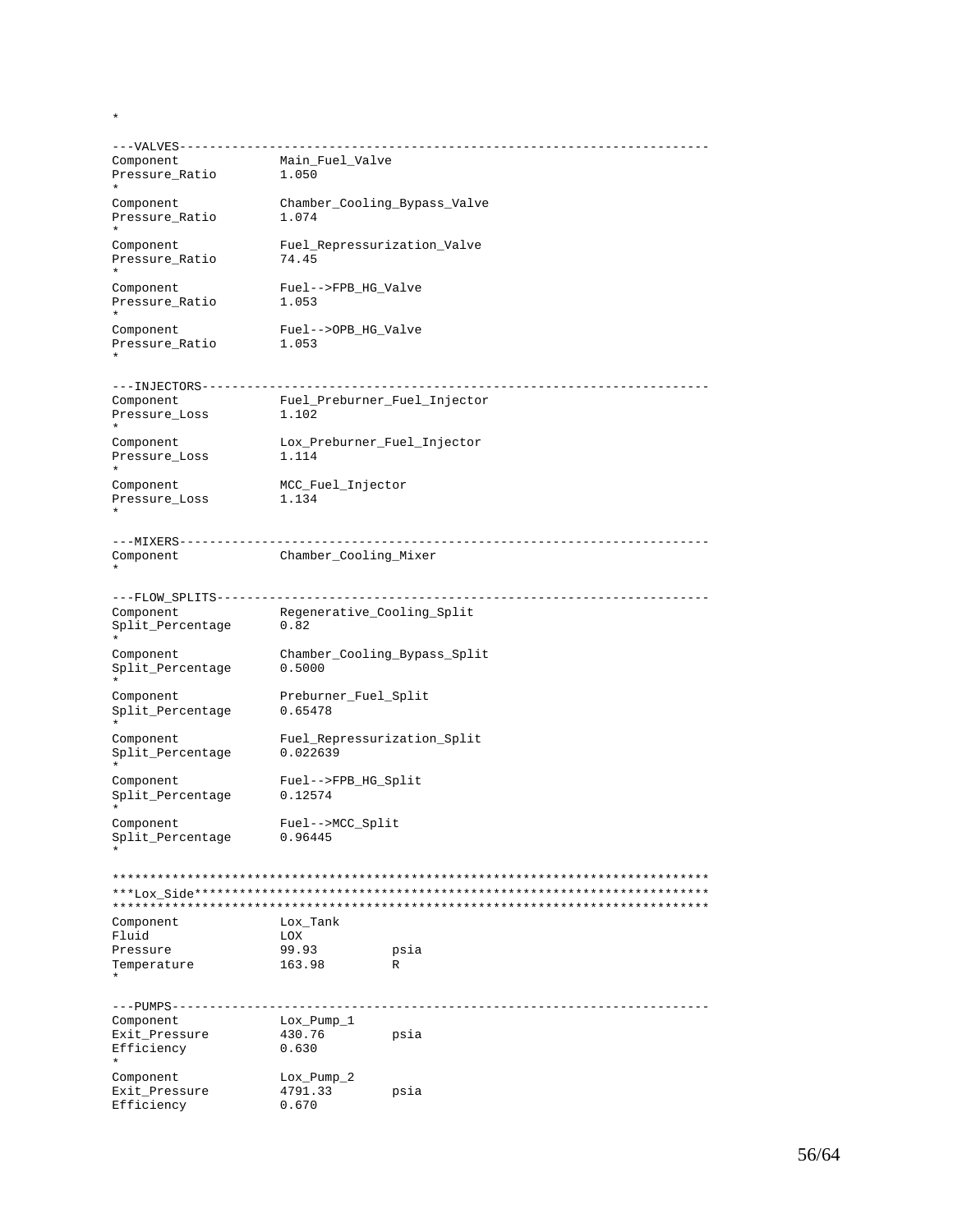```
Component Main_Lox_Pump
Exit_Pressure 8103.42 psia
Efficiency 0.800
*
---TURBINES---------------------------------------------------------------------
                       Lox Turbine 1
Efficiency 0.62
Pressure_Ratio 10.9290
*
---HEAT_EXCHANGERS--------------------------------------------------------------
Component Lox_Repressurization_Flow<br>Qdot 427.40 Btu/s
                       427.40 Btu/s<br>psia
Pc_base 3500 psia
efficiency 0.912
efficiency<br>DP 1.157
*
---VALVES-----------------------------------------------------------------------
Component Lox_Preburner_Lox_Valve
Pressure_Ratio 1.182
*
Component Fuel_Preburner_Lox_Valve
Pressure_Ratio 1.151
*
Component Main_Lox_Valve
Pressure_Ratio 1.163
*
---INJECTORS--------------------------------------------------------------------
\begin{minipage}{0.5\textwidth} \begin{minipage}{0.5\textwidth} \centering \begin{minipage}{0.5\textwidth} \centering \end{minipage} \begin{minipage}{0.5\textwidth} \centering \begin{minipage}{0.5\textwidth} \centering \end{minipage} \begin{minipage}{0.5\textwidth} \centering \end{minipage} \begin{minipage}{0.5\textwidth} \centering \begin{minipage}{0.5\textwidth} \centering \end{minipage} \begin{minipage}{0.5\textwidth} \centering \end{minipage} \begin{minipage}{0.5\textwidth} \centering \begin{minipage}{0.5\textwidth} \centering \centerPressure_Loss
*
Component Fuel_Preburner_Lox_Injector
Pressure_Loss 1.240
*
Component Main_Lox_Injector
Pressure_Loxx 1.233
*
---MIXERS-----------------------------------------------------------------------
Component Recirulated_Flow_Mixer
*
---FLOW_SPLITS------------------------------------------------------------------
Component<br>
Split_Percentage 0.1590<br>
Component 0.1590
Split_Percentage
*
Component Lox_Repressurization
Split_Percentage 0.0037638
*
Component Lox_Pump_2_Split
Split_Percentage 0.115051
*
Component Preburner_Lox_Split
Split_Percentage 0.268728
*
---INITIAL_GUESSES--------------------------------------------------------------
Comonent Lox_Turbine_1
Exit_Pressure 430.76 psia
Exit_Temperature 194.04 R
Mass_Flow 183.13 lbm/s
*
********************************************************************************
***Hot_Components***************************************************************
********************************************************************************
```
\*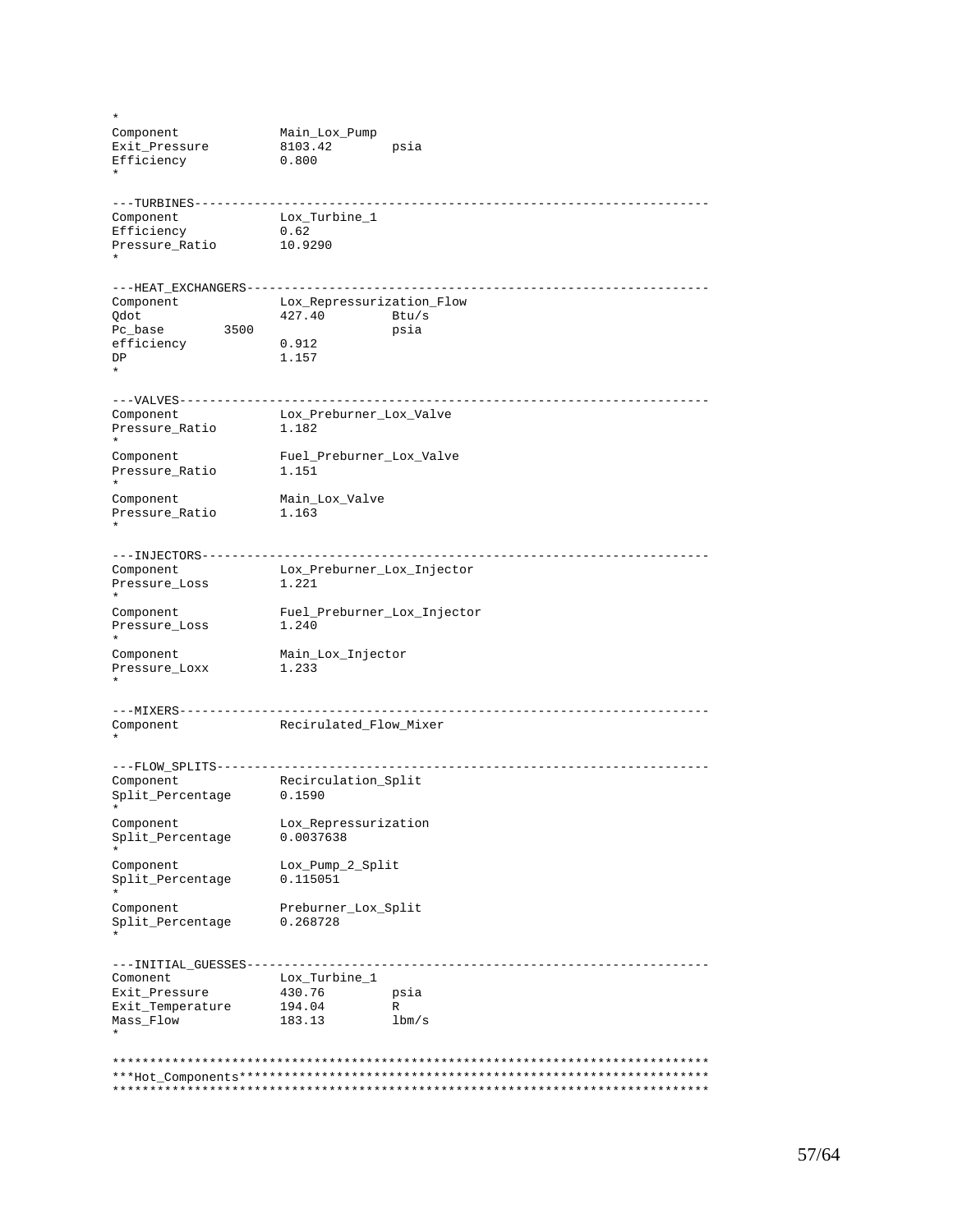---COMBUSTORS------------------------------------------------------------------- Component Fuel\_Preburner Fuel\_Lines 1 Lox\_Lines 1 Mix\_Lines 0 \* Component Lox\_Preburner Fuel\_Line 1 Lox\_Lines 1<br>Mix\_Lines 0 Mix\_Lines 0 \* Component Main\_Combustion\_Chamber Fuel\_Lines 1<br>Toy Lines 1 Lox\_Lines 1<br>Mix\_Lines 2 Mix\_Lines 2 \* ---TURBINES--------------------------------------------------------------------- Component High\_Pressure\_Fuel\_Turbine Efficiency 0.780 Pressure\_Ratio 1.600 \* Component High\_Pressure\_Lox\_Turbine Efficiency 0.780 Pressure\_Ratio 1.495 \* ---HEAT\_EXCHANGERS--------------------------------------------------------------- Component<br>Odot  $-427.40$  Btu/s Pc\_base 3500 psia<br>efficiency 1.000 psia efficiency DP 1.013 \* ---INJECTORS-------------------------------------------------------------------- Component Hot\_Gas\_Injector\_1<br>Pressure\_Loss 1.077 Pressure\_Loss \* Component Hot\_Gas\_Injector\_2 Pressure\_Loss 1.077 \* ---MIXERS----------------------------------------------------------------------- Hot\_Gas\_Manifold\_FPB<br>1 Fuel\_Lines 1<br>Lox Lines 0 Lox\_Lines 0<br>Mix\_Lines 1 Mix\_Lines 1 \* Component Hot\_Gas\_Manifold\_OPB Fuel\_Lines 1 Lox\_Lines 0 Mix\_Lines 1 \* ---MIXERS----------------------------------------------------------------------- \*\*\*\*\*\*\*\*\*\*\*\*\*\*\*\*\*\*\*\*\*\*\*\*\*\*\*\*\*\*\*\*\*\*\*\*\*\*\*\*\*\*\*\*\*\*\*\*\*\*\*\*\*\*\*\*\*\*\*\*\*\*\*\*\*\*\*\*\*\*\*\*\*\*\*\*\*\*\*\* \*\*\*Nozzle\_Geometry\*\*\*\*\*\*\*\*\*\*\*\*\*\*\*\*\*\*\*\*\*\*\*\*\*\*\*\*\*\*\*\*\*\*\*\*\*\*\*\*\*\*\*\*\*\*\*\*\*\*\*\*\*\*\*\*\*\*\*\*\*\* \*\*\*\*\*\*\*\*\*\*\*\*\*\*\*\*\*\*\*\*\*\*\*\*\*\*\*\*\*\*\*\*\*\*\*\*\*\*\*\*\*\*\*\*\*\*\*\*\*\*\*\*\*\*\*\*\*\*\*\*\*\*\*\*\*\*\*\*\*\*\*\*\*\*\*\*\*\*\*\* Nozzle\_Profile Bell Expansion\_Ratio 77.5 Alpha 15 degrees<br>Theta 30 degrees Theta 30 degree<br>Qdot\_Throat -50389 Btu/s Qdot\_Throat -50389 Btu/s Qdot\_Nozzle 0 Btu/s Flow\_Rate\_in 1216.4 lbm/s Vehicle\_MR 6.001

\*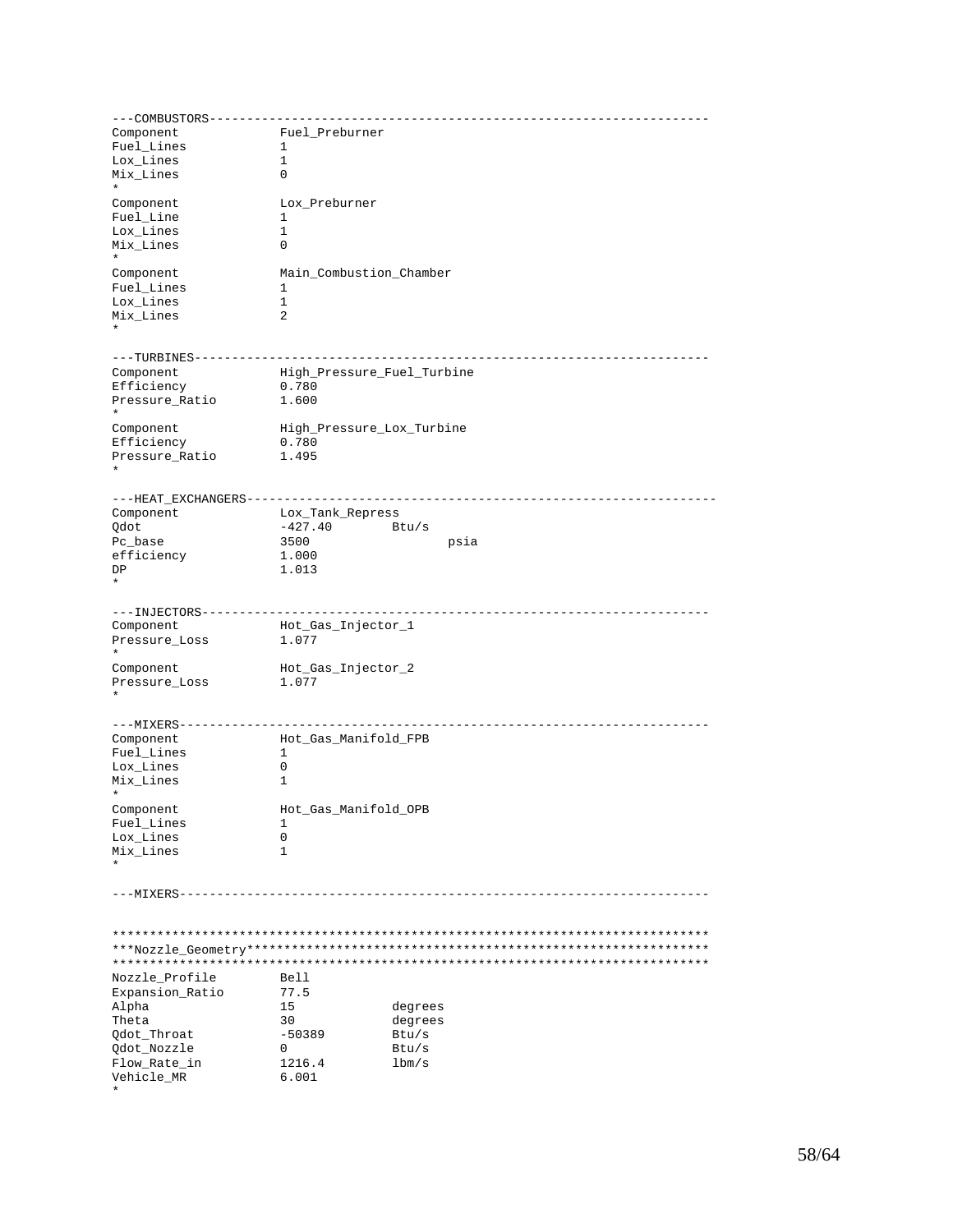## **11.4 Balance Input File**

6

| No.1<br>Function<br>Target                | DPonP<br>Power<br>Power                 | Lox<br>Lox<br>Lox        | Turbine<br>Turbine<br>Pump         | 1<br>$\mathbf{1}$<br>1            |
|-------------------------------------------|-----------------------------------------|--------------------------|------------------------------------|-----------------------------------|
| No.2<br>Function<br>Target                | DPonP<br>Power<br>Power                 | Gas<br>Gas<br>Fuel       | Turbine<br>Turbine<br>Pump         | $\mathbf{1}$<br>1<br>2            |
| No.3<br>Function<br>Target                | DPonP<br>Power<br>Power                 | Fuel<br>Fuel<br>Fuel     | Turbine<br>Turbine<br>Pump         | $\mathbf{1}$<br>$\mathbf{1}$<br>1 |
| No.4<br>Function<br>Target                | DPonP<br>Power<br>PowerSum2             | Gas<br>Gas<br>Lox<br>Lox | Turbine<br>Turbine<br>Pump<br>Pump | 2<br>2<br>2<br>3                  |
| No.5<br>Function<br>Target                | Split<br>Inlet_Temperature<br>Value     | Fuel<br>Fuel<br>479.76   | Split<br>Turbine                   | 1<br>$\mathbf{1}$                 |
| No.6<br>Function<br>Target                | Flow_Rate<br>Thrust_Vacuum<br>Value     | 550000.                  | Vehicle Vehicle<br>Vehicle Vehicle | 0<br>0                            |
| No.7<br>Function<br>Target                | Exit_Pressure<br>Exit_Pressure<br>Value | Lox<br>Lox<br>3350.      | Pump<br>Injector                   | 2<br>3                            |
| No.9<br>Fucntion<br>Target                | Exit_Pressure<br>Exit_Pressure<br>Value | Fuel<br>Fuel<br>3350.    | Pump<br>Injector                   | 2<br>3                            |
| No.10<br>Function<br>Target               | Split<br>Exit_Temperature<br>Value      | Lox<br>Gas<br>2050       | Split<br>Combustor                 | 4<br>1                            |
| No.11<br>Function<br>Target Exit_Pressure | Exit_Pressure<br>Exit_Pressure<br>Lox   | Fuel<br>Fuel<br>Injector | Pump<br>Injector<br>2              | 2<br>1                            |
| No.12<br>Function<br>Target               | Exit_Pressure<br>Exit_Pressure<br>Value | Lox<br>Lox<br>5600.      | Pump<br>Injector                   | 3<br>$\mathbf{1}$                 |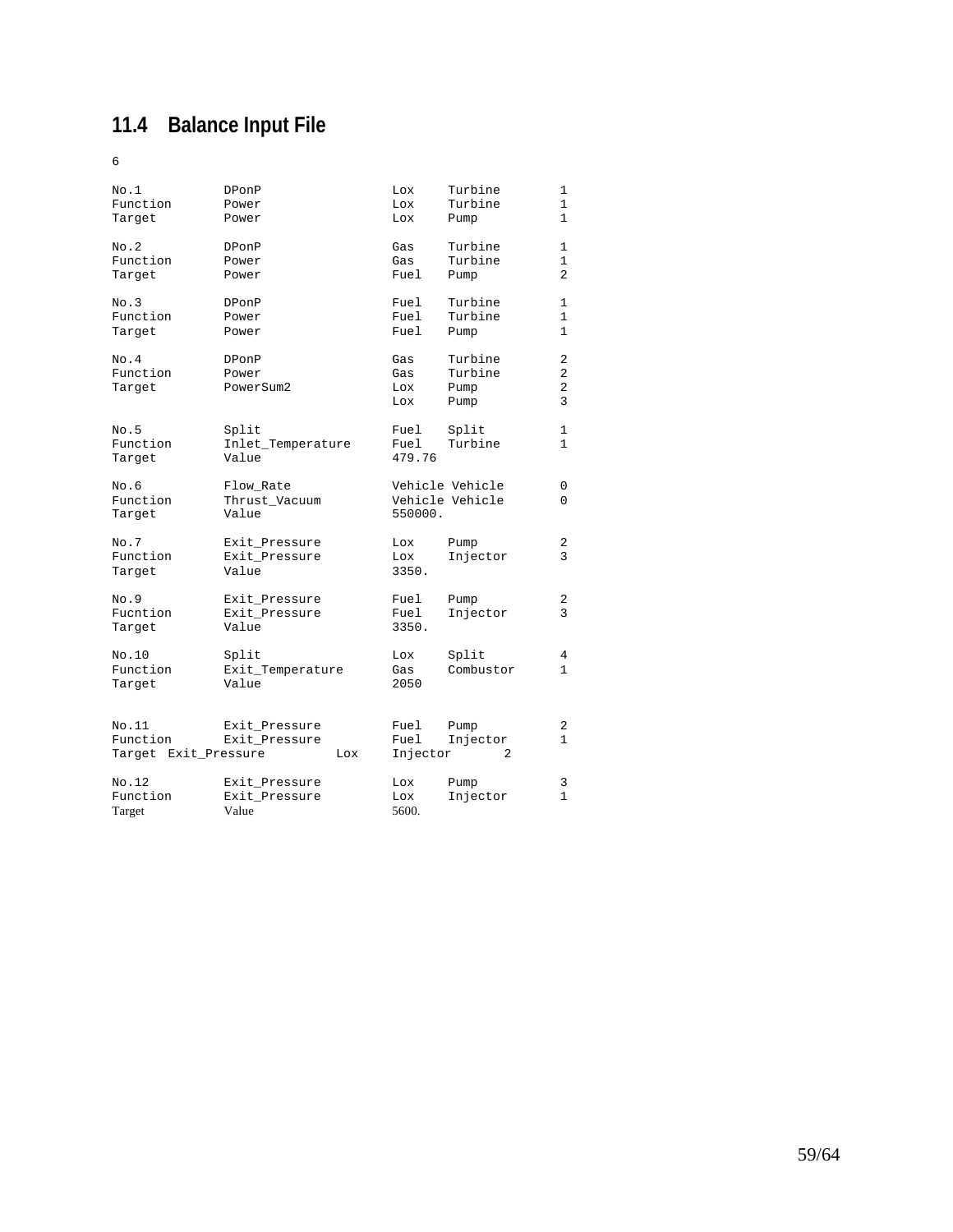## **12.1 Expander Output File**

Pressure 1500 Molecular Weight 13.003

| Vacuum Thrust<br>Sea Level Thrust<br>Total Flow Rate<br>Generator Flow<br>Mixture Ratio<br>Vacuum Isp<br>Sea Level Isp<br>Exit Mach Number<br>Exit Pressure | 50000<br>$-57166$<br>108.23<br>0<br>5.8746<br>462<br>$-528.21$<br>4.9994<br>0.21764 |                                             |                              |           |
|-------------------------------------------------------------------------------------------------------------------------------------------------------------|-------------------------------------------------------------------------------------|---------------------------------------------|------------------------------|-----------|
| Expansion Ratio                                                                                                                                             | 90                                                                                  |                                             |                              |           |
| Throat Area                                                                                                                                                 | 17.356                                                                              |                                             |                              |           |
| Exit Area                                                                                                                                                   | 50.64                                                                               |                                             |                              |           |
| Regen Heat Rate                                                                                                                                             | $\Omega$                                                                            |                                             |                              |           |
| Component                                                                                                                                                   | Fuel Pump 1                                                                         | Fuel Pump 2                                 | LOX Pump 1                   |           |
| Inlet Pressure                                                                                                                                              | 30.02                                                                               | 282.82                                      | 99.93                        |           |
| Exit Pressure                                                                                                                                               | 282.82                                                                              | 4323.3                                      | 2151                         |           |
| Inlet Temperature                                                                                                                                           | 37.08                                                                               | 39.624                                      | 163.98                       |           |
| Exit Temperature                                                                                                                                            | 39.624                                                                              | 72.723                                      | 172.25                       |           |
| Mass Flow Rate                                                                                                                                              | 15.743                                                                              | 15.743                                      | 92.482                       |           |
| Power Required                                                                                                                                              | 332.8                                                                               | 4551.3                                      | 866.17                       |           |
| Efficiency                                                                                                                                                  | 0.65                                                                                | 0.73                                        | 0.8                          |           |
| Component                                                                                                                                                   | Fuel Turbine 1                                                                      |                                             |                              |           |
| Inlet Pressure                                                                                                                                              | 2858.9                                                                              |                                             |                              |           |
| Exit Pressure                                                                                                                                               | 1771.6                                                                              |                                             |                              |           |
| Inlet Temperature                                                                                                                                           | 1298.1                                                                              |                                             |                              |           |
| Exit Temperature                                                                                                                                            | 1219.3                                                                              |                                             |                              |           |
| Mass Flow Rate                                                                                                                                              | 12.909                                                                              |                                             |                              |           |
| Power Required                                                                                                                                              | 5750.7                                                                              |                                             |                              |           |
| Efficiency                                                                                                                                                  | 0.52                                                                                |                                             |                              |           |
| Component                                                                                                                                                   | Chamber_Cooling Throat_Cooling                                                      |                                             |                              |           |
| Inlet Pressure                                                                                                                                              | 4117.5                                                                              | 3833.8                                      |                              |           |
| Exit Pressure                                                                                                                                               | 3833.8                                                                              | 2858.9                                      |                              |           |
| Inlet Temperature                                                                                                                                           | 74.122                                                                              | 896.51                                      |                              |           |
| Exit Temperature                                                                                                                                            | 896.51                                                                              | 1298.1                                      |                              |           |
| Mass Flow Rate                                                                                                                                              | 15.743                                                                              | 15.743                                      |                              |           |
| Heat Transfer                                                                                                                                               | 49886                                                                               | 25583                                       |                              |           |
| Pressure Loss                                                                                                                                               | 1.074                                                                               | 1.341                                       |                              |           |
| Component                                                                                                                                                   |                                                                                     | Inlet Pressure Exit Pressure Pressure Ratio |                              | Mass Flow |
| Main_Fuel_Valve                                                                                                                                             | 4323.4                                                                              | 4117.5                                      | 1.05                         | 15.743    |
| Turbine_Bypass_Valve                                                                                                                                        | 2858.9                                                                              | 2324.3                                      | 1.23                         | 2.8337    |
| Fuel_Shutoff_Valve                                                                                                                                          | 1871.1                                                                              | 1701                                        | 1.1                          | 15.743    |
| Main_Lox_Valve                                                                                                                                              | 2151                                                                                | 1849.5                                      | 1.163                        | 92.482    |
|                                                                                                                                                             |                                                                                     |                                             |                              |           |
| Component                                                                                                                                                   | Inlet Pressure                                                                      |                                             | Exit Pressure Pressure Ratio | Mass Flow |
| Main_Fuel_Injector                                                                                                                                          | 1701                                                                                | 1500                                        | 1.134                        | 15.743    |
| Main_Lox_Injector                                                                                                                                           | 1849.5                                                                              | 1500                                        | 1.233                        | 92.482    |
|                                                                                                                                                             |                                                                                     |                                             |                              |           |
| Component                                                                                                                                                   | Main_Combustion_Chamber                                                             |                                             |                              |           |

60/64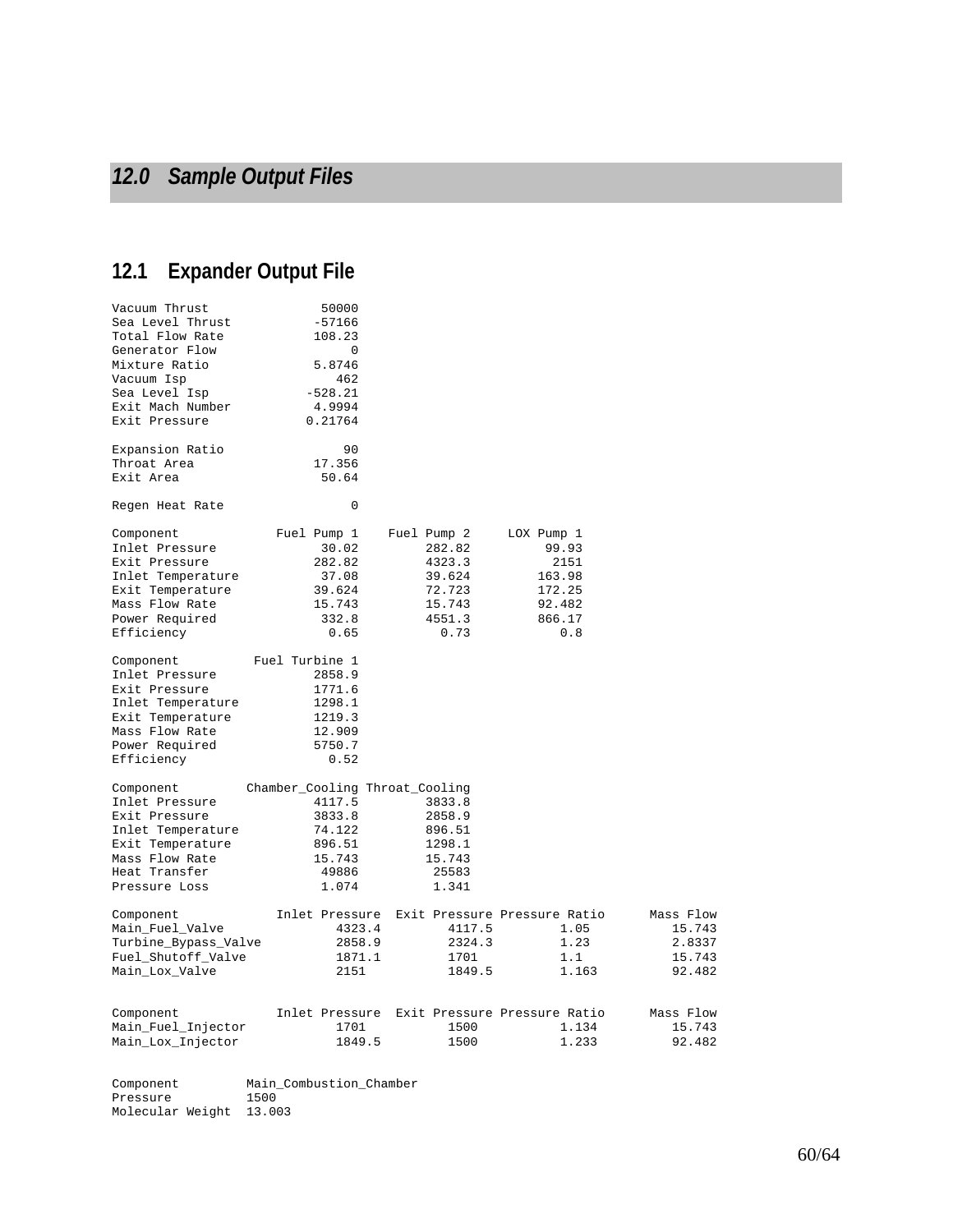| Gamma          |                  | 1.2205  |
|----------------|------------------|---------|
| Exit Cp        |                  | 0.84544 |
|                | Exit Temperature | 6669.1  |
|                | Total Mass Flow  | 108.23  |
| H <sub>2</sub> | :4.4311          |         |
| O <sub>2</sub> | :1.3381          |         |
| H2O            | : 93.432         |         |
| ∩              | : 0.73887        |         |
| Ħ              | : 0.38978        |         |
| ΩH             | :7.8949          |         |

## **12.2 Gas Generator Output File**

| Vacuum Thrust<br>Sea Level Thrust<br>Total Flow Rate<br>Generator Flow<br>Mixture Ratio<br>Vacuum Isp<br>Sea Level Isp<br>Exit Mach Number | 2.4167e+05<br>1.8803e+05<br>600.84<br>46.055<br>6.2<br>402.22<br>312.94<br>4.4075 |                                             |            |           |
|--------------------------------------------------------------------------------------------------------------------------------------------|-----------------------------------------------------------------------------------|---------------------------------------------|------------|-----------|
| Exit Pressure                                                                                                                              | 2.6983                                                                            |                                             |            |           |
|                                                                                                                                            |                                                                                   |                                             |            |           |
| Expansion Ratio                                                                                                                            | 45                                                                                |                                             |            |           |
| Throat Area                                                                                                                                | 85.564                                                                            |                                             |            |           |
| Exit Area                                                                                                                                  | 25.348                                                                            |                                             |            |           |
| Regen Heat Rate                                                                                                                            | $\Omega$                                                                          |                                             |            |           |
| Component                                                                                                                                  | Fuel Pump 1                                                                       | Fuel Pump 2                                 | LOX Pump 1 |           |
| Inlet Pressure                                                                                                                             | 30.02                                                                             | 282.82                                      | 99.93      |           |
| Exit Pressure                                                                                                                              | 282.82                                                                            | 1918.2                                      | 2151       |           |
| Inlet Temperature                                                                                                                          | 37.08                                                                             | 39.624                                      | 163.98     |           |
| Exit Temperature                                                                                                                           | 39.624                                                                            | 55.397                                      | 172.25     |           |
| Mass Flow Rate                                                                                                                             | 83.451                                                                            | 83.451                                      | 517.39     |           |
| Power Required                                                                                                                             | 1764.1                                                                            | 9980.8                                      | 4845.8     |           |
| Efficiency                                                                                                                                 | 0.65                                                                              | 0.73                                        | 0.8        |           |
| HOT Turbine 1                                                                                                                              | HOT Turbine 2                                                                     |                                             |            |           |
| 1514.7                                                                                                                                     | 1514.7                                                                            |                                             |            |           |
| 946.71                                                                                                                                     | 1252.5                                                                            |                                             |            |           |
| 6211.3                                                                                                                                     | 6211.3                                                                            |                                             |            |           |
| 5831.9                                                                                                                                     | 6055.1                                                                            |                                             |            |           |
| 23.027                                                                                                                                     | 23.027                                                                            |                                             |            |           |
| 11745                                                                                                                                      | 4845.8                                                                            |                                             |            |           |
| 0.78                                                                                                                                       | 0.78                                                                              |                                             |            |           |
|                                                                                                                                            |                                                                                   |                                             |            |           |
| Component                                                                                                                                  | Chamber_Cooling                                                                   |                                             |            |           |
| Inlet Pressure                                                                                                                             | 1826.9                                                                            |                                             |            |           |
| Exit Pressure                                                                                                                              | 1701                                                                              |                                             |            |           |
| Inlet Temperature                                                                                                                          | 55.991                                                                            |                                             |            |           |
| Exit Temperature                                                                                                                           | 228.78                                                                            |                                             |            |           |
| Mass Flow Rate                                                                                                                             | 76.2                                                                              |                                             |            |           |
| Heat Transfer                                                                                                                              | 48500                                                                             |                                             |            |           |
| Pressure Loss                                                                                                                              | 1.074                                                                             |                                             |            |           |
| Component                                                                                                                                  |                                                                                   | Inlet Pressure Exit Pressure Pressure Ratio |            | Mass Flow |
| Main_Fuel_Valve                                                                                                                            | 1918.2                                                                            | 1826.9                                      | 1.05       | 83.451    |
| Main_Lox_Valve                                                                                                                             | 2151                                                                              | 1849.5                                      | 1.163      | 517.39    |
|                                                                                                                                            |                                                                                   |                                             |            |           |
| Component                                                                                                                                  |                                                                                   | Inlet Pressure Exit Pressure Pressure Ratio |            | Mass Flow |
| Gas_Generator_Fuel_Injector                                                                                                                | 1826.9                                                                            | 1657.8                                      | 1.102      | 7.2501    |
| Main_Chamber_Fuel_Injector                                                                                                                 | 1701                                                                              | 1500                                        | 1.134      | 76.2      |
| Gas_Generator_Lox_Injector                                                                                                                 | 1849.5                                                                            | 1514.7                                      | 1.221      | 38.804    |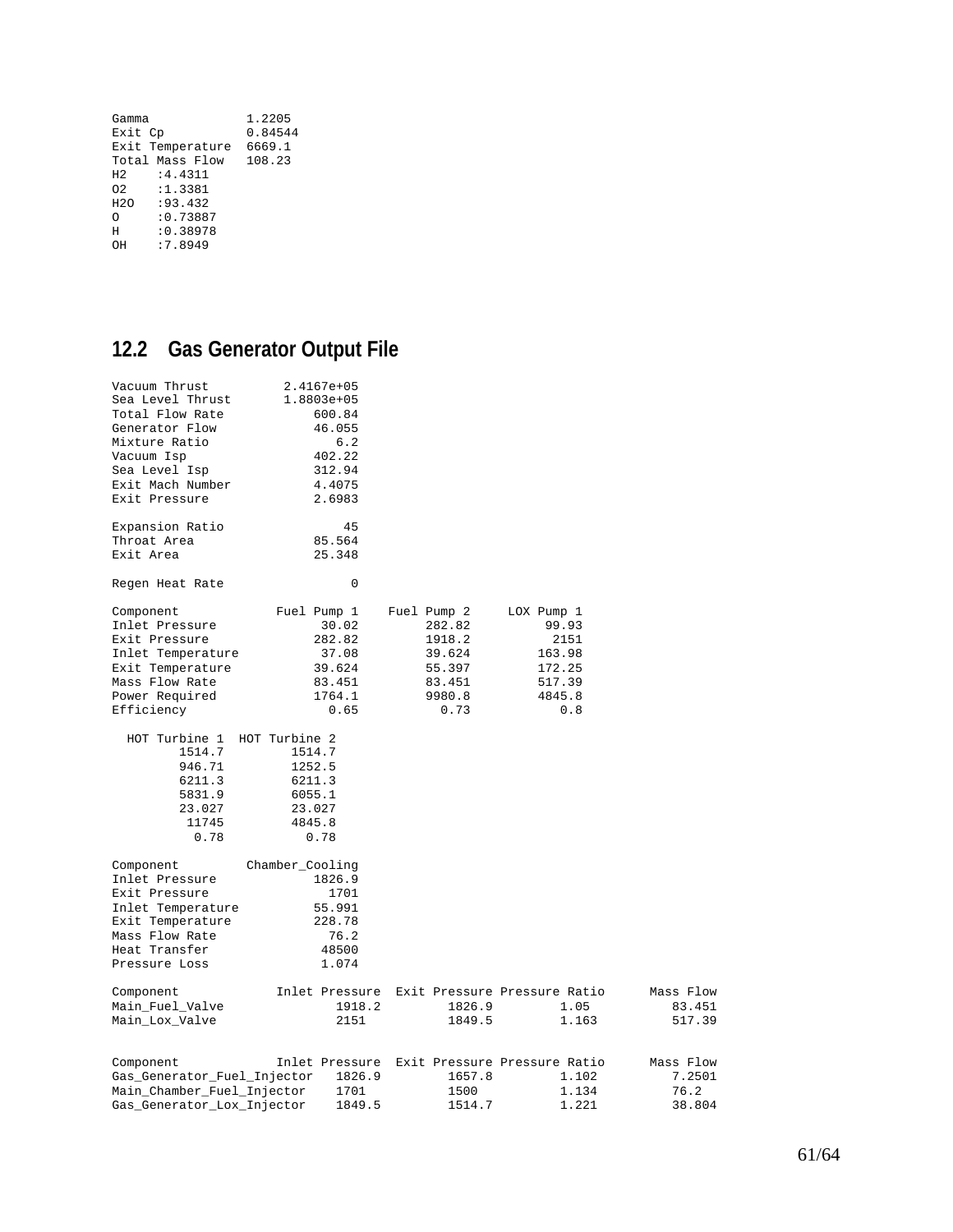| Component<br>Pressure<br>Molecular Weight 12.425<br>Gamma<br>Exit Cp<br>Exit Temperature 6211.3<br>Total Mass Flow 46.055<br>H2 : 2.3732<br>02 : 0.12125<br>H2O :41.767<br>0:0.079634<br>$H$ : 0.10857<br>OH :1.6052 | Gas Generator<br>1514.7<br>1.2206<br>0.88431         |
|----------------------------------------------------------------------------------------------------------------------------------------------------------------------------------------------------------------------|------------------------------------------------------|
| Component<br>Pressure<br>Molecular Weight 13.848<br>Gamma<br>Exit Cp<br>Exit Temperature 6535<br>Total Mass Flow 554.79<br>H2 :17.987<br>02 : 7.5713<br>H2O :487.5<br>0:3.2462<br>$H$ :1.4751<br>OH : 37.008         | Main Combustion Chamber<br>1500<br>1.2116<br>0.82106 |

## **12.3 SSME Output File**

| Vacuum Thrust     | $5.1135e+05$   |               |               |               |            |
|-------------------|----------------|---------------|---------------|---------------|------------|
| Sea Level Thrust  | 4.1907e+05     |               |               |               |            |
| Total Flow Rate   | 1130.7         |               |               |               |            |
| Generator Flow    | $\Omega$       |               |               |               |            |
| Mixture Ratio     | 6.001          |               |               |               |            |
| Vacuum Isp        | 452.24         |               |               |               |            |
| Sea Level Isp     | 370.63         |               |               |               |            |
| Exit Mach Number  | 4.8131         |               |               |               |            |
| Exit Pressure     | 2.8012         |               |               |               |            |
| Expansion Ratio   | 77.5           |               |               |               |            |
| Throat Area       | 81.598         |               |               |               |            |
| Exit Area         | 43.607         |               |               |               |            |
| Regen Heat Rate   | 0              |               |               |               |            |
| Component         | Fuel Pump 1    | Fuel Pump 2   | LOX Pump 1    | LOX Pump 2    | LOX Pump 3 |
| Inlet Pressure    | 30.02          | 282.82        | 99.93         | 432.01        | 4791.3     |
| Exit Pressure     | 282.82         | 7055.9        | 430.76        | 4791.3        | 8103.4     |
| Inlet Temperature | 37.08          | 39.624        | 163.98        | 170.49        | 195.07     |
| Exit Temperature  | 39.624         | 89.271        | 166.03        | 195.07        | 208.47     |
| Mass Flow Rate    | 162.14         | 162.14        | 972.99        | 1156.9        | 111.52     |
| Power Required    | 3427.6         | 76742         | 1871.9        | 27601         | 1700.7     |
| Efficiency        | 0.65           | 0.73          | 0.63          | 0.67          | 0.8        |
| Component         | Fuel Turbine 1 | LOX Turbine 1 | HOT Turbine 1 | HOT Turbine 2 |            |
| Inlet Pressure    | 5011.2         | 4791.3        | 5677.7        | 5614.8        |            |
| Exit Pressure     | 3983.2         | 438.53        | 3512          | 3747.3        |            |
| Inlet Temperature | 479.76         | 195.07        | 2031.9        | 1516          |            |
| Exit Temperature  | 468.05         | 193.26        | 1850.8        | 1384.9        |            |
| Mass Flow Rate    | 34.072         | 183.95        | 165.41        | 74.18         |            |
| Power Required    | 3427.6         | 1871.9        | 76743         | 29300         |            |
| Efficiency        | 0.52           | 0.62          | 0.78          | 0.78          |            |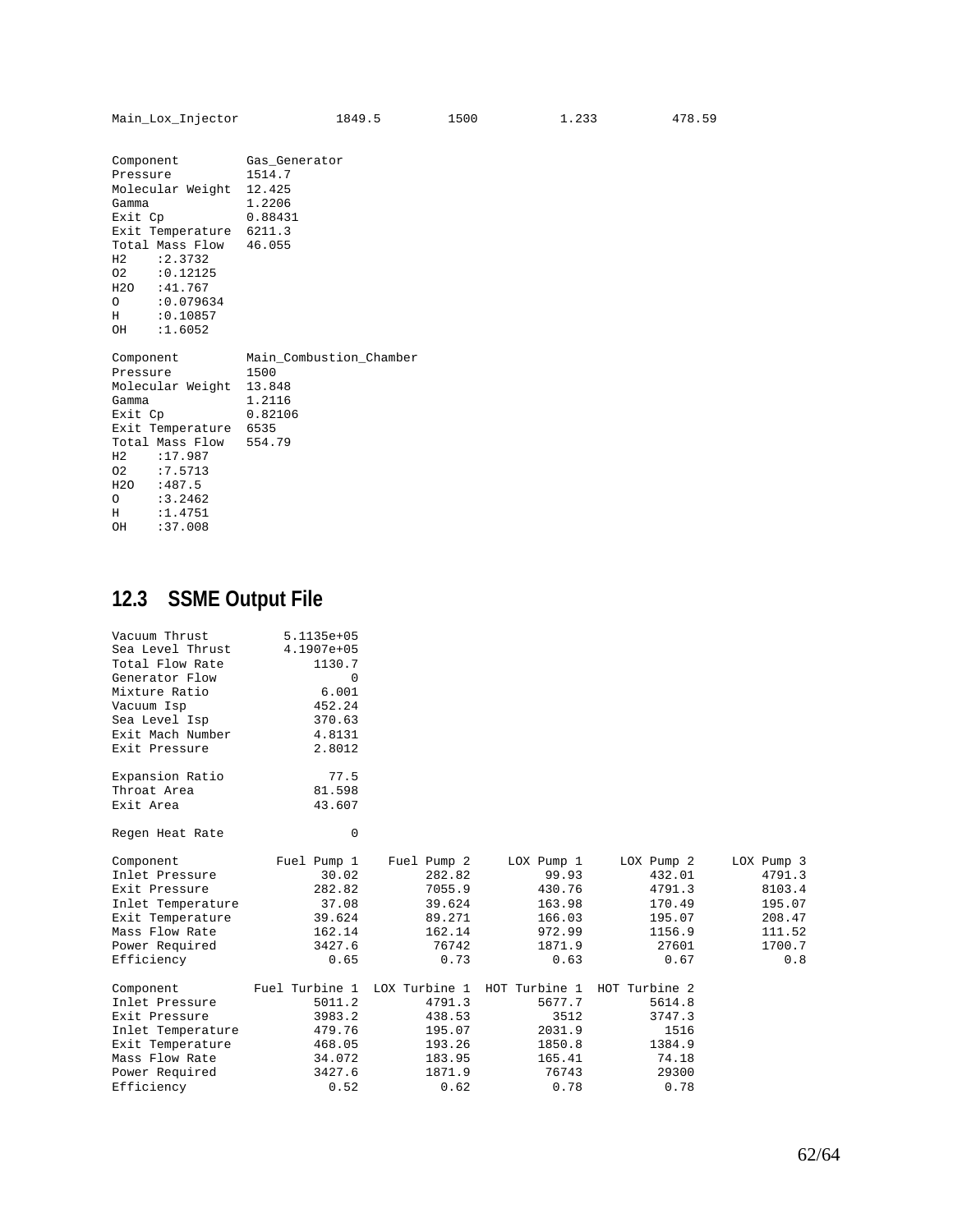| Component                    |                |        |                              | Chamber_Cooling Throat_CoolingLox_Repressurization_FlowLox_Tank_Repress |
|------------------------------|----------------|--------|------------------------------|-------------------------------------------------------------------------|
| Inlet Pressure               | 6720           | 6720   | 4791.3                       | 3747.3                                                                  |
| Exit Pressure                | 6256.9         | 5011.2 | 4141.2                       | 3699.2                                                                  |
| Inlet Temperature            | 91.567         | 91.567 | 195.07                       | 1384.9                                                                  |
| Exit Temperature             | 483.82         | 479.76 | 508.17                       | 1382.2                                                                  |
| Mass Flow Rate               | 64.033         | 34.072 | 3.6621                       | 74.18                                                                   |
| Heat Transfer                | 98257          | 50389  | 427.4                        | $-427.4$                                                                |
| Pressure Loss                | 1.074          | 1.341  | 1.157                        | 1.013                                                                   |
| Component                    | Inlet Pressure |        | Exit Pressure Pressure Ratio | Mass Flow                                                               |
| Main_Fuel_Valve              | 7055.9         | 6720   | 1.05                         | 162.14                                                                  |
| Chamber_Cooling_Bypass_Valve | 6720           | 6256.9 | 1.074                        | 64.033                                                                  |
| Fuel_Repressurization_Valve  | 3983.2         | 53.502 | 74.45                        | 0.77136                                                                 |
| Fuel-->FPB HG Valve          | 3983.2         | 3782.7 | 1.053                        | 4.1872                                                                  |
| Fuel-->OPB_HG_Valve          | 3983.2         | 3782.7 | 1.053                        | 1.035                                                                   |
| Lox_Preburner_Lox_Valve      | 8103.4         | 6855.7 | 1.182                        | 29.969                                                                  |
| Fuel Preburner Lox Valve     | 8103.4         | 7040.3 | 1.151                        | 81.553                                                                  |
| Main Lox Valve               | 4791.3         | 4119.8 | 1.163                        | 857.81                                                                  |
| Lox_Repress_Valve            | 4141.2         | 3560.8 | 1.163                        | 3.6621                                                                  |
| Component                    | Inlet Pressure |        | Exit Pressure Pressure Ratio | Mass Flow                                                               |
| Fuel_Preburner_Fuel_Injector | 6256.9         | 5677.8 | 1.102                        | 83.855                                                                  |
| Lox_Preburner_Fuel_Injector  | 6256.9         | 5616.6 | 1.114                        | 44.211                                                                  |
| MCC Fuel Injector            | 3983.2         | 3512.5 | 1.134                        | 28.079                                                                  |
| Lox_Preburner_Lox_Injector   | 6855.7         | 5614.8 | 1.221                        | 29.969                                                                  |
| Fuel_Preburner_Lox_Injector  | 7040.3         | 5677.7 | 1.24                         | 81.553                                                                  |
| Main Lox Injector            | 4119.8         | 3341.3 | 1.233                        | 857.81                                                                  |
| Hot_Gas_Injector_1           | 3512           | 3260.9 | 1.077                        | 169.6                                                                   |
| Hot Gas Injector 2           | 3699.2         | 3434.7 | 1.077                        | 75.215                                                                  |
| Component                    | Fuel Preburner |        |                              |                                                                         |
| Pressure                     | 5677.7         |        |                              |                                                                         |
| Molecular Weight             | 3.9764         |        |                              |                                                                         |
| Gamma                        | 1.3448         |        |                              |                                                                         |

| Pressure<br>Molecular Weight 3.9764<br>Gamma<br>Exit Cp<br>Exit Temperature 2031.9<br>Total Mass Flow 165.41<br>H2 :73.58<br>$02 \t : 0$<br>H2O :91.828<br>$\circ$<br>$\cdot$ 0<br>$\cdot$ 0<br>H<br>OH : 0 | 5677.7<br>1.3448<br>1.9476                                       |
|-------------------------------------------------------------------------------------------------------------------------------------------------------------------------------------------------------------|------------------------------------------------------------------|
| Component<br>Pressure<br>Molecular Weight 3.3824<br>Gamma<br>Exit Cp<br>Exit Temperature 1516<br>Total Mass Flow 74.18<br>H2 :40.435<br>02 : 0<br>H2O :33.745<br>0: 0<br>$H$ : 0<br>OH : 0                  | Lox_Preburner<br>5614.8<br>1.3677<br>2.1837                      |
| Component<br>Pressure<br>Molecular Weight 13.562<br>Gamma<br>Exit Cp<br>Exit Temperature 6622.9<br>Total Mass Flow<br>H2 : 41.548<br>02<br>:7.4333<br>H20<br>1019.2:<br>3.5258:<br>O                        | Main_Combustion_Chamber<br>3260.9<br>1.2118<br>0.83793<br>1130.7 |